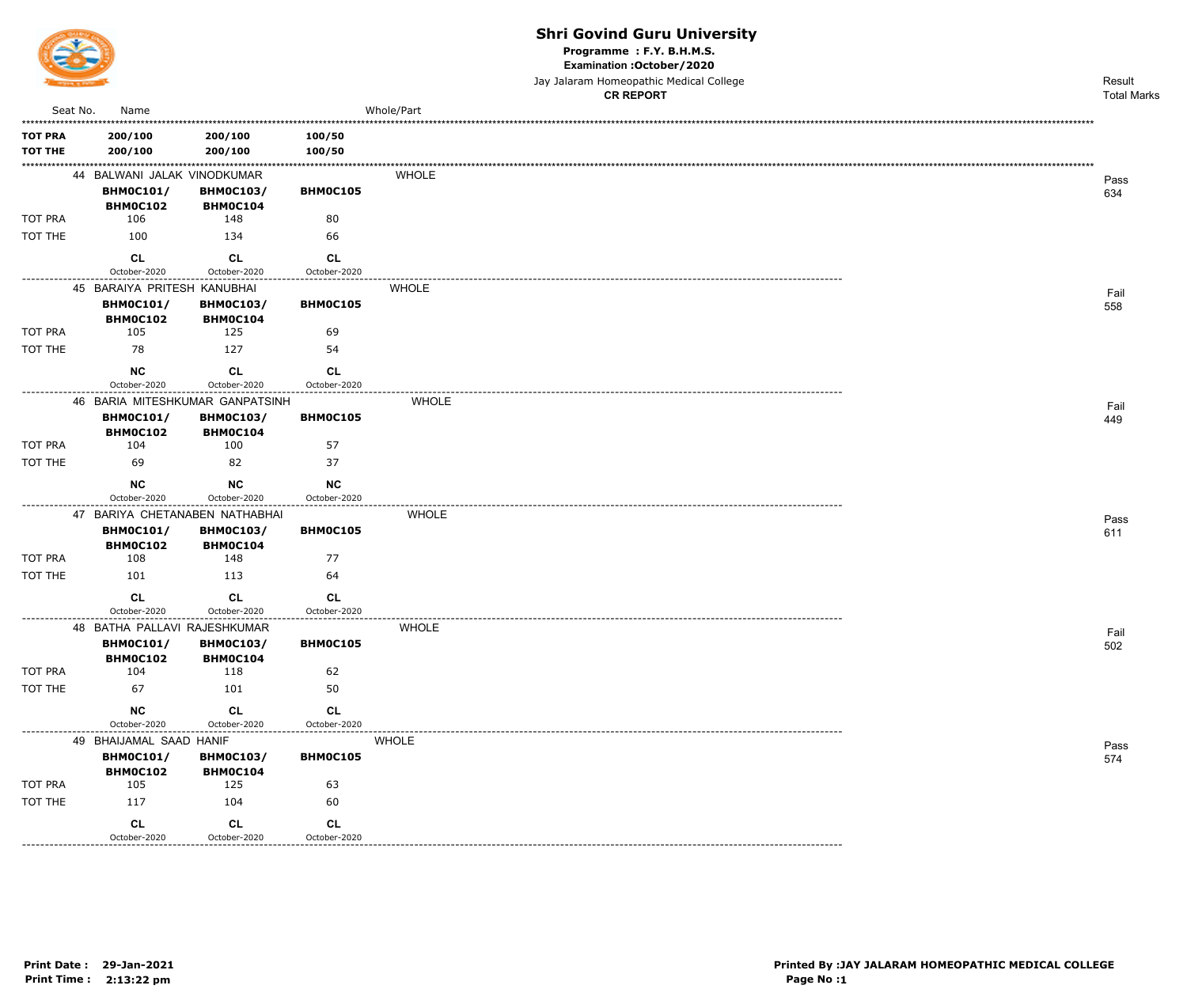

Programme : F.Y. B.H.M.S.

Examination : October / 2020

Jay Jalaram Homeopathic Medical College

|                           |                              |                                     |                           | <b>CR REPORT</b> | <b>Total Marks</b> |
|---------------------------|------------------------------|-------------------------------------|---------------------------|------------------|--------------------|
| Seat No.                  | Name                         |                                     |                           | Whole/Part       |                    |
| <b>TOT PRA</b>            | 200/100                      | 200/100                             | 100/50                    |                  |                    |
| <b>TOT THE</b>            | 200/100                      | 200/100                             | 100/50                    |                  |                    |
|                           | 50 BHARWAD NIKITA HIRABHAI   |                                     |                           | <b>WHOLE</b>     |                    |
|                           | <b>BHM0C101/</b>             | <b>BHM0C103/</b>                    | BHMOC105                  |                  | Pass<br>584        |
|                           | BHM0C102                     | <b>BHM0C104</b>                     |                           |                  |                    |
| <b>TOT PRA</b>            | 107                          | 118                                 | 69                        |                  |                    |
| TOT THE                   | 115                          | 106                                 | 69                        |                  |                    |
|                           | <b>CL</b>                    | <b>CL</b>                           | <b>CL</b>                 |                  |                    |
| .                         | October-2020                 | October-2020                        | October-2020              |                  |                    |
|                           | 51 BHOI HANIBEN CHIRAGBHAI   |                                     |                           | <b>WHOLE</b>     | Fail               |
|                           | <b>BHM0C101/</b>             | <b>BHM0C103/</b>                    | BHMOC105                  |                  | 142                |
| TOT PRA                   | <b>BHM0C102</b><br>AB        | <b>BHM0C104</b><br>AB               | AB                        |                  |                    |
| TOT THE                   | 60                           | 82                                  | AB                        |                  |                    |
|                           | <b>NC</b>                    | NC                                  | NC                        |                  |                    |
|                           | October-2020                 | October-2020                        | October-2020              |                  |                    |
|                           |                              | 52 CHAUDHARY DHRUV DINESHKUMAR      |                           | <b>WHOLE</b>     | Fail               |
|                           | <b>BHM0C101/</b>             | <b>BHM0C103/</b>                    | BHMOC105                  |                  | 488                |
|                           | BHM0C102                     | BHM0C104                            |                           |                  |                    |
| <b>TOT PRA</b><br>TOT THE | 103                          | 110                                 | 63                        |                  |                    |
|                           | 84                           | 81                                  | 47                        |                  |                    |
|                           | <b>NC</b><br>October-2020    | <b>NC</b><br>October-2020           | <b>NC</b><br>October-2020 |                  |                    |
|                           |                              | 53 CHAUHAN DHARMESHKUMAR RAJUBHAI   |                           | <b>WHOLE</b>     |                    |
|                           | <b>BHM0C101/</b>             | <b>BHM0C103/</b>                    | BHMOC105                  |                  | Pass<br>566        |
|                           | <b>BHM0C102</b>              | BHM0C104                            |                           |                  |                    |
| TOT PRA                   | 106                          | 120                                 | 65                        |                  |                    |
| TOT THE                   | 100                          | 109                                 | 66                        |                  |                    |
|                           | <b>CL</b>                    | CL                                  | <b>CL</b>                 |                  |                    |
|                           | October-2020                 | October-2020                        | October-2020              |                  |                    |
|                           |                              | 54 CHAUHAN HIMANSHU GHANSHYAMBHAI   |                           | <b>WHOLE</b>     | Pass               |
|                           | <b>BHM0C101/</b><br>BHM0C102 | <b>BHM0C103/</b><br><b>BHM0C104</b> | <b>BHMOC105</b>           |                  | 586                |
| TOT PRA                   | 112                          | 153                                 | 73                        |                  |                    |
| TOT THE                   | 100                          | 100                                 | $48 + 2$                  |                  |                    |
|                           | CL                           | <b>CL</b>                           | $_{\rm CO}$               |                  |                    |
|                           | October-2020                 | October-2020                        | October-2020              |                  |                    |
|                           |                              | 55 CHAUHAN KINJAL RAKESHKUMAR       |                           | <b>WHOLE</b>     | Fail               |
|                           | <b>BHM0C101/</b>             | <b>BHM0C103/</b>                    | <b>BHM0C105</b>           |                  | 489                |
|                           | BHM0C102                     | <b>BHM0C104</b>                     |                           |                  |                    |
| TOT PRA                   | 105                          | 118                                 | 62                        |                  |                    |
| TOT THE                   | 76                           | 92                                  | 36                        |                  |                    |
|                           | <b>NC</b>                    | NC                                  | NC                        |                  |                    |
|                           | October-2020                 | October-2020                        | October-2020              |                  |                    |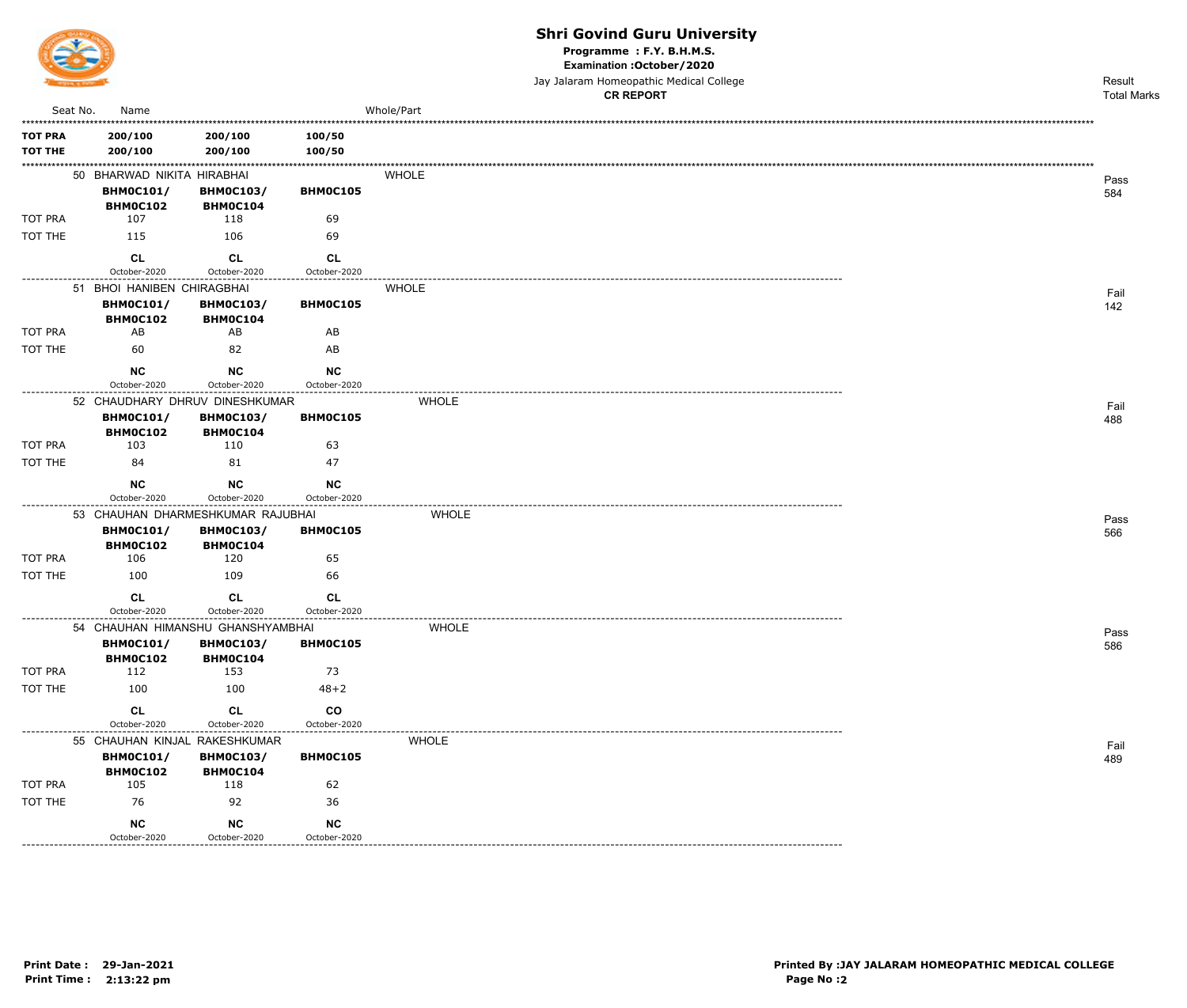

Programme : F.Y. B.H.M.S.

Examination : October / 2020

Jay Jalaram Homeopathic Medical College **CR REPORT** 

|                |                                     |                                         |                           | <b>CR REPORT</b> | <b>Total Marks</b> |
|----------------|-------------------------------------|-----------------------------------------|---------------------------|------------------|--------------------|
| Seat No.       | Name                                |                                         |                           | Whole/Part       |                    |
| <b>TOT PRA</b> | 200/100                             | 200/100                                 | 100/50                    |                  |                    |
| <b>TOT THE</b> | 200/100                             | 200/100                                 | 100/50                    |                  |                    |
|                |                                     | 56 CHAUHAN MOHAMMADSHAKIR MOHAMMADRAFIK |                           | WHOLE            |                    |
|                | <b>BHM0C101/</b>                    | <b>BHM0C103/</b>                        | BHM0C105                  |                  | Fail<br>481        |
|                | <b>BHM0C102</b>                     | BHM0C104                                |                           |                  |                    |
| TOT PRA        | 104                                 | 125                                     | 80                        |                  |                    |
| TOT THE        | 60                                  | 61                                      | 51                        |                  |                    |
|                | <b>NC</b>                           | <b>NC</b>                               | <b>CL</b>                 |                  |                    |
| -------------- | October-2020                        | October-2020                            | October-2020              |                  |                    |
|                | 57 DABHI YOGESHKUMAR RAJUBHAI       |                                         |                           | <b>WHOLE</b>     | Pass               |
|                | <b>BHM0C101/</b>                    | <b>BHM0C103/</b>                        | BHM0C105                  |                  | 572                |
|                | BHM0C102                            | BHM0C104                                |                           |                  |                    |
| TOT PRA        | 107                                 | 125                                     | 74                        |                  |                    |
| TOT THE        | 100                                 | 110                                     | 56                        |                  |                    |
|                | CL                                  | <b>CL</b>                               | <b>CL</b>                 |                  |                    |
|                | October-2020                        | October-2020                            | October-2020              |                  |                    |
|                | 58 DAMOR OMIKA MUKESHBHAI           |                                         |                           | <b>WHOLE</b>     | Pass               |
|                | <b>BHM0C101/</b>                    | <b>BHM0C103/</b>                        | BHM0C105                  |                  | 580                |
|                | <b>BHM0C102</b>                     | BHM0C104                                |                           |                  |                    |
| TOT PRA        | 120                                 | 130                                     | 79                        |                  |                    |
| TOT THE        | 100                                 | 100                                     | 51                        |                  |                    |
|                | <b>CL</b>                           | <b>CL</b>                               | <b>CL</b>                 |                  |                    |
|                | October-2020                        | October-2020                            | October-2020              |                  |                    |
|                |                                     | 59 DERAI NIRAJKUMAR ASHOKKUMAR          |                           | <b>WHOLE</b>     | Fail               |
|                | <b>BHM0C101/</b>                    | <b>BHM0C103/</b>                        | BHM0C105                  |                  | 478                |
|                | <b>BHMOC102</b>                     | <b>BHM0C104</b>                         |                           |                  |                    |
| TOT PRA        | 107                                 | 128                                     | 62                        |                  |                    |
| TOT THE        | 66                                  | 66                                      | 49                        |                  |                    |
|                | <b>NC</b>                           | <b>NC</b>                               | <b>NC</b>                 |                  |                    |
|                | October-2020                        | October-2020                            | October-2020              |                  |                    |
|                |                                     | 60 DIWAN ABDULHANNAN USMANSHAGULABSHA   |                           | <b>WHOLE</b>     | Fail               |
|                | <b>BHM0C101/</b>                    | <b>BHM0C103/</b>                        | BHM0C105                  |                  | 382                |
| TOT PRA        | BHM0C102<br>105                     | <b>BHM0C104</b><br>118                  | 55                        |                  |                    |
| TOT THE        | 31                                  | 40                                      | 33                        |                  |                    |
|                |                                     |                                         |                           |                  |                    |
|                | <b>NC</b>                           | <b>NC</b>                               | <b>NC</b>                 |                  |                    |
|                | October-2020                        | October-2020                            | October-2020              |                  |                    |
|                | 61 DUBEY SUBHAM RAMJANAM            |                                         |                           | <b>WHOLE</b>     | Fail               |
|                | <b>BHM0C101/</b><br><b>BHM0C102</b> | <b>BHM0C103/</b><br><b>BHM0C104</b>     | BHM0C105                  |                  | 429                |
| TOT PRA        | 110                                 | 110                                     | 56                        |                  |                    |
| TOT THE        | 54                                  | 65                                      | 34                        |                  |                    |
|                |                                     |                                         |                           |                  |                    |
|                | <b>NC</b><br>October-2020           | <b>NC</b><br>October-2020               | <b>NC</b><br>October-2020 |                  |                    |
|                |                                     |                                         |                           |                  |                    |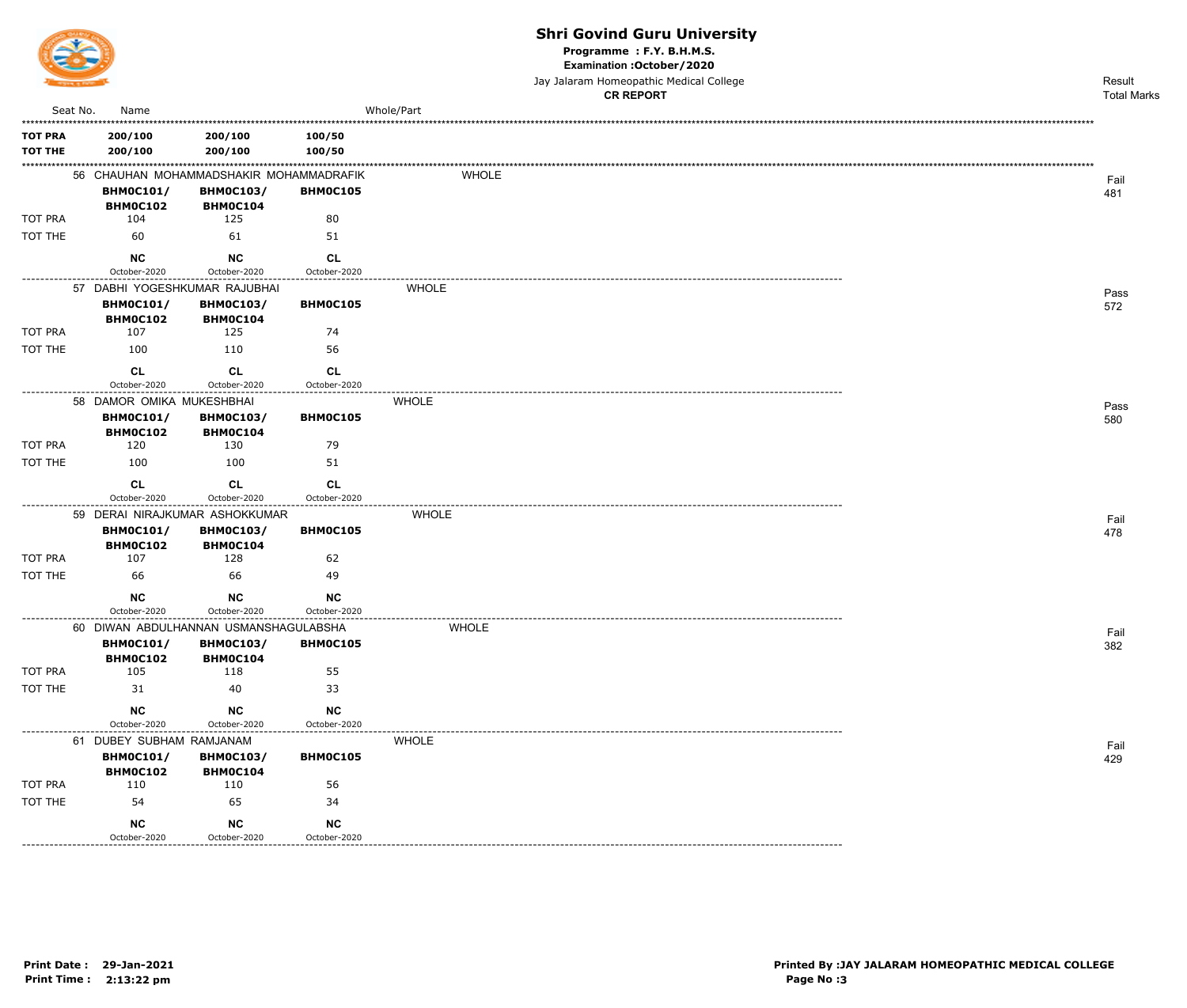

Programme : F.Y. B.H.M.S.

Examination : October / 2020

Jay Jalaram Homeopathic Medical College

|                |                                                   |                              |              |              | <b>CR REPORT</b> | <b>Total Marks</b> |
|----------------|---------------------------------------------------|------------------------------|--------------|--------------|------------------|--------------------|
| Seat No.       | Name                                              |                              |              | Whole/Part   |                  |                    |
| <b>TOT PRA</b> | 200/100                                           | 200/100                      | 100/50       |              |                  |                    |
| <b>TOT THE</b> | 200/100                                           | 200/100                      | 100/50       |              |                  |                    |
|                | 62 GADHAVI JAYVIRSINH MANHARSINH                  |                              |              | <b>WHOLE</b> |                  | Fail               |
|                | <b>BHM0C101/</b>                                  | <b>BHM0C103/</b>             | BHM0C105     |              |                  | 551                |
|                | BHM0C102                                          | BHM0C104                     |              |              |                  |                    |
| <b>TOT PRA</b> | 111                                               | 130                          | 67           |              |                  |                    |
| TOT THE        | 71                                                | 112                          | 60           |              |                  |                    |
|                | <b>NC</b>                                         | <b>CL</b>                    | <b>CL</b>    |              |                  |                    |
|                | October-2020                                      | October-2020                 | October-2020 |              |                  |                    |
|                | 63 GADHIYA KAREENA RAJESHBHAI<br><b>BHM0C101/</b> | <b>BHM0C103/</b>             | BHM0C105     | <b>WHOLE</b> |                  | Pass               |
|                | BHM0C102                                          | BHM0C104                     |              |              |                  | 645                |
| TOT PRA        | 107                                               | 135                          | 72           |              |                  |                    |
| TOT THE        | 125                                               | 131                          | 75           |              |                  |                    |
|                | <b>CL</b>                                         | CL                           | CL           |              |                  |                    |
|                | October-2020                                      | October-2020                 | October-2020 |              |                  |                    |
|                | 64 GANDHI KHUSHI KETANBHAI                        |                              |              | <b>WHOLE</b> |                  | Pass               |
|                | <b>BHM0C101/</b><br>BHM0C102                      | <b>BHM0C103/</b><br>BHM0C104 | BHM0C105     |              |                  | 682                |
| TOT PRA        | 123                                               | 150                          | 80           |              |                  |                    |
| TOT THE        | 124                                               | 141                          | 64           |              |                  |                    |
|                | <b>CL</b>                                         | <b>CL</b>                    | <b>CL</b>    |              |                  |                    |
|                | October-2020                                      | October-2020                 | October-2020 |              |                  |                    |
|                | 65 GARI AJAYKUMAR BHAGVANBHAI                     |                              | ------------ | <b>WHOLE</b> |                  | Fail               |
|                | <b>BHM0C101/</b>                                  | <b>BHM0C103/</b>             | BHM0C105     |              |                  | 507                |
|                | <b>BHM0C102</b>                                   | BHM0C104                     |              |              |                  |                    |
| TOT PRA        | 128                                               | 118                          | 56           |              |                  |                    |
| TOT THE        | 74                                                | 73                           | 58           |              |                  |                    |
|                | <b>NC</b>                                         | <b>NC</b>                    | <b>CL</b>    |              |                  |                    |
|                | October-2020                                      | October-2020                 | October-2020 |              |                  |                    |
|                | 66 GHENSH USAMA IDRIS                             |                              |              | <b>WHOLE</b> |                  | Fail               |
|                | <b>BHM0C101/</b><br>BHM0C102                      | <b>BHM0C103/</b><br>BHM0C104 | BHM0C105     |              |                  | 501                |
| TOT PRA        | 106                                               | 118                          | 60           |              |                  |                    |
| TOT THE        | 89                                                | 92                           | 36           |              |                  |                    |
|                | NC                                                | $NC$                         | $NC$         |              |                  |                    |
|                | October-2020                                      | October-2020                 | October-2020 |              |                  |                    |
|                | 67 GOHIL VISHALBHAI RAMESHHAI                     |                              |              | <b>WHOLE</b> |                  | Pass               |
|                | <b>BHM0C101/</b>                                  | <b>BHM0C103/</b>             | BHM0C105     |              |                  | 560                |
|                | BHM0C102                                          | BHM0C104                     |              |              |                  |                    |
| TOT PRA        | 107                                               | 110                          | 59           |              |                  |                    |
| TOT THE        | 102                                               | 120                          | 62           |              |                  |                    |
|                | CL                                                | CL                           | CL           |              |                  |                    |
|                | October-2020                                      | October-2020                 | October-2020 |              |                  |                    |

-----------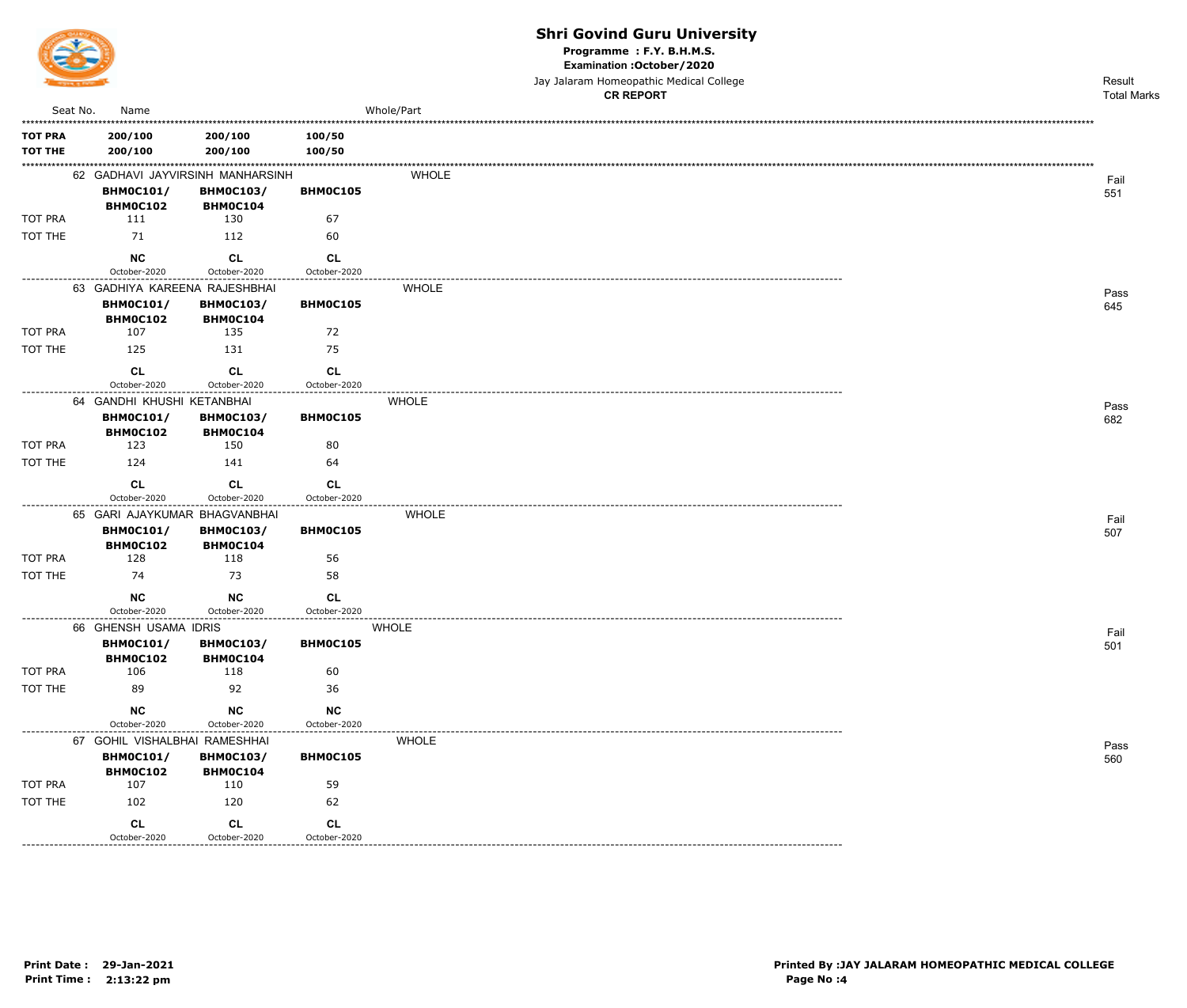

Programme : F.Y. B.H.M.S.

Examination : October / 2020

Jay Jalaram Homeopathic Medical College<br>CR RFPORT

|                                  |                                                             |                                            |                          | <b>CR REPORT</b> | <b>Total Marks</b> |
|----------------------------------|-------------------------------------------------------------|--------------------------------------------|--------------------------|------------------|--------------------|
| Seat No.                         | Name                                                        |                                            |                          | Whole/Part       |                    |
| <b>TOT PRA</b><br><b>TOT THE</b> | 200/100<br>200/100                                          | 200/100<br>200/100                         | 100/50<br>100/50         |                  |                    |
|                                  | 68 HIRPARA JENSI SUNILBHAI<br><b>BHM0C101/</b>              | <b>BHM0C103/</b>                           | <b>BHMOC105</b>          | WHOLE            | Pass<br>714        |
|                                  | BHM0C102                                                    | BHM0C104                                   |                          |                  |                    |
| TOT PRA                          | 155                                                         | 154                                        | 80                       |                  |                    |
| TOT THE                          | 131                                                         | 135                                        | 59                       |                  |                    |
|                                  | <b>CL</b>                                                   | <b>CL</b>                                  | <b>CL</b>                |                  |                    |
|                                  | October-2020                                                | October-2020                               | October-2020             |                  |                    |
|                                  | 69 JAIN BHAVINKUMAR PRAKASHKUMAR                            |                                            |                          | <b>WHOLE</b>     | Pass               |
|                                  | <b>BHM0C101/</b><br>BHM0C102                                | <b>BHM0C103/</b><br>BHM0C104               | BHM0C105                 |                  | 615                |
| TOT PRA                          | 106                                                         | 146                                        | 67                       |                  |                    |
| TOT THE                          | 118                                                         | 119                                        | 59                       |                  |                    |
|                                  | CL<br>October-2020                                          | <b>CL</b><br>October-2020                  | CL<br>October-2020       |                  |                    |
|                                  | 70 JATVA BHUMKABEN DINESHBHAI                               |                                            |                          | <b>WHOLE</b>     |                    |
|                                  | <b>BHM0C101/</b><br>BHM0C102                                | <b>BHM0C103/</b><br>BHM0C104               | BHM0C105                 |                  | Fail<br>362        |
| TOT PRA                          | 107                                                         | 118                                        | 58                       |                  |                    |
| TOT THE                          | 13                                                          | 44                                         | 22                       |                  |                    |
|                                  | <b>NC</b><br>October-2020                                   | <b>NC</b><br>October-2020                  | NC                       |                  |                    |
| ----------------                 | 71 JATVA JAIMINI DINESHBHAI<br><b>BHM0C101/</b><br>BHM0C102 | ----------<br><b>BHM0C103/</b><br>BHM0C104 | October-2020<br>BHM0C105 | <b>WHOLE</b>     | Fail<br>472        |
| TOT PRA                          | 110                                                         | 118                                        | 59                       |                  |                    |
| TOT THE                          | 56                                                          | 89                                         | 40                       |                  |                    |
|                                  | <b>NC</b><br>October-2020                                   | <b>NC</b><br>October-2020                  | NC<br>October-2020       |                  |                    |
|                                  | 72 JOSHI NAIYA BHAVESHBHAI                                  |                                            | -------------            | <b>WHOLE</b>     | Fail               |
|                                  | <b>BHM0C101/</b><br>BHM0C102                                | <b>BHM0C103/</b><br>BHM0C104               | BHM0C105                 |                  | 460                |
| TOT PRA                          | 109                                                         | 127                                        | 69                       |                  |                    |
| TOT THE                          | 59                                                          | 70                                         | 26                       |                  |                    |
|                                  | <b>NC</b><br>October-2020                                   | NC<br>October-2020                         | $NC$<br>October-2020     |                  |                    |
|                                  | 73 JOSHI RAHUL DIPAKKUMAR                                   |                                            |                          | <b>WHOLE</b>     |                    |
|                                  | <b>BHM0C101/</b>                                            | <b>BHM0C103/</b>                           | BHM0C105                 |                  | Pass<br>583        |
| TOT PRA                          | BHM0C102<br>108                                             | BHM0C104<br>128                            | 59                       |                  |                    |
| TOT THE                          | 100                                                         | 133                                        | 55                       |                  |                    |
|                                  | CL                                                          | CL                                         | <b>CL</b>                |                  |                    |
|                                  | October-2020                                                | October-2020                               | October-2020             |                  |                    |

 $- - - - -$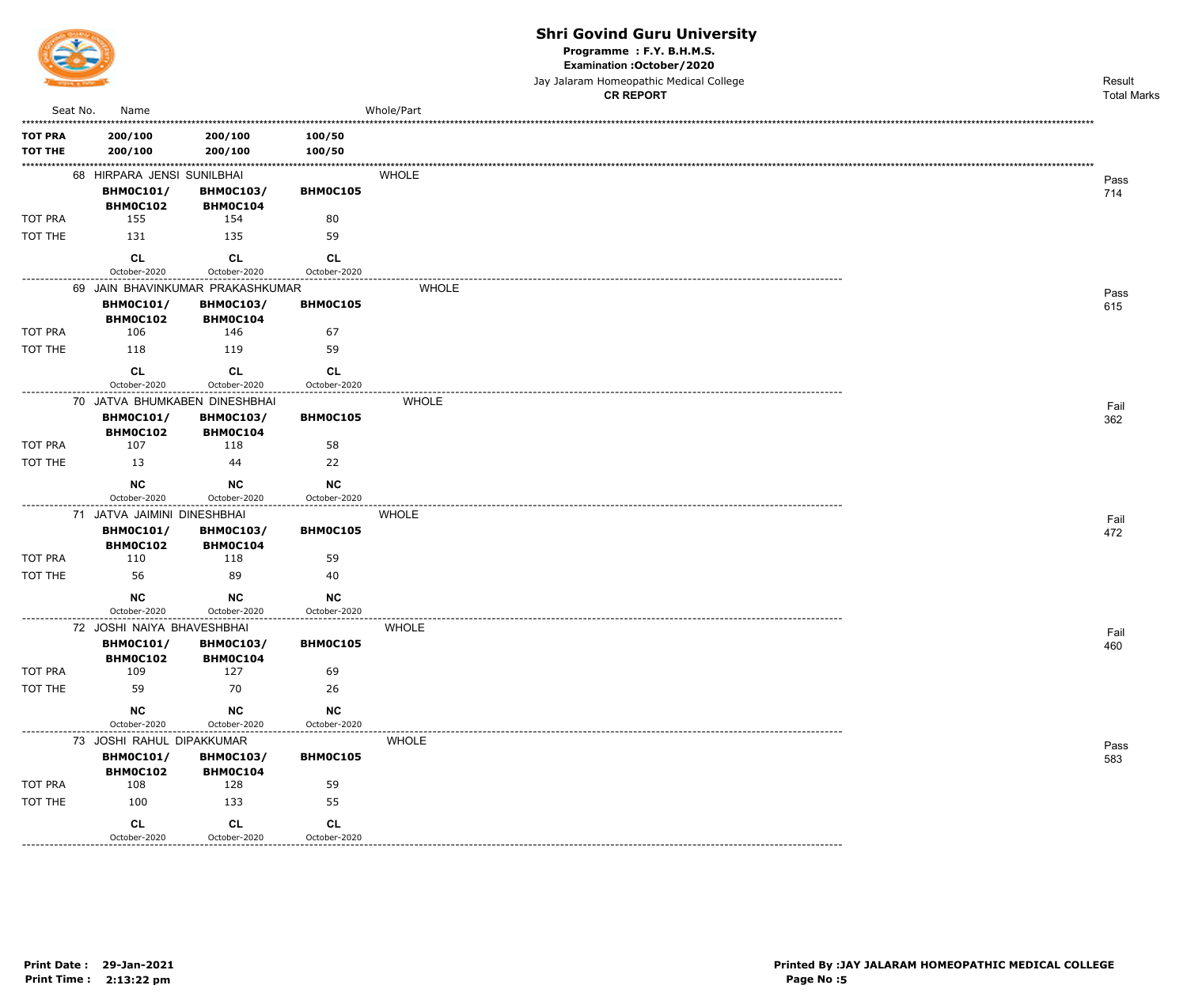

Programme : F.Y. B.H.M.S.

Examination : October / 2020

Jay Jalaram Homeopathic Medical College  $\overline{a}$ 

|                 |                              |                                       |                                      | <b>CR REPORT</b> | <b>Total Marks</b> |
|-----------------|------------------------------|---------------------------------------|--------------------------------------|------------------|--------------------|
| Seat No.        | Name                         |                                       |                                      | Whole/Part       |                    |
| <b>TOT PRA</b>  | 200/100                      | 200/100                               | 100/50                               |                  |                    |
| <b>TOT THE</b>  | 200/100                      | 200/100                               | 100/50                               |                  |                    |
|                 | 74 KALA ISMAIL MEHBUB        |                                       |                                      | <b>WHOLE</b>     |                    |
|                 | <b>BHM0C101/</b>             | <b>BHM0C103/</b>                      | BHM0C105                             |                  | Fail<br>492        |
|                 | BHM0C102                     | BHM0C104                              |                                      |                  |                    |
| <b>TOT PRA</b>  | 107                          | 108                                   | 57                                   |                  |                    |
| TOT THE         | 60                           | 106                                   | 54                                   |                  |                    |
|                 | <b>NC</b>                    | <b>CL</b>                             | <b>CL</b>                            |                  |                    |
| --------------- | October-2020                 | October-2020                          | October-2020                         |                  |                    |
|                 |                              | 75 KATHALIYA VAISHNAVIBEN KAILASHBHAI |                                      | <b>WHOLE</b>     | Pass               |
|                 | <b>BHM0C101/</b>             | <b>BHM0C103/</b>                      | BHM0C105                             |                  | 590                |
| TOT PRA         | BHM0C102<br>106              | BHM0C104<br>125                       | 56                                   |                  |                    |
| TOT THE         | 108                          | 129                                   | 66                                   |                  |                    |
|                 |                              |                                       |                                      |                  |                    |
|                 | CL<br>October-2020           | CL<br>October-2020                    | <b>CL</b><br>October-2020            |                  |                    |
|                 |                              | 76 KHATEDIYA TUSHARKUMAR RAJESHBHAI   |                                      | <b>WHOLE</b>     |                    |
|                 | <b>BHM0C101/</b>             | <b>BHM0C103/</b>                      | BHM0C105                             |                  | Fail<br>506        |
|                 | BHM0C102                     | BHM0C104                              |                                      |                  |                    |
| <b>TOT PRA</b>  | 104                          | 127                                   | 55                                   |                  |                    |
| TOT THE         | 84                           | 81                                    | 55                                   |                  |                    |
|                 | <b>NC</b>                    | <b>NC</b>                             | <b>CL</b>                            |                  |                    |
|                 | October-2020                 | October-2020                          | October-2020                         |                  |                    |
|                 |                              | 77 KOTHARI NIHAR DATTESHKUMAR         |                                      | <b>WHOLE</b>     | Pass               |
|                 | <b>BHM0C101/</b>             | <b>BHM0C103/</b>                      | BHM0C105                             |                  | 576                |
| TOT PRA         | <b>BHM0C102</b><br>108       | <b>BHM0C104</b><br>125                | 62                                   |                  |                    |
| TOT THE         | 100                          | 122                                   | 59                                   |                  |                    |
|                 | CL                           | CL                                    | <b>CL</b>                            |                  |                    |
|                 | October-2020                 | October-2020                          | October-2020                         |                  |                    |
|                 | 78 KUMAVAT KAMLESH RAMLAL    |                                       | ------------------------------------ | <b>WHOLE</b>     | Pass               |
|                 | <b>BHM0C101/</b>             | <b>BHM0C103/</b>                      | BHM0C105                             |                  | 571                |
|                 | BHM0C102                     | BHM0C104                              |                                      |                  |                    |
| TOT PRA         | 109                          | 120                                   | 65                                   |                  |                    |
| TOT THE         | $98 + 2$                     | 122                                   | 57                                   |                  |                    |
|                 | $\mathsf{co}$                | <b>CL</b>                             | CL                                   |                  |                    |
|                 | October-2020                 | October-2020                          | October-2020                         |                  |                    |
|                 |                              | 79 KUSHWAH KINJALBEN LOKENDRASINH     |                                      | <b>WHOLE</b>     | Pass               |
|                 | <b>BHM0C101/</b><br>BHM0C102 | <b>BHM0C103/</b><br><b>BHM0C104</b>   | BHM0C105                             |                  | 584                |
| TOT PRA         | 106                          | 150                                   | 63                                   |                  |                    |
| TOT THE         | 100                          | 110                                   | 55                                   |                  |                    |
|                 | <b>CL</b>                    | <b>CL</b>                             | <b>CL</b>                            |                  |                    |
|                 | October-2020                 | October-2020                          | October-2020                         |                  |                    |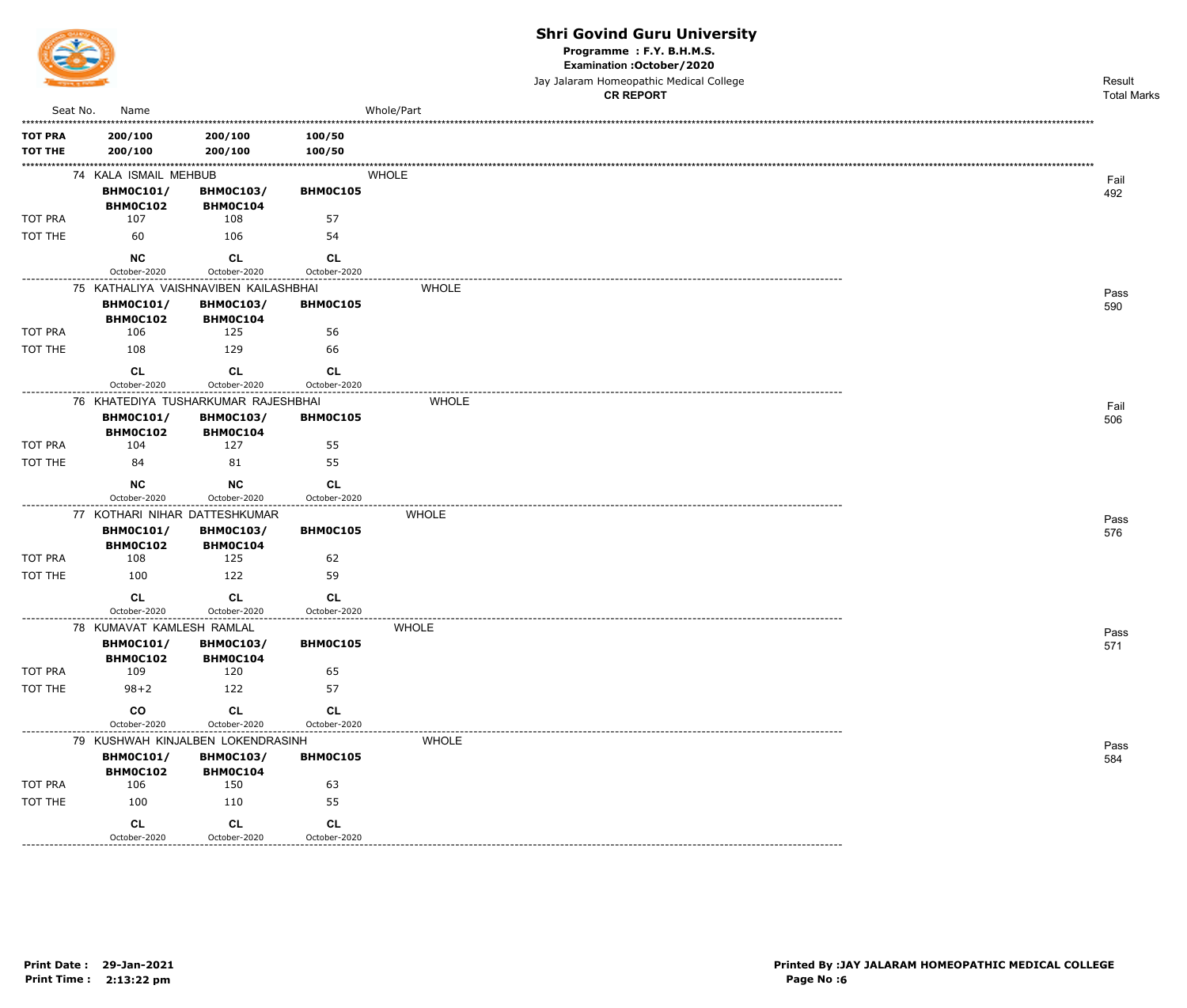

Programme : F.Y. B.H.M.S.

Examination : October / 2020

Jay Jalaram Homeopathic Medical College

|                 |                                             |                                                      |                                              | <b>CR REPORT</b> | <b>Total Marks</b> |
|-----------------|---------------------------------------------|------------------------------------------------------|----------------------------------------------|------------------|--------------------|
| Seat No.        | Name                                        |                                                      |                                              | Whole/Part       |                    |
| <b>TOT PRA</b>  | 200/100                                     | 200/100                                              | 100/50                                       |                  |                    |
| <b>TOT THE</b>  | 200/100                                     | 200/100                                              | 100/50                                       |                  |                    |
|                 |                                             | 80 MAKWANA PRATVIKUMARI NILESHBHAI                   |                                              | <b>WHOLE</b>     |                    |
|                 | <b>BHM0C101/</b>                            | <b>BHM0C103/</b>                                     | BHM0C105                                     |                  | Fail<br>486        |
|                 | <b>BHM0C102</b>                             | BHM0C104                                             |                                              |                  |                    |
| TOT PRA         | 105                                         | 106                                                  | 64                                           |                  |                    |
| TOT THE         | 55                                          | 105                                                  | 51                                           |                  |                    |
|                 | <b>NC</b>                                   | <b>CL</b>                                            | <b>CL</b>                                    |                  |                    |
| --------------- | October-2020                                | October-2020                                         | October-2020<br>---------------------------- |                  |                    |
|                 | 81 MALA SALMAN FARUKBHAI                    |                                                      |                                              | <b>WHOLE</b>     | Fail               |
|                 | <b>BHM0C101/</b>                            | <b>BHM0C103/</b>                                     | BHM0C105                                     |                  | 484                |
| TOT PRA         | BHM0C102<br>110                             | BHM0C104<br>105                                      | 56                                           |                  |                    |
| TOT THE         | 52                                          | 101                                                  |                                              |                  |                    |
|                 |                                             |                                                      | 60                                           |                  |                    |
|                 | <b>NC</b>                                   | <b>CL</b>                                            | <b>CL</b>                                    |                  |                    |
|                 | October-2020                                | October-2020                                         | October-2020                                 |                  |                    |
|                 | 82 MANSURI SANIYA YASIN<br><b>BHM0C101/</b> | <b>BHM0C103/</b>                                     | BHM0C105                                     | <b>WHOLE</b>     | Fail               |
|                 | <b>BHM0C102</b>                             | BHM0C104                                             |                                              |                  | 534                |
| TOT PRA         | 108                                         | 108                                                  | 77                                           |                  |                    |
| TOT THE         | 68                                          | 107                                                  | 66                                           |                  |                    |
|                 | <b>NC</b>                                   | CL                                                   | CL                                           |                  |                    |
|                 | October-2020                                | October-2020                                         | October-2020                                 |                  |                    |
|                 | 83 MINAMA RUTVIK HARMALBHAI                 |                                                      |                                              | <b>WHOLE</b>     | Fail               |
|                 | <b>BHM0C101/</b>                            | <b>BHM0C103/</b>                                     | BHM0C105                                     |                  | 431                |
|                 | <b>BHM0C102</b>                             | <b>BHM0C104</b>                                      |                                              |                  |                    |
| TOT PRA         | 107                                         | 106                                                  | 57                                           |                  |                    |
| TOT THE         | 25                                          | 88                                                   | 48                                           |                  |                    |
|                 | <b>NC</b>                                   | <b>NC</b>                                            | <b>NC</b>                                    |                  |                    |
|                 | October-2020                                | October-2020<br>------------------------------------ | October-2020                                 |                  |                    |
|                 | 84 MISHRA KUSHBOO UMESH                     |                                                      |                                              | <b>WHOLE</b>     | Pass               |
|                 | <b>BHM0C101/</b><br>BHM0C102                | <b>BHM0C103/</b><br><b>BHM0C104</b>                  | BHM0C105                                     |                  | 566                |
| TOT PRA         | 103                                         | 110                                                  | 59                                           |                  |                    |
| TOT THE         | 100                                         | 125                                                  | 69                                           |                  |                    |
|                 | <b>CL</b>                                   | <b>CL</b>                                            | CL                                           |                  |                    |
|                 | October-2020                                | October-2020                                         | October-2020                                 |                  |                    |
|                 |                                             | 85 NINAMA SMRUTIBEN RAMSINGBHAI                      |                                              | <b>WHOLE</b>     | Fail               |
|                 | <b>BHM0C101/</b>                            | <b>BHM0C103/</b>                                     | BHM0C105                                     |                  | 387                |
|                 | <b>BHM0C102</b>                             | <b>BHM0C104</b>                                      |                                              |                  |                    |
| TOT PRA         | 102                                         | 125                                                  | 52                                           |                  |                    |
| TOT THE         | 16                                          | 68                                                   | 24                                           |                  |                    |
|                 | <b>NC</b>                                   | <b>NC</b>                                            | <b>NC</b>                                    |                  |                    |
|                 | October-2020                                | October-2020                                         | October-2020                                 |                  |                    |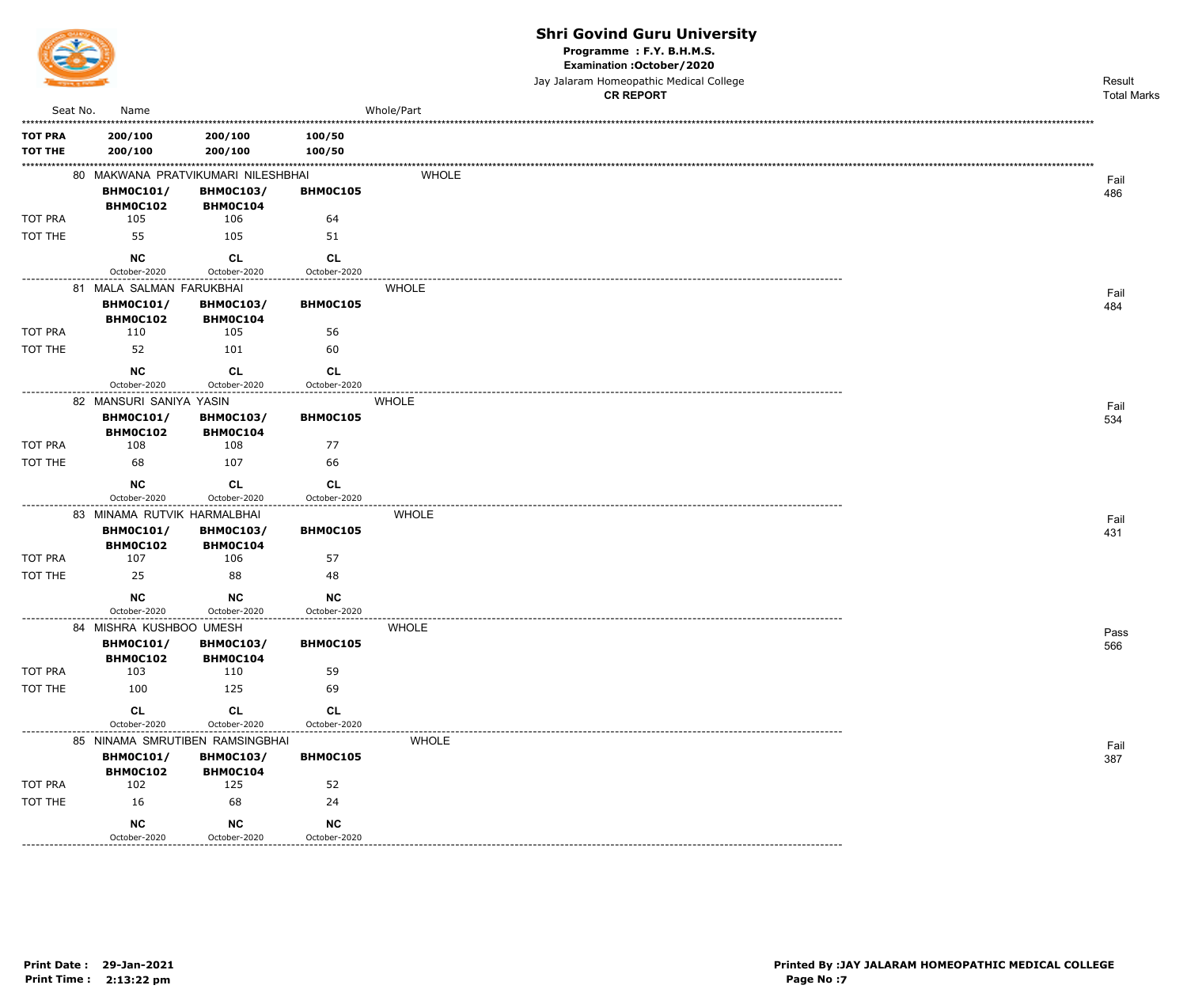

Programme : F.Y. B.H.M.S.

Examination : October / 2020

Jay Jalaram Homeopathic Medical College  $\overline{a}$ 

|                   |                                     |                                     |                    | <b>CR REPORT</b> | <b>Total Marks</b> |
|-------------------|-------------------------------------|-------------------------------------|--------------------|------------------|--------------------|
| Seat No.          | Name                                |                                     |                    | Whole/Part       |                    |
| <b>TOT PRA</b>    | 200/100                             | 200/100                             | 100/50             |                  |                    |
| <b>TOT THE</b>    | 200/100                             | 200/100                             | 100/50             |                  |                    |
|                   |                                     | 86 PADHIYAR KAUSHIKKUMAR TAKHATSINH |                    | WHOLE            | Fail               |
|                   | <b>BHM0C101/</b>                    | <b>BHM0C103/</b>                    | <b>BHM0C105</b>    |                  | 414                |
|                   | BHM0C102                            | BHM0C104                            |                    |                  |                    |
| TOT PRA           | 107                                 | 106                                 | 59                 |                  |                    |
| TOT THE           | 28                                  | 69                                  | 45                 |                  |                    |
|                   | <b>NC</b>                           | <b>NC</b>                           | <b>NC</b>          |                  |                    |
|                   | October-2020                        | October-2020                        | October-2020       |                  |                    |
|                   |                                     | 87 PANCHAL RUSHIKUMAR MANUBHAI      |                    | <b>WHOLE</b>     | Pass               |
|                   | <b>BHM0C101/</b><br><b>BHM0C102</b> | <b>BHM0C103/</b><br>BHM0C104        | BHM0C105           |                  | 664                |
| <b>TOT PRA</b>    | 108                                 | 148                                 | 69                 |                  |                    |
| TOT THE           | 130                                 | 135                                 | 74                 |                  |                    |
|                   | CL<br>October-2020                  | <b>CL</b><br>October-2020           | CL<br>October-2020 |                  |                    |
| ----------------- |                                     | 88 PANCHAL VAISHNAVI JAYESHKUMAR    |                    | <b>WHOLE</b>     | Pass               |
|                   | <b>BHM0C101/</b>                    | <b>BHM0C103/</b>                    | BHMOC105           |                  | 612                |
|                   | <b>BHM0C102</b>                     | BHM0C104                            |                    |                  |                    |
| <b>TOT PRA</b>    | 106                                 | 148                                 | 73                 |                  |                    |
| TOT THE           | 100                                 | 121                                 | 64                 |                  |                    |
|                   | <b>CL</b>                           | <b>CL</b>                           | <b>CL</b>          |                  |                    |
|                   | October-2020                        | October-2020                        | October-2020       |                  |                    |
|                   | 89 PARMAR AAKASH SURAJSINH          |                                     |                    | <b>WHOLE</b>     | Fail               |
|                   | <b>BHM0C101/</b>                    | <b>BHM0C103/</b>                    | BHM0C105           |                  | 482                |
| <b>TOT PRA</b>    | <b>BHM0C102</b><br>107              | BHM0C104<br>107                     | 59                 |                  |                    |
| TOT THE           | 59                                  | 101                                 | 49                 |                  |                    |
|                   |                                     |                                     |                    |                  |                    |
|                   | <b>NC</b><br>October-2020           | CL<br>October-2020                  | <b>NC</b>          |                  |                    |
|                   | 90 PARMAR QUEENAL RATANSINH         |                                     | October-2020       | <b>WHOLE</b>     |                    |
|                   | <b>BHM0C101/</b>                    | <b>BHM0C103/</b>                    | BHM0C105           |                  | Pass<br>588        |
|                   | <b>BHM0C102</b>                     | <b>BHM0C104</b>                     |                    |                  |                    |
| TOT PRA           | 110                                 | 127                                 | 63                 |                  |                    |
| TOT THE           | 106                                 | 119                                 | 63                 |                  |                    |
|                   | CL                                  | CL                                  | CL                 |                  |                    |
|                   | October-2020                        | October-2020                        | October-2020       |                  |                    |
|                   | 91 PATEL AESHA BHAVESHBHAI          |                                     |                    | <b>WHOLE</b>     | Pass               |
|                   | <b>BHM0C101/</b>                    | <b>BHM0C103/</b>                    | BHM0C105           |                  | 584                |
| TOT PRA           | <b>BHM0C102</b><br>106              | BHM0C104<br>125                     | 60                 |                  |                    |
| TOT THE           | 100                                 | 124                                 | 69                 |                  |                    |
|                   |                                     |                                     |                    |                  |                    |
|                   | CL                                  | CL                                  | CL                 |                  |                    |
|                   | October-2020                        | October-2020                        | October-2020       |                  |                    |

------------------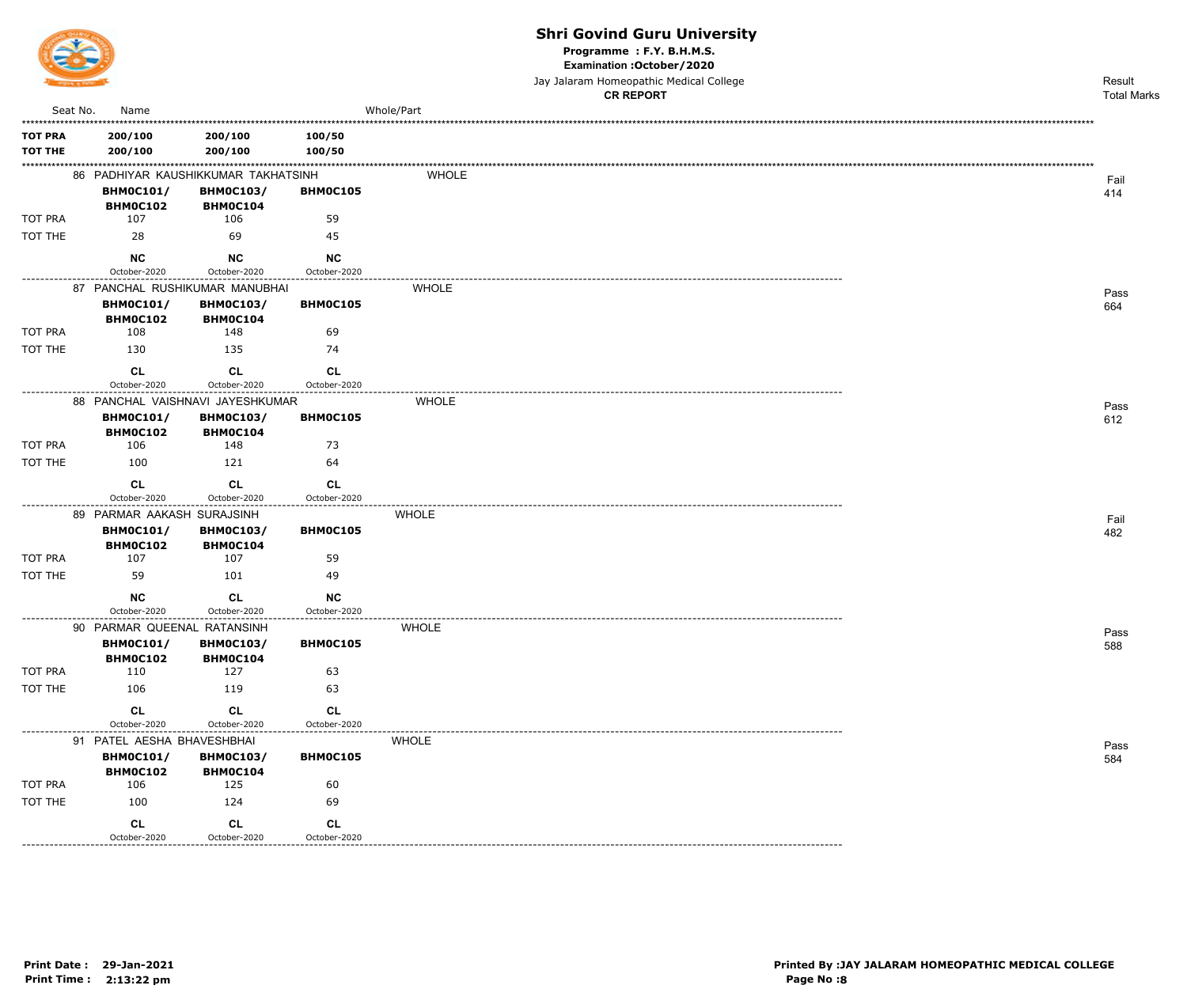

Programme : F.Y. B.H.M.S.

Examination : October / 2020

Jay Jalaram Homeopathic Medical College

|                              |                                |                                    |                                   | <b>CR REPORT</b> | <b>Total Marks</b> |
|------------------------------|--------------------------------|------------------------------------|-----------------------------------|------------------|--------------------|
| Seat No.                     | Name                           |                                    |                                   | Whole/Part       |                    |
| <b>TOT PRA</b>               | 200/100                        | 200/100                            | 100/50                            |                  |                    |
| <b>TOT THE</b>               | 200/100                        | 200/100                            | 100/50                            |                  |                    |
|                              | 92 PATEL BHAKTI CHIMANLAL      |                                    |                                   | <b>WHOLE</b>     |                    |
|                              | <b>BHM0C101/</b>               | <b>BHM0C103/</b>                   | BHM0C105                          |                  | Absent             |
|                              | BHM0C102                       | BHM0C104                           |                                   |                  |                    |
| TOT PRA                      | AB                             | AB                                 | AB                                |                  |                    |
| TOT THE                      | AB                             | AB                                 | AB                                |                  |                    |
|                              | <b>NC</b>                      | <b>NC</b>                          | NC                                |                  |                    |
|                              | October-2020                   | October-2020                       | October-2020                      |                  |                    |
|                              | 93 PATEL BHAVYAKUMAR DILIPBHAI |                                    |                                   | <b>WHOLE</b>     | Fail               |
|                              | <b>BHM0C101/</b>               | <b>BHM0C103/</b>                   | <b>BHMOC105</b>                   |                  | 533                |
| TOT PRA                      | <b>BHM0C102</b><br>106         | BHM0C104<br>135                    | 61                                |                  |                    |
| TOT THE                      | 71                             | 113                                | 47                                |                  |                    |
|                              |                                |                                    |                                   |                  |                    |
|                              | <b>NC</b><br>October-2020      | CL<br>October-2020                 | <b>NC</b><br>October-2020         |                  |                    |
|                              |                                | 94 PATEL CHARMIBEN MITESHKUMAR     |                                   | <b>WHOLE</b>     |                    |
|                              | <b>BHM0C101/</b>               | <b>BHM0C103/</b>                   | BHM0C105                          |                  | Pass<br>564        |
|                              | BHM0C102                       | BHMOC104                           |                                   |                  |                    |
| TOT PRA                      | 110                            | 120                                | 67                                |                  |                    |
| TOT THE                      | $90 + 10$                      | 119                                | 58                                |                  |                    |
|                              | co                             | <b>CL</b>                          | <b>CL</b>                         |                  |                    |
|                              | October-2020                   | October-2020                       | October-2020                      |                  |                    |
|                              |                                | 95 PATEL CHIRAGKUMAR HASMUKHBHAI   |                                   | <b>WHOLE</b>     | Fail               |
|                              | <b>BHM0C101/</b>               | <b>BHM0C103/</b>                   | <b>BHMOC105</b>                   |                  | 462                |
| TOT PRA                      | BHM0C102<br>108                | BHM0C104<br>118                    | 56                                |                  |                    |
| TOT THE                      | 42                             | 93                                 | 45                                |                  |                    |
|                              |                                |                                    |                                   |                  |                    |
|                              | <b>NC</b><br>October-2020      | <b>NC</b><br>October-2020          | NC<br>October-2020                |                  |                    |
|                              |                                | 96 PATEL DHARMISHTHABEN LAXMANSINH | .                                 | <b>WHOLE</b>     |                    |
|                              | <b>BHM0C101/</b>               | <b>BHM0C103/</b>                   | BHM0C105                          |                  | Fail<br>403        |
|                              | BHM0C102                       | BHM0C104                           |                                   |                  |                    |
| TOT PRA                      | 107                            | 110                                | 58                                |                  |                    |
| TOT THE                      | 35                             | 67                                 | 26                                |                  |                    |
|                              | <b>NC</b>                      | NC                                 | $NC$                              |                  |                    |
| ---------------------------- | October-2020                   | October-2020                       | October-2020<br>----------------- |                  |                    |
|                              | 97 PATEL DHRUMIL MUKESHKUMAR   |                                    |                                   | <b>WHOLE</b>     | Pass               |
|                              | <b>BHM0C101/</b>               | <b>BHM0C103/</b>                   | BHM0C105                          |                  | 615                |
| TOT PRA                      | <b>BHM0C102</b><br>110         | BHM0C104<br>152                    | 67                                |                  |                    |
| TOT THE                      | 101                            | 120                                | 65                                |                  |                    |
|                              |                                |                                    |                                   |                  |                    |
|                              | <b>CL</b><br>October-2020      | CL<br>October-2020                 | <b>CL</b><br>October-2020         |                  |                    |

October-2020

--------------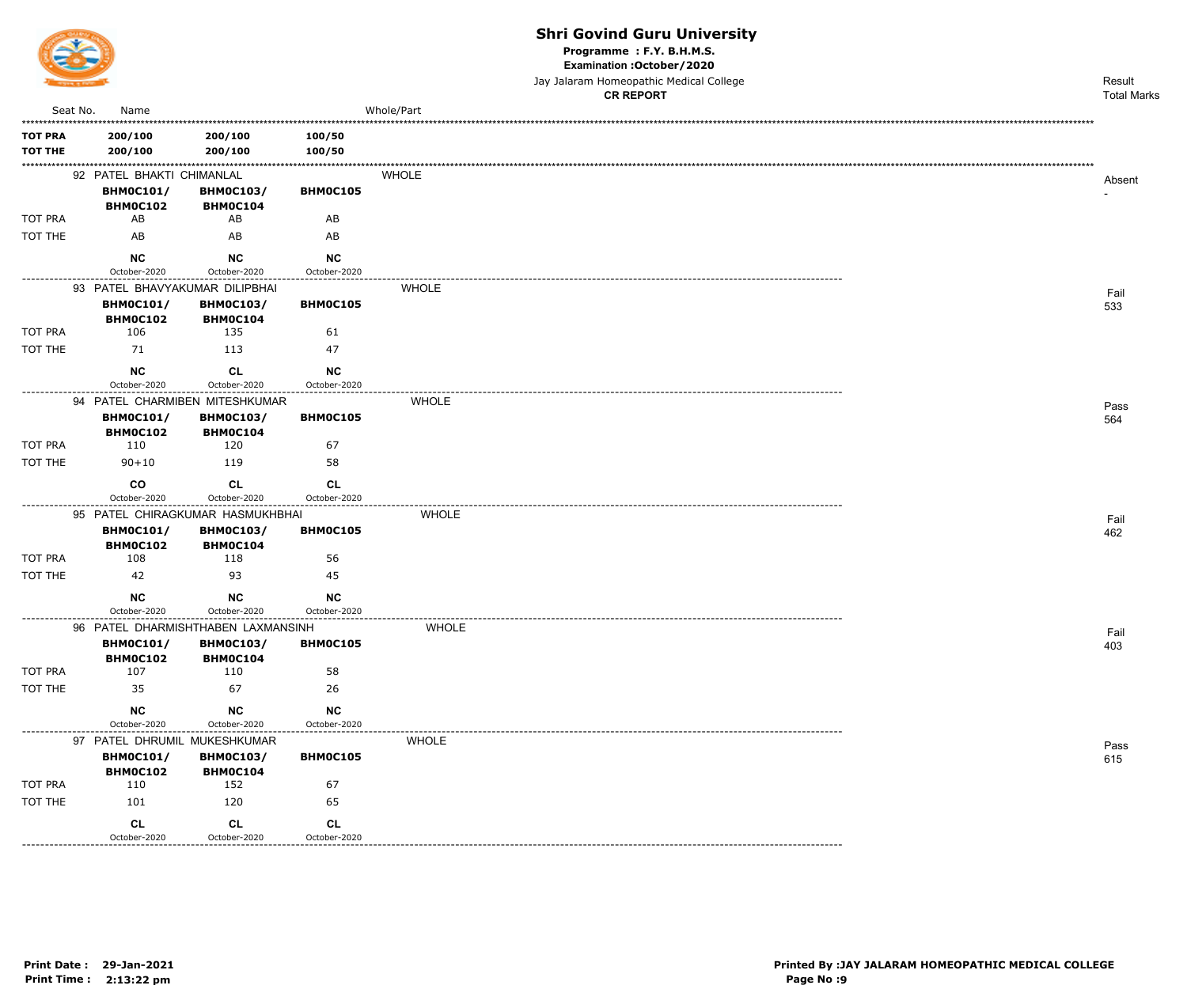

Programme : F.Y. B.H.M.S.

Examination : October / 2020

Jay Jalaram Homeopathic Medical College

|                |          |                               |                                     |                           | <b>CR REPORT</b> | <b>Total Marks</b> |
|----------------|----------|-------------------------------|-------------------------------------|---------------------------|------------------|--------------------|
|                | Seat No. | Name                          |                                     |                           | Whole/Part       |                    |
| <b>TOT PRA</b> |          | 200/100                       | 200/100                             | 100/50                    |                  |                    |
| <b>TOT THE</b> |          | 200/100                       | 200/100                             | 100/50                    |                  |                    |
|                |          | 98 PATEL FENIBEN KALPESHBHAI  |                                     |                           | <b>WHOLE</b>     | Pass               |
|                |          | <b>BHM0C101/</b>              | <b>BHM0C103/</b>                    | BHM0C105                  |                  | 601                |
|                |          | BHM0C102                      | BHM0C104                            |                           |                  |                    |
| TOT PRA        |          | 108                           | 127                                 | 62                        |                  |                    |
| TOT THE        |          | 105                           | 138                                 | 61                        |                  |                    |
|                |          | <b>CL</b>                     | <b>CL</b>                           | <b>CL</b>                 |                  |                    |
|                |          | October-2020                  | October-2020                        | October-2020              |                  |                    |
|                |          |                               | 99 PATEL HARDEEP DEVENDRAKUMAR      |                           | <b>WHOLE</b>     | Fail               |
|                |          | <b>BHM0C101/</b><br>BHM0C102  | <b>BHM0C103/</b><br>BHM0C104        | BHM0C105                  |                  | 393                |
| TOT PRA        |          | 105                           | 108                                 | 60                        |                  |                    |
| TOT THE        |          | 34                            | 64                                  | 22                        |                  |                    |
|                |          | <b>NC</b>                     | <b>NC</b>                           | NC                        |                  |                    |
|                |          | October-2020                  | October-2020                        | October-2020              |                  |                    |
|                |          | 100 PATEL HENIL VIRENDRABHAI  |                                     |                           | <b>WHOLE</b>     | Fail               |
|                |          | <b>BHM0C101/</b>              | <b>BHM0C103/</b>                    | BHM0C105                  |                  | 389                |
|                |          | BHM0C102                      | BHM0C104                            |                           |                  |                    |
| TOT PRA        |          | 103                           | 108                                 | 60                        |                  |                    |
| TOT THE        |          | 26                            | -75                                 | 17                        |                  |                    |
|                |          | NC                            | <b>NC</b>                           | <b>NC</b>                 |                  |                    |
|                |          | October-2020                  | October-2020                        | October-2020              |                  |                    |
|                |          | 101 PATEL HETALIBEN ASHOKBHAI |                                     |                           | <b>WHOLE</b>     | Pass               |
|                |          | <b>BHM0C101/</b><br>BHM0C102  | <b>BHM0C103/</b><br><b>BHM0C104</b> | BHM0C105                  |                  | 568                |
| TOT PRA        |          | 110                           | 110                                 | 72                        |                  |                    |
| TOT THE        |          | $95 + 5$                      | 119                                 | 62                        |                  |                    |
|                |          | co                            | CL                                  | <b>CL</b>                 |                  |                    |
|                |          | October-2020                  | October-2020                        | October-2020              |                  |                    |
|                |          |                               | 102 PATEL KARANKUMAR RAJNIKANT      |                           | <b>WHOLE</b>     | Fail               |
|                |          | <b>BHMOC101/</b>              | <b>BHM0C103/</b>                    | BHM0C105                  |                  | 375                |
| TOT PRA        |          | BHM0C102<br>108               | <b>BHM0C104</b><br>105              | 55                        |                  |                    |
| TOT THE        |          | 20                            | 69                                  | 18                        |                  |                    |
|                |          |                               |                                     |                           |                  |                    |
|                |          | <b>NC</b><br>October-2020     | <b>NC</b><br>October-2020           | <b>NC</b><br>October-2020 |                  |                    |
|                |          |                               | 103 PATEL LINKANKUMAR MAHESHBHAI    |                           | <b>WHOLE</b>     |                    |
|                |          | <b>BHM0C101/</b>              | <b>BHM0C103/</b>                    | BHM0C105                  |                  | Fail<br>571        |
|                |          | BHM0C102                      | BHM0C104                            |                           |                  |                    |
| TOT PRA        |          | 130                           | 135                                 | 63                        |                  |                    |
| TOT THE        |          | 78                            | 115                                 | 50                        |                  |                    |
|                |          | NC                            | <b>CL</b>                           | <b>CL</b>                 |                  |                    |
|                |          | October-2020                  | October-2020                        | October-2020              |                  |                    |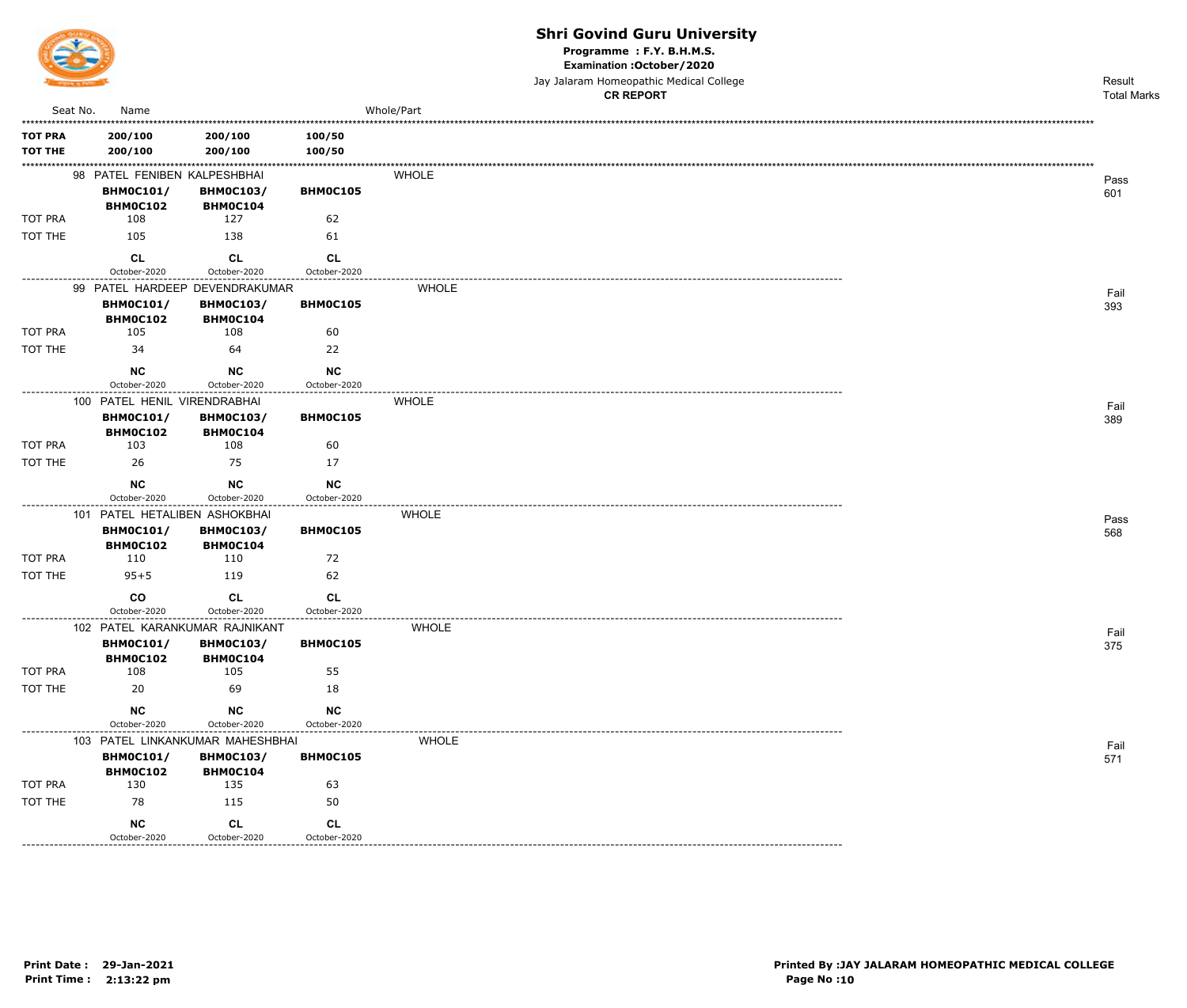

Programme : F.Y. B.H.M.S.

Examination : October / 2020

Jay Jalaram Homeopathic Medical College

|                |          |                                 |                              |                                             | <b>CR REPORT</b> | <b>Total Marks</b> |
|----------------|----------|---------------------------------|------------------------------|---------------------------------------------|------------------|--------------------|
|                | Seat No. | Name                            |                              |                                             | Whole/Part       |                    |
| <b>TOT PRA</b> |          | 200/100                         | 200/100                      | 100/50                                      |                  |                    |
| <b>TOT THE</b> |          | 200/100                         | 200/100                      | 100/50                                      |                  |                    |
|                |          | 104 PATEL NEHABEN ASHOKBHAI     |                              |                                             | <b>WHOLE</b>     | Pass               |
|                |          | <b>BHM0C101/</b>                | <b>BHM0C103/</b>             | BHM0C105                                    |                  | 546                |
|                |          | BHM0C102                        | BHMOC104                     |                                             |                  |                    |
| TOT PRA        |          | 110                             | 118                          | 65                                          |                  |                    |
| TOT THE        |          | 101                             | 100                          | 52                                          |                  |                    |
|                |          | <b>CL</b>                       | <b>CL</b>                    | <b>CL</b>                                   |                  |                    |
|                |          | October-2020                    | October-2020                 | October-2020                                |                  |                    |
|                |          | 105 PATEL RUCHITABEN CHIMANBHAI |                              |                                             | <b>WHOLE</b>     | Pass               |
|                |          | <b>BHM0C101/</b><br>BHM0C102    | <b>BHM0C103/</b><br>BHM0C104 | BHM0C105                                    |                  | 736                |
| TOT PRA        |          | 150                             | 145                          | 80                                          |                  |                    |
| TOT THE        |          | 150                             | 146                          | 65                                          |                  |                    |
|                |          |                                 |                              |                                             |                  |                    |
|                |          | <b>CL</b><br>October-2020       | CL<br>October-2020           | CL<br>October-2020                          |                  |                    |
|                |          | 106 PATEL SAKSHI PARESHBHAI     |                              | ---------------                             | <b>WHOLE</b>     |                    |
|                |          | <b>BHM0C101/</b>                | <b>BHM0C103/</b>             | BHM0C105                                    |                  | Fail<br>503        |
|                |          | BHM0C102                        | <b>BHM0C104</b>              |                                             |                  |                    |
| <b>TOT PRA</b> |          | 105                             | 118                          | 70                                          |                  |                    |
| TOT THE        |          | 49                              | 102                          | 59                                          |                  |                    |
|                |          | <b>NC</b>                       | <b>CL</b>                    | <b>CL</b>                                   |                  |                    |
|                |          | October-2020                    | October-2020                 | October-2020<br>. _ _ _ _ _ _ _ _ _ _ _ _ _ |                  |                    |
|                |          | 107 PATEL SHRUTIBEN BIPINKUMAR  |                              |                                             | <b>WHOLE</b>     | Pass               |
|                |          | <b>BHM0C101/</b>                | <b>BHM0C103/</b>             | BHM0C105                                    |                  | 622                |
| TOT PRA        |          | BHM0C102<br>106                 | <b>BHM0C104</b><br>127       | 78                                          |                  |                    |
| TOT THE        |          | 123                             | 123                          | 65                                          |                  |                    |
|                |          |                                 |                              |                                             |                  |                    |
|                |          | <b>CL</b><br>October-2020       | CL<br>October-2020           | <b>CL</b><br>October-2020                   |                  |                    |
|                |          | 108 PATEL SUNILKUMAR NARVATSINH |                              |                                             | <b>WHOLE</b>     |                    |
|                |          | <b>BHM0C101/</b>                | <b>BHM0C103/</b>             | BHM0C105                                    |                  | Pass<br>590        |
|                |          | BHM0C102                        | BHM0C104                     |                                             |                  |                    |
| TOT PRA        |          | 108                             | 128                          | 59                                          |                  |                    |
| TOT THE        |          | 115                             | 123                          | 57                                          |                  |                    |
|                |          | <b>CL</b>                       | CL                           | CL                                          |                  |                    |
|                |          | October-2020                    | October-2020                 | October-2020                                |                  |                    |
|                |          | 109 PATEL ZEELKUMAR HASMUKHBHAI |                              |                                             | <b>WHOLE</b>     | Pass               |
|                |          | <b>BHM0C101/</b>                | <b>BHM0C103/</b>             | BHM0C105                                    |                  | 524                |
| TOT PRA        |          | <b>BHM0C102</b><br>104          | BHM0C104<br>118              | 60                                          |                  |                    |
| TOT THE        |          | $92 + 8$                        | 100                          | 50                                          |                  |                    |
|                |          |                                 |                              |                                             |                  |                    |
|                |          | co<br>October-2020              | CL<br>October-2020           | CL<br>October-2020                          |                  |                    |
|                |          |                                 |                              |                                             |                  |                    |

\_\_\_\_\_\_\_\_\_\_\_\_\_\_\_\_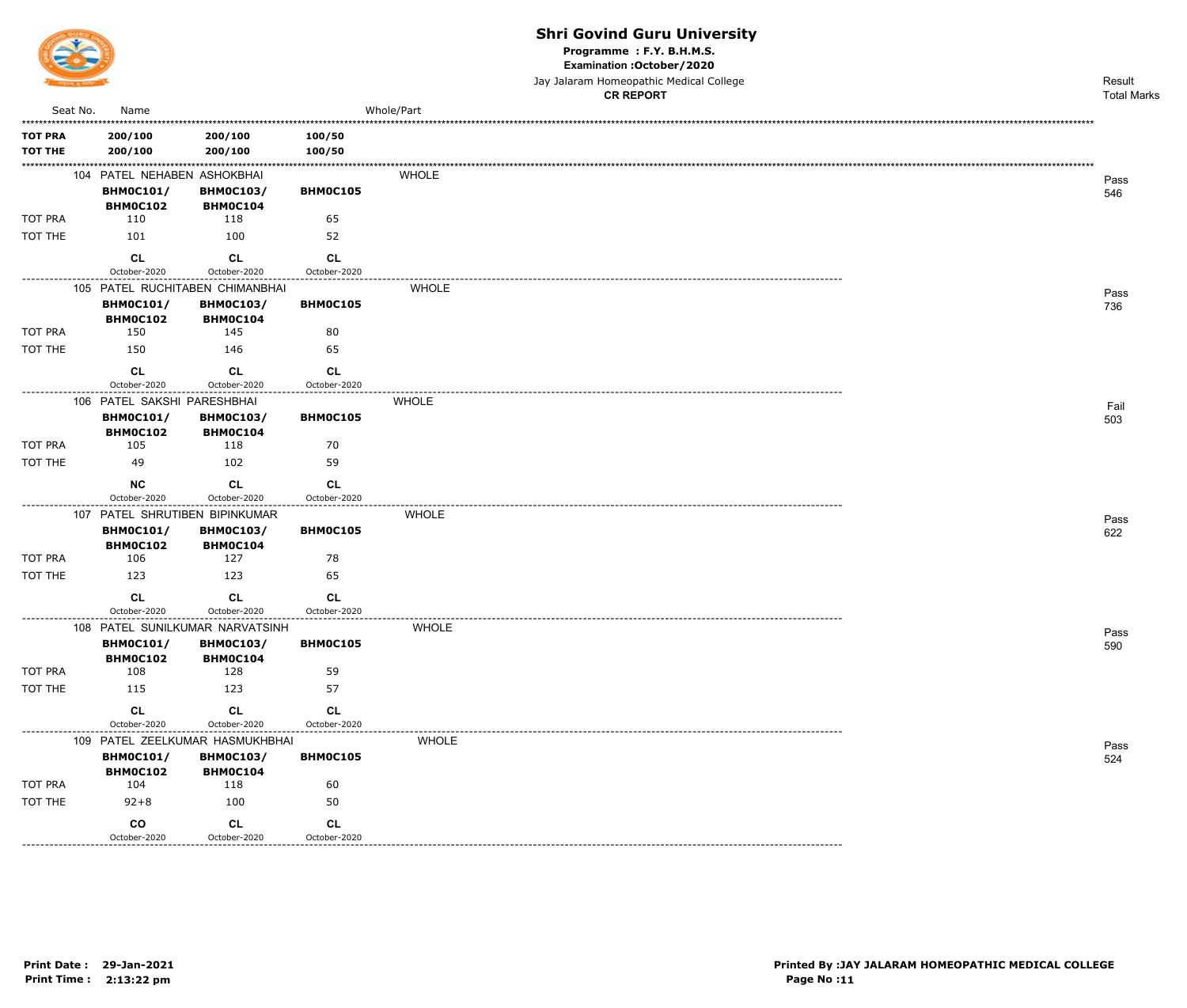

Programme : F.Y. B.H.M.S.

Examination : October / 2020

Jay Jalaram Homeopathic Medical College

|                                  |                                          |                                                                |                                                 | <b>CR REPORT</b> | <b>Total Marks</b> |
|----------------------------------|------------------------------------------|----------------------------------------------------------------|-------------------------------------------------|------------------|--------------------|
| Seat No.                         | Name                                     |                                                                |                                                 | Whole/Part       |                    |
| <b>TOT PRA</b><br><b>TOT THE</b> | 200/100<br>200/100                       | 200/100<br>200/100                                             | 100/50<br>100/50                                |                  |                    |
|                                  | <b>BHM0C101/</b><br>BHM0C102             | 110 PATHAN AFZALKHAN NADIRKHAN<br><b>BHM0C103/</b><br>BHM0C104 | BHM0C105                                        | <b>WHOLE</b>     | Pass<br>671        |
| TOT PRA                          | 145                                      | 150                                                            | 78                                              |                  |                    |
| TOT THE                          | 113                                      | 117                                                            | 68                                              |                  |                    |
|                                  | CL<br>October-2020                       | <b>CL</b><br>October-2020                                      | <b>CL</b><br>October-2020                       |                  |                    |
|                                  | 111 PATIL VAISHNAVI ASHOK                |                                                                |                                                 | <b>WHOLE</b>     | Pass               |
|                                  | <b>BHM0C101/</b><br>BHM0C102             | <b>BHM0C103/</b><br>BHM0C104                                   | BHM0C105                                        |                  | 579                |
| TOT PRA                          | 110                                      | 128                                                            | 70                                              |                  |                    |
| TOT THE                          | 111                                      | 100                                                            | 60                                              |                  |                    |
|                                  | CL<br>October-2020                       | <b>CL</b><br>October-2020                                      | <b>CL</b><br>October-2020                       |                  |                    |
|                                  | ------------<br>112 PAWAR GAURAV TUKARAM |                                                                | . <b>.</b> .                                    | <b>WHOLE</b>     | Pass               |
|                                  | <b>BHM0C101/</b><br>BHM0C102             | <b>BHM0C103/</b><br>BHM0C104                                   | BHMOC105                                        |                  | 578                |
| TOT PRA                          | 123                                      | 130                                                            | 63                                              |                  |                    |
| TOT THE                          | 107                                      | 100                                                            | 55                                              |                  |                    |
|                                  | CL<br>October-2020                       | <b>CL</b><br>October-2020                                      | CL<br>October-2020                              |                  |                    |
|                                  |                                          | 113 PRAJAPATI JAIMINKUMAR MAGANBHAI                            |                                                 | <b>WHOLE</b>     |                    |
|                                  | <b>BHM0C101/</b><br><b>BHM0C102</b>      | <b>BHM0C103/</b><br>BHM0C104                                   | BHMOC105                                        |                  | Pass<br>613        |
| TOT PRA                          | 120                                      | 135                                                            | 60                                              |                  |                    |
| TOT THE                          | 118                                      | 115                                                            | 65                                              |                  |                    |
|                                  | <b>CL</b><br>October-2020                | <b>CL</b><br>October-2020                                      | <b>CL</b><br>October-2020                       |                  |                    |
|                                  |                                          | 114 PRAJAPATI JAYDIPKUMAR ANILKUMAR                            |                                                 | <b>WHOLE</b>     | Fail               |
|                                  | <b>BHM0C101/</b><br>BHM0C102             | <b>BHM0C103/</b><br>BHM0C104                                   | <b>BHMOC105</b>                                 |                  | 435                |
| TOT PRA                          | 106                                      | 110                                                            | 55                                              |                  |                    |
| TOT THE                          | 70                                       | 71                                                             | 23                                              |                  |                    |
|                                  | <b>NC</b><br>October-2020                | NC<br>October-2020                                             | <b>NC</b><br>October-2020                       |                  |                    |
| . _ _ _ _ _ _ _ _ _ _ _ _ _ _ _  |                                          | 115 PRAJAPATI NIKITABEN NARESHKUMAR                            |                                                 | <b>WHOLE</b>     | Pass               |
|                                  | <b>BHM0C101/</b><br>BHM0C102             | <b>BHM0C103/</b><br><b>BHM0C104</b>                            | BHM0C105                                        |                  | 622                |
| TOT PRA                          | 117                                      | 128                                                            | 65                                              |                  |                    |
| TOT THE                          | 115                                      | 130                                                            | 67                                              |                  |                    |
|                                  | <b>CL</b><br>October-2020                | <b>CL</b><br>October-2020<br>. _ _ _ _ _ _ _ _ _ _ _ _ _ _ _   | CL<br>October-2020<br>------------------------- |                  |                    |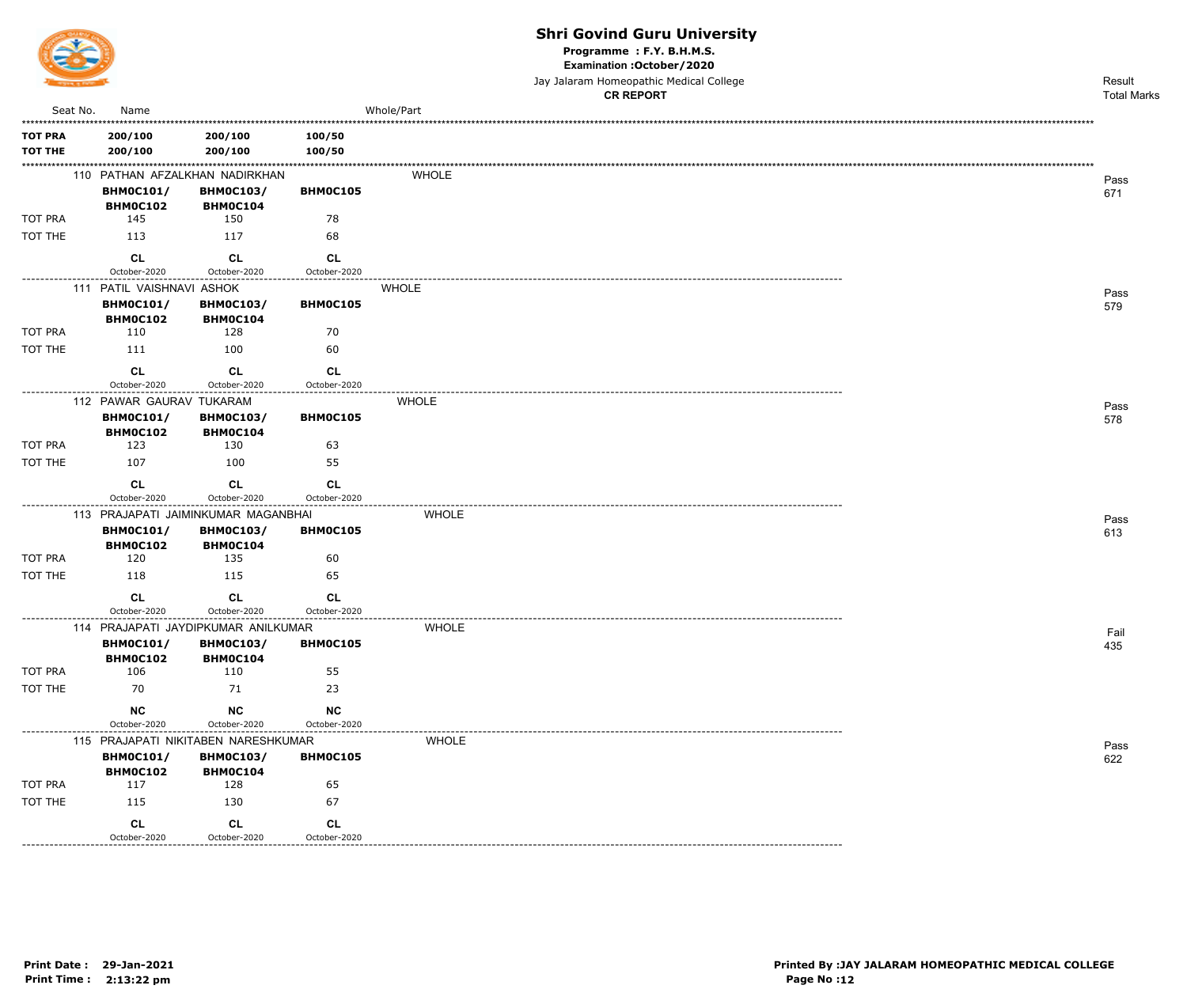

Programme : F.Y. B.H.M.S.

Examination : October / 2020

Jay Jalaram Homeopathic Medical College

|                   |                              |                                                        |                                               | <b>CR REPORT</b> | <b>Total Marks</b> |
|-------------------|------------------------------|--------------------------------------------------------|-----------------------------------------------|------------------|--------------------|
| Seat No.          | Name                         |                                                        |                                               | Whole/Part       |                    |
| <b>TOT PRA</b>    | 200/100                      | 200/100                                                | 100/50                                        |                  |                    |
| <b>TOT THE</b>    | 200/100                      | 200/100                                                | 100/50                                        |                  |                    |
|                   |                              |                                                        |                                               |                  |                    |
|                   | <b>BHM0C101/</b>             | 116 RATHOD PARTHRAJSINH NARVARSINH<br><b>BHM0C103/</b> | BHM0C105                                      | <b>WHOLE</b>     | Fail               |
|                   | BHM0C102                     | BHM0C104                                               |                                               |                  | 464                |
| TOT PRA           | 105                          | 105                                                    | 62                                            |                  |                    |
| TOT THE           | 61                           | 88                                                     | 43                                            |                  |                    |
|                   | <b>NC</b>                    | <b>NC</b>                                              | <b>NC</b>                                     |                  |                    |
|                   | October-2020                 | October-2020                                           | October-2020                                  |                  |                    |
|                   |                              | 117 RAVAL JANKIBEN NAVINCHANDRA                        |                                               | <b>WHOLE</b>     | Pass               |
|                   | <b>BHM0C101/</b>             | <b>BHM0C103/</b>                                       | BHM0C105                                      |                  | 532                |
|                   | <b>BHM0C102</b>              | BHM0C104<br>118                                        |                                               |                  |                    |
| TOT PRA           | 110                          |                                                        | 64                                            |                  |                    |
| TOT THE           | $95 + 5$                     | $95 + 5$                                               | 50                                            |                  |                    |
|                   | co                           | co                                                     | <b>CL</b>                                     |                  |                    |
|                   | October-2020                 | October-2020                                           | October-2020                                  |                  |                    |
|                   | 118 SARTANA PAYAL GOVINDBHAI |                                                        |                                               | <b>WHOLE</b>     | Fail               |
|                   | <b>BHM0C101/</b><br>BHM0C102 | <b>BHM0C103/</b><br>BHM0C104                           | BHM0C105                                      |                  | 507                |
| TOT PRA           | 102                          | 125                                                    | 70                                            |                  |                    |
| TOT THE           | 75                           | 93                                                     | 42                                            |                  |                    |
|                   | <b>NC</b>                    | NC                                                     | <b>NC</b>                                     |                  |                    |
|                   | October-2020                 | October-2020                                           | October-2020                                  |                  |                    |
| ----------------- |                              | 119 SATAGOUDA SUMATISAGAR TEJPAL                       | ------------------------                      | <b>WHOLE</b>     | Fail               |
|                   | <b>BHM0C101/</b>             | <b>BHM0C103/</b>                                       | BHM0C105                                      |                  | 455                |
|                   | BHM0C102                     | BHMOC104                                               |                                               |                  |                    |
| TOT PRA           | 101                          | 105                                                    | 64                                            |                  |                    |
| TOT THE           | 44                           | 88                                                     | 53                                            |                  |                    |
|                   | <b>NC</b>                    | <b>NC</b>                                              | CL                                            |                  |                    |
|                   | October-2020                 | October-2020                                           | October-2020<br>. _ _ _ _ _ _ _ _ _ _ _ _ _ _ |                  |                    |
|                   | 120 SHAH BRINDA JIGARKUMAR   |                                                        |                                               | <b>WHOLE</b>     | Pass               |
|                   | <b>BHM0C101/</b><br>BHM0C102 | <b>BHM0C103/</b><br>BHM0C104                           | BHM0C105                                      |                  | 603                |
| TOT PRA           | 107                          | 128                                                    | 80                                            |                  |                    |
| TOT THE           | 107                          | 120                                                    | 61                                            |                  |                    |
|                   | <b>CL</b>                    | <b>CL</b>                                              | <b>CL</b>                                     |                  |                    |
|                   | October-2020                 | October-2020                                           | October-2020                                  |                  |                    |
|                   | 121 SHAH SRUSHTI KRISHNAKANT |                                                        |                                               | <b>WHOLE</b>     |                    |
|                   | <b>BHM0C101/</b>             | <b>BHM0C103/</b>                                       | BHM0C105                                      |                  | Pass<br>579        |
|                   | BHM0C102                     | <b>BHM0C104</b>                                        |                                               |                  |                    |
| TOT PRA           | 105                          | 128                                                    | 70                                            |                  |                    |
| TOT THE           | 106                          | 120                                                    | 50                                            |                  |                    |
|                   | <b>CL</b>                    | CL                                                     | <b>CL</b>                                     |                  |                    |
|                   | October-2020                 | October-2020<br>------------------                     | October-2020                                  |                  |                    |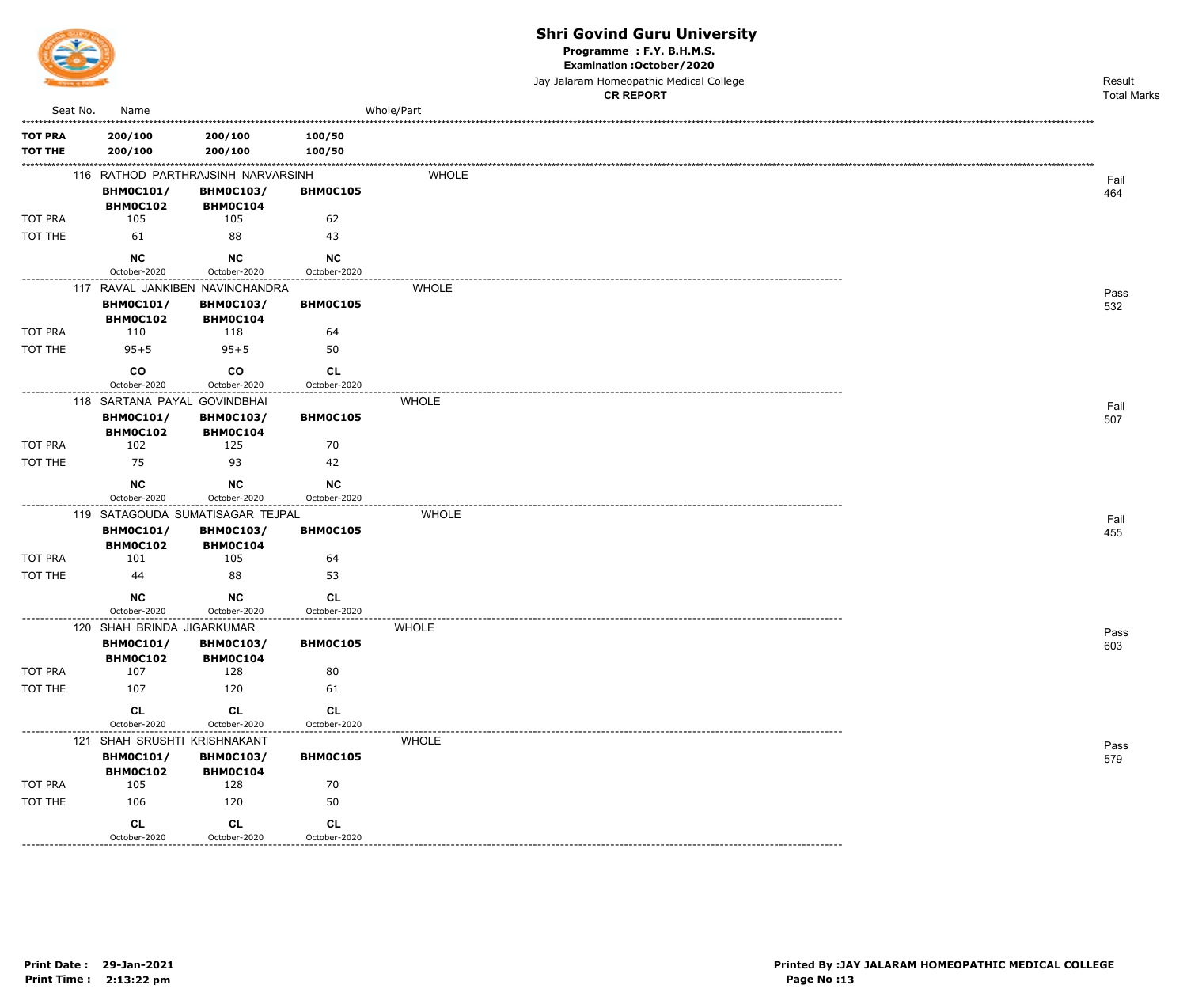

Programme : F.Y. B.H.M.S.

Examination : October / 2020

Jay Jalaram Homeopathic Medical College  $\overline{a}$ 

|                           |                                                |                                     |                    | <b>CR REPORT</b> | <b>Total Marks</b> |
|---------------------------|------------------------------------------------|-------------------------------------|--------------------|------------------|--------------------|
| Seat No.                  | Name                                           |                                     |                    | Whole/Part       |                    |
| <b>TOT PRA</b>            | 200/100                                        | 200/100                             | 100/50             |                  |                    |
| <b>TOT THE</b>            | 200/100                                        | 200/100                             | 100/50             |                  |                    |
|                           |                                                | 122 SHAIKH AYASHABANU MOHAMMADFARUK |                    | <b>WHOLE</b>     |                    |
|                           | <b>BHM0C101/</b>                               | <b>BHM0C103/</b>                    | BHM0C105           |                  | Pass<br>614        |
|                           | <b>BHM0C102</b>                                | <b>BHM0C104</b>                     |                    |                  |                    |
| TOT PRA                   | 121                                            | 125                                 | 74                 |                  |                    |
| TOT THE                   | 107                                            | 129                                 | 58                 |                  |                    |
|                           | CL                                             | <b>CL</b>                           | <b>CL</b>          |                  |                    |
| -------------             | October-2020                                   | October-2020                        | October-2020       |                  |                    |
|                           |                                                | 123 SHAIKH MOHAMMADIRBAZ HUSAIN     |                    | <b>WHOLE</b>     | Fail               |
|                           | <b>BHM0C101/</b>                               | <b>BHM0C103/</b>                    | BHM0C105           |                  | 467                |
|                           | <b>BHM0C102</b>                                | <b>BHM0C104</b>                     |                    |                  |                    |
| TOT PRA                   | 103                                            | 118                                 | 51                 |                  |                    |
| TOT THE                   | 78                                             | 91                                  | 26                 |                  |                    |
|                           | <b>NC</b>                                      | <b>NC</b>                           | <b>NC</b>          |                  |                    |
| . _ _ _ _ _ _ _ _ _ _ _ _ | October-2020                                   | October-2020                        | October-2020       |                  |                    |
|                           |                                                | 124 SHAIKH TANVIRAHEMAD MAJIDBHAI   |                    | <b>WHOLE</b>     | Fail               |
|                           | <b>BHM0C101/</b><br><b>BHM0C102</b>            | <b>BHM0C103/</b><br>BHM0C104        | BHM0C105           |                  | 556                |
| <b>TOT PRA</b>            | 101                                            | 128                                 | 80                 |                  |                    |
| TOT THE                   | 76                                             | 114                                 | 57                 |                  |                    |
|                           |                                                |                                     |                    |                  |                    |
|                           | <b>NC</b><br>October-2020                      | <b>CL</b><br>October-2020           | CL<br>October-2020 |                  |                    |
|                           | 125 SHARMA DEEPAK SUNIL                        | ------------                        | . <u>.</u>         | <b>WHOLE</b>     |                    |
|                           | <b>BHM0C101/</b>                               | <b>BHM0C103/</b>                    | <b>BHMOC105</b>    |                  | Pass<br>717        |
|                           | BHM0C102                                       | BHM0C104                            |                    |                  |                    |
| TOT PRA                   | 160                                            | 154                                 | 68                 |                  |                    |
| TOT THE                   | 124                                            | 133                                 | 78                 |                  |                    |
|                           | <b>CL</b>                                      | <b>CL</b>                           | <b>CL</b>          |                  |                    |
|                           | October-2020                                   | October-2020                        | October-2020       |                  |                    |
|                           | 126 SHELADIYA KRUSHIK VIPULBHAI                |                                     |                    | WHOLE            | Pass               |
|                           | <b>BHM0C101/</b>                               | <b>BHM0C103/</b>                    | <b>BHMOC105</b>    |                  | 511                |
| TOT PRA                   | BHM0C102<br>103                                | <b>BHM0C104</b><br>106              | 52                 |                  |                    |
| TOT THE                   | 100                                            | 105                                 | $45 + 5$           |                  |                    |
|                           |                                                |                                     |                    |                  |                    |
|                           | <b>CL</b>                                      | CL                                  | co                 |                  |                    |
| -----------------         | October-2020                                   | October-2020                        | October-2020       |                  |                    |
|                           | 127 SINGH AVANTIKA RANDHIR<br><b>BHM0C101/</b> | <b>BHM0C103/</b>                    | <b>BHM0C105</b>    | <b>WHOLE</b>     | Fail               |
|                           | BHM0C102                                       | <b>BHM0C104</b>                     |                    |                  | 439                |
| TOT PRA                   | 104                                            | 105                                 | 64                 |                  |                    |
| TOT THE                   | 43                                             | 96                                  | 27                 |                  |                    |
|                           | <b>NC</b>                                      | <b>NC</b>                           | NC                 |                  |                    |
|                           | October-2020                                   | October-2020                        | October-2020       |                  |                    |
| .                         |                                                |                                     |                    |                  |                    |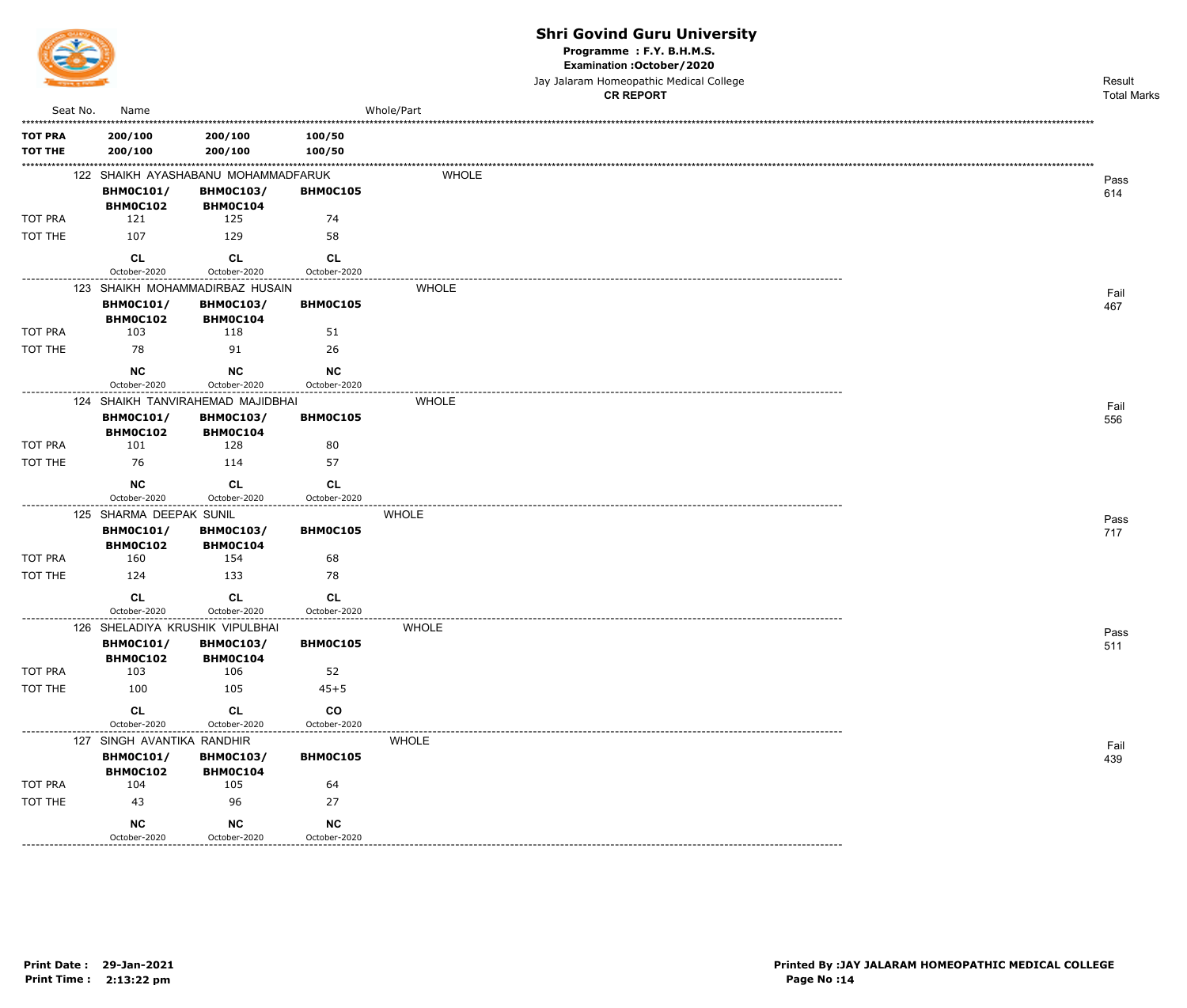

Programme : F.Y. B.H.M.S.

Examination : October / 2020

Jay Jalaram Homeopathic Medical College

|                                  |                              |                                                                       |                                           |              | <b>CR REPORT</b> | <b>Total Marks</b> |
|----------------------------------|------------------------------|-----------------------------------------------------------------------|-------------------------------------------|--------------|------------------|--------------------|
| Seat No.                         | Name                         |                                                                       |                                           | Whole/Part   |                  |                    |
| <b>TOT PRA</b><br><b>TOT THE</b> | 200/100<br>200/100           | 200/100<br>200/100                                                    | 100/50<br>100/50                          |              |                  |                    |
|                                  | <b>BHM0C101/</b>             | 128 SINHA PRINCEKUMAR VINODKUMAR<br><b>BHM0C103/</b>                  | BHM0C105                                  | <b>WHOLE</b> |                  | Fail<br>465        |
| <b>TOT PRA</b>                   | BHM0C102<br>105              | BHMOC104<br>110                                                       | 64                                        |              |                  |                    |
| TOT THE                          | 55                           | 93                                                                    | 38                                        |              |                  |                    |
|                                  | <b>NC</b><br>October-2020    | <b>NC</b><br>October-2020                                             | <b>NC</b><br>October-2020                 |              |                  |                    |
|                                  |                              | 129 SOLANKI KHUSHUBEN BUDHABHAI                                       |                                           | <b>WHOLE</b> |                  | Pass               |
|                                  | <b>BHM0C101/</b><br>BHM0C102 | <b>BHM0C103/</b><br>BHM0C104                                          | BHM0C105                                  |              |                  | 620                |
| TOT PRA                          | 109                          | 128                                                                   | 72                                        |              |                  |                    |
| TOT THE                          | 112                          | 132                                                                   | 67                                        |              |                  |                    |
|                                  | CL<br>October-2020           | CL<br>October-2020                                                    | CL<br>October-2020                        |              |                  |                    |
|                                  |                              |                                                                       |                                           |              |                  |                    |
|                                  | <b>BHM0C101/</b>             | 130 SOLANKI PRATIKSHA RAGHUNATHBHAI<br><b>BHM0C103/</b>               | BHM0C105                                  | <b>WHOLE</b> |                  | Pass<br>608        |
|                                  | BHM0C102                     | BHMOC104                                                              |                                           |              |                  |                    |
| <b>TOT PRA</b>                   | 104                          | 128                                                                   | 78                                        |              |                  |                    |
| TOT THE                          | 108                          | 121                                                                   | 69                                        |              |                  |                    |
|                                  | <b>CL</b><br>October-2020    | <b>CL</b><br>October-2020                                             | <b>CL</b><br>October-2020<br>. <b>.</b> . |              |                  |                    |
|                                  | <b>BHM0C101/</b><br>BHM0C102 | 131 SOLANKI SURPALSINH UDABHAI<br><b>BHM0C103/</b><br><b>BHM0C104</b> | BHM0C105                                  | <b>WHOLE</b> |                  | Pass<br>578        |
| TOT PRA                          | 105                          | 125                                                                   | 53                                        |              |                  |                    |
| TOT THE                          | 111                          | 123                                                                   | 61                                        |              |                  |                    |
|                                  | <b>CL</b><br>October-2020    | CL<br>October-2020                                                    | <b>CL</b><br>October-2020                 |              |                  |                    |
|                                  |                              | 132 SONI KHUSHANGIBEN SANTOSHKUMAR                                    |                                           | <b>WHOLE</b> |                  | Pass               |
|                                  | <b>BHM0C101/</b><br>BHM0C102 | <b>BHM0C103/</b><br>BHM0C104                                          | BHM0C105                                  |              |                  | 575                |
| TOT PRA                          | 107                          | 126                                                                   | 64                                        |              |                  |                    |
| TOT THE                          | 100                          | 119                                                                   | 59                                        |              |                  |                    |
|                                  | CL<br>October-2020           | CL<br>October-2020                                                    | CL<br>October-2020                        |              |                  |                    |
|                                  | 133 SUJELA SAFWAN IMRAN      |                                                                       |                                           | <b>WHOLE</b> |                  | Pass               |
|                                  | <b>BHM0C101/</b>             | <b>BHM0C103/</b>                                                      | BHM0C105                                  |              |                  | 534                |
| TOT PRA                          | <b>BHM0C102</b><br>110       | BHM0C104<br>125                                                       | 57                                        |              |                  |                    |
| TOT THE                          | $94 + 6$                     | $98 + 2$                                                              | 50                                        |              |                  |                    |
|                                  | co<br>October-2020           | co<br>October-2020                                                    | CL<br>October-2020                        |              |                  |                    |

<u>\_\_\_\_\_\_\_\_\_\_</u>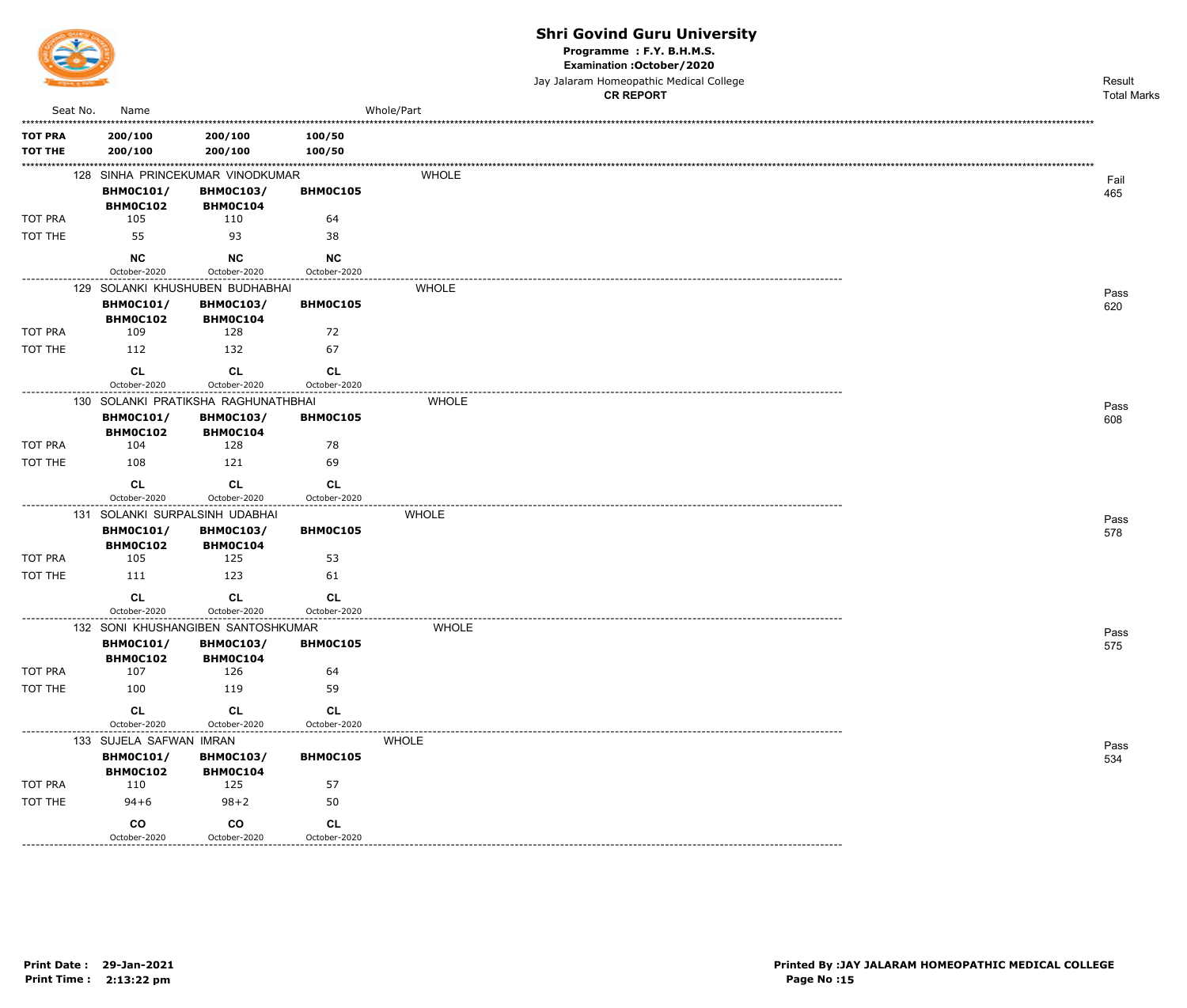

Programme : F.Y. B.H.M.S.

Examination : October / 2020

Jay Jalaram Homeopathic Medical College

|                                  |          |                                                           |                                     |                                | <b>CR REPORT</b> | <b>Total Marks</b> |
|----------------------------------|----------|-----------------------------------------------------------|-------------------------------------|--------------------------------|------------------|--------------------|
|                                  | Seat No. | Name                                                      |                                     |                                | Whole/Part       |                    |
| <b>TOT PRA</b><br><b>TOT THE</b> |          | 200/100<br>200/100                                        | 200/100<br>200/100                  | 100/50<br>100/50               |                  |                    |
|                                  |          |                                                           | 134 TALAR BHAVESHKUMAR BHEMABHAI    |                                | <b>WHOLE</b>     | Pass               |
|                                  |          | <b>BHM0C101/</b><br><b>BHM0C102</b>                       | <b>BHM0C103/</b><br><b>BHM0C104</b> | BHM0C105                       |                  | 544                |
| TOT PRA                          |          | 106                                                       | 106                                 | 62                             |                  |                    |
| TOT THE                          |          | 100                                                       | 115                                 | 55                             |                  |                    |
|                                  |          | <b>CL</b><br>October-2020                                 | <b>CL</b><br>October-2020           | <b>CL</b><br>October-2020      |                  |                    |
|                                  |          | 135 THAKOR RAJVI HIMMATSINH                               |                                     |                                | <b>WHOLE</b>     | Fail               |
|                                  |          | <b>BHM0C101/</b><br>BHM0C102                              | <b>BHM0C103/</b><br><b>BHM0C104</b> | BHM0C105                       |                  | 517                |
| TOT PRA                          |          | 110                                                       | 128                                 | 68                             |                  |                    |
| TOT THE                          |          | 86                                                        | 83                                  | 42                             |                  |                    |
|                                  |          | <b>NC</b>                                                 | <b>NC</b>                           | NC                             |                  |                    |
|                                  |          | October-2020                                              | October-2020                        | October-2020<br>-------------- |                  |                    |
|                                  |          | 136 TRIVEDI ANAND NIRANJANBHAI<br><b>BHM0C101/</b>        | <b>BHM0C103/</b>                    | BHM0C105                       | <b>WHOLE</b>     | Pass<br>561        |
|                                  |          | BHM0C102                                                  | BHMOC104                            |                                |                  |                    |
| <b>TOT PRA</b>                   |          | 112                                                       | 128                                 | 72                             |                  |                    |
| TOT THE                          |          | $97 + 3$                                                  | 102                                 | 50                             |                  |                    |
|                                  |          | co<br>October-2020                                        | <b>CL</b><br>October-2020           | <b>CL</b><br>October-2020      |                  |                    |
|                                  |          | 137 VALA SIRAJ BHARATBHAI<br><b>BHM0C101/</b><br>BHM0C102 | <b>BHM0C103/</b><br><b>BHM0C104</b> | . <u>.</u> .<br>BHM0C105       | <b>WHOLE</b>     | Pass<br>548        |
| TOT PRA                          |          | 103                                                       | 125                                 | 64                             |                  |                    |
| TOT THE                          |          | $94 + 6$                                                  | 105                                 | 57                             |                  |                    |
|                                  |          | co<br>October-2020                                        | <b>CL</b><br>October-2020           | <b>CL</b><br>October-2020      |                  |                    |
|                                  |          |                                                           | 138 VALAND NILESHKUMAR RAVJIBHAI    |                                | <b>WHOLE</b>     | Pass               |
|                                  |          | <b>BHM0C101/</b><br>BHM0C102                              | <b>BHM0C103/</b><br>BHM0C104        | BHM0C105                       |                  | 596                |
| TOT PRA                          |          | 105                                                       | 126                                 | 70                             |                  |                    |
| TOT THE                          |          | 117                                                       | 115                                 | 63                             |                  |                    |
|                                  |          | CL                                                        | CL                                  | CL                             |                  |                    |
|                                  |          | October-2020                                              | October-2020                        | October-2020                   |                  |                    |
|                                  |          | 139 VANKAR MEHULKUMAR LALJI<br><b>BHM0C101/</b>           | <b>BHM0C103/</b>                    | BHM0C105                       | <b>WHOLE</b>     | Pass               |
| TOT PRA                          |          | BHM0C102<br>106                                           | BHM0C104<br>118                     | 68                             |                  | 574                |
| TOT THE                          |          | 102                                                       | 121                                 | 59                             |                  |                    |
|                                  |          |                                                           |                                     |                                |                  |                    |
|                                  |          | CL<br>October-2020                                        | CL<br>October-2020                  | CL<br>October-2020             |                  |                    |

<u>\_\_\_\_\_\_\_\_\_\_</u>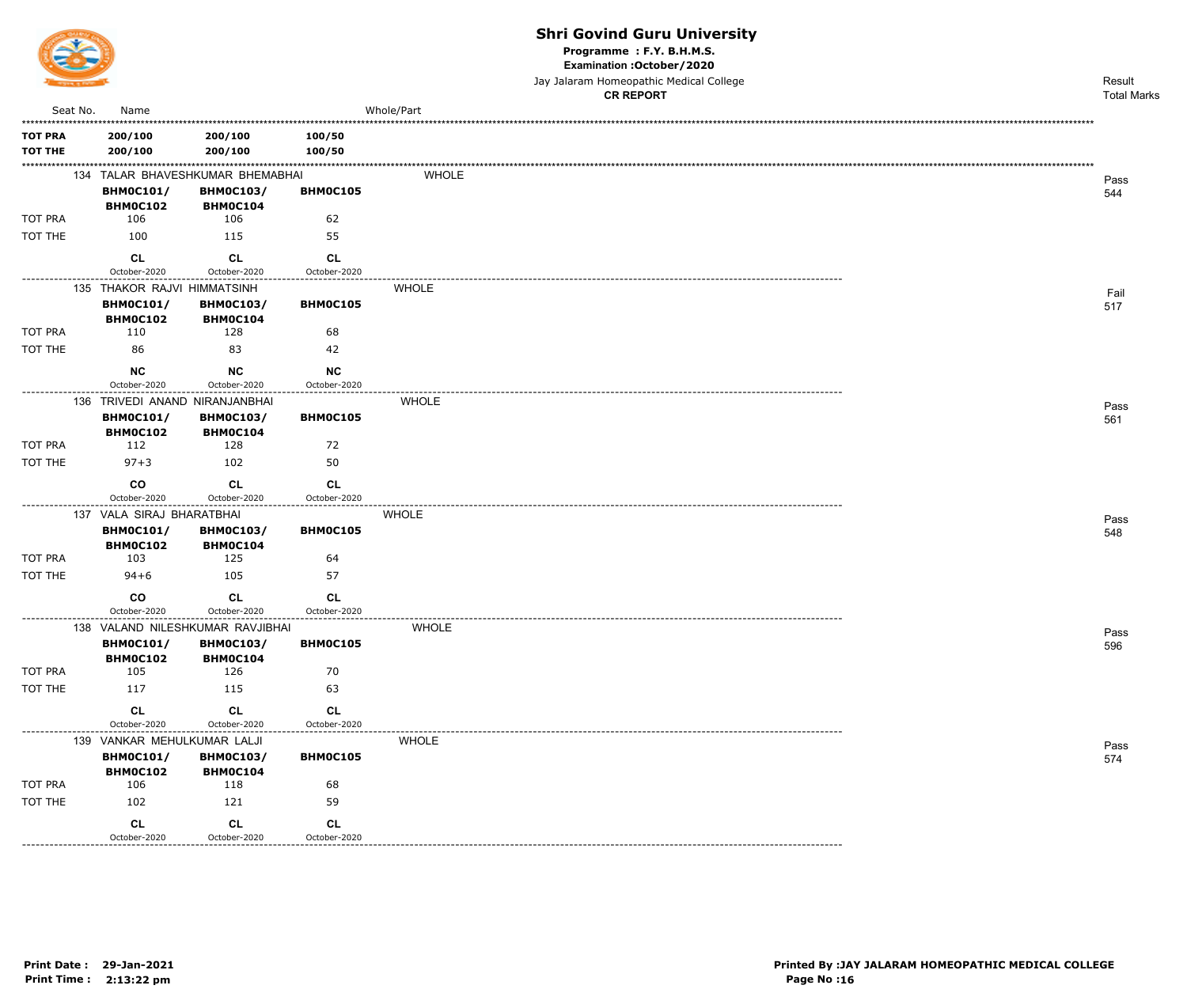

Programme : F.Y. B.H.M.S.

Examination : October / 2020

Jay Jalaram Homeopathic Medical College

|                                  |                              |                                                      |                                 |              | <b>CR REPORT</b> | <b>Total Marks</b> |
|----------------------------------|------------------------------|------------------------------------------------------|---------------------------------|--------------|------------------|--------------------|
| Seat No.                         | Name                         |                                                      |                                 | Whole/Part   |                  |                    |
| <b>TOT PRA</b><br><b>TOT THE</b> | 200/100<br>200/100           | 200/100<br>200/100                                   | 100/50<br>100/50                |              |                  |                    |
|                                  | <b>BHM0C101/</b>             | 140 VANZARA ARPITABEN RAMESHBHAI<br><b>BHM0C103/</b> | BHM0C105                        | <b>WHOLE</b> |                  | Pass               |
|                                  | BHM0C102                     | BHM0C104                                             |                                 |              |                  | 665                |
| TOT PRA                          | 110                          | 126                                                  | 76                              |              |                  |                    |
| TOT THE                          | 133                          | 144                                                  | 76                              |              |                  |                    |
|                                  | <b>CL</b>                    | <b>CL</b>                                            | <b>CL</b>                       |              |                  |                    |
|                                  | October-2020                 | October-2020                                         | October-2020                    |              |                  |                    |
|                                  | 141 VANZARA TANVI NARESHBHAI |                                                      |                                 | <b>WHOLE</b> |                  | Pass               |
|                                  | <b>BHM0C101/</b><br>BHM0C102 | <b>BHM0C103/</b><br>BHM0C104                         | BHM0C105                        |              |                  | 561                |
| TOT PRA                          | 104                          | 116                                                  | 77                              |              |                  |                    |
| TOT THE                          | $90 + 10$                    | 117                                                  | 57                              |              |                  |                    |
|                                  | co                           | <b>CL</b>                                            | CL                              |              |                  |                    |
|                                  | October-2020                 | October-2020                                         | October-2020                    |              |                  |                    |
|                                  | <b>BHM0C101/</b>             | 142 VASAVA PRATIKBHAI PRAVINSNH<br><b>BHM0C103/</b>  | BHM0C105                        | <b>WHOLE</b> |                  | Fail<br>492        |
|                                  | BHM0C102                     | BHM0C104                                             |                                 |              |                  |                    |
| TOT PRA                          | 103                          | 115                                                  | 62                              |              |                  |                    |
| TOT THE                          | 81                           | 79                                                   | 52                              |              |                  |                    |
|                                  | <b>NC</b>                    | <b>NC</b>                                            | <b>CL</b>                       |              |                  |                    |
| ----------------                 | October-2020                 | October-2020                                         | October-2020<br>--------------- |              |                  |                    |
|                                  |                              | 143 ZAMPADIYA MAHESH MULJIBHAI                       |                                 | <b>WHOLE</b> |                  | Pass               |
|                                  | <b>BHM0C101/</b><br>BHM0C102 | <b>BHM0C103/</b><br>BHM0C104                         | BHM0C105                        |              |                  | 571                |
| TOT PRA                          | 112                          | 127                                                  | 74                              |              |                  |                    |
| TOT THE                          | 100                          | 100                                                  | 58                              |              |                  |                    |
|                                  | <b>CL</b><br>October-2020    | CL<br>October-2020                                   | <b>CL</b><br>October-2020       |              |                  |                    |
|                                  |                              | 144 BARIA HARSHADKUMAR GOPSINGBHAI                   | .                               | <b>PART</b>  |                  |                    |
|                                  | <b>BHM0C101/</b>             | <b>BHM0C103/</b><br>BHM0C104                         | BHM0C105                        |              |                  | Pass<br>518        |
| TOT PRA                          | BHM0C102<br>105              | (102)                                                | 54                              |              |                  |                    |
| TOT THE                          | 100                          | (103)                                                | 54                              |              |                  |                    |
|                                  | CL                           | CL                                                   | CL                              |              |                  |                    |
|                                  | October-2020                 | October-2020                                         | October-2020                    |              |                  |                    |
|                                  |                              | 145 BHARADHWAAZ RAHUL RAMJANAM                       |                                 | <b>PART</b>  |                  | Pass               |
|                                  | <b>BHM0C101/</b><br>BHM0C102 | <b>BHM0C103/</b>                                     | BHM0C105                        |              |                  | 504                |
| TOT PRA                          | 102                          | BHM0C104<br>104                                      | (53)                            |              |                  |                    |
| TOT THE                          | 100                          | $90 + 10$                                            | (55)                            |              |                  |                    |
|                                  | CL                           | co                                                   | CL                              |              |                  |                    |
|                                  | October-2020                 | October-2020                                         | October-2020                    |              |                  |                    |

-----------------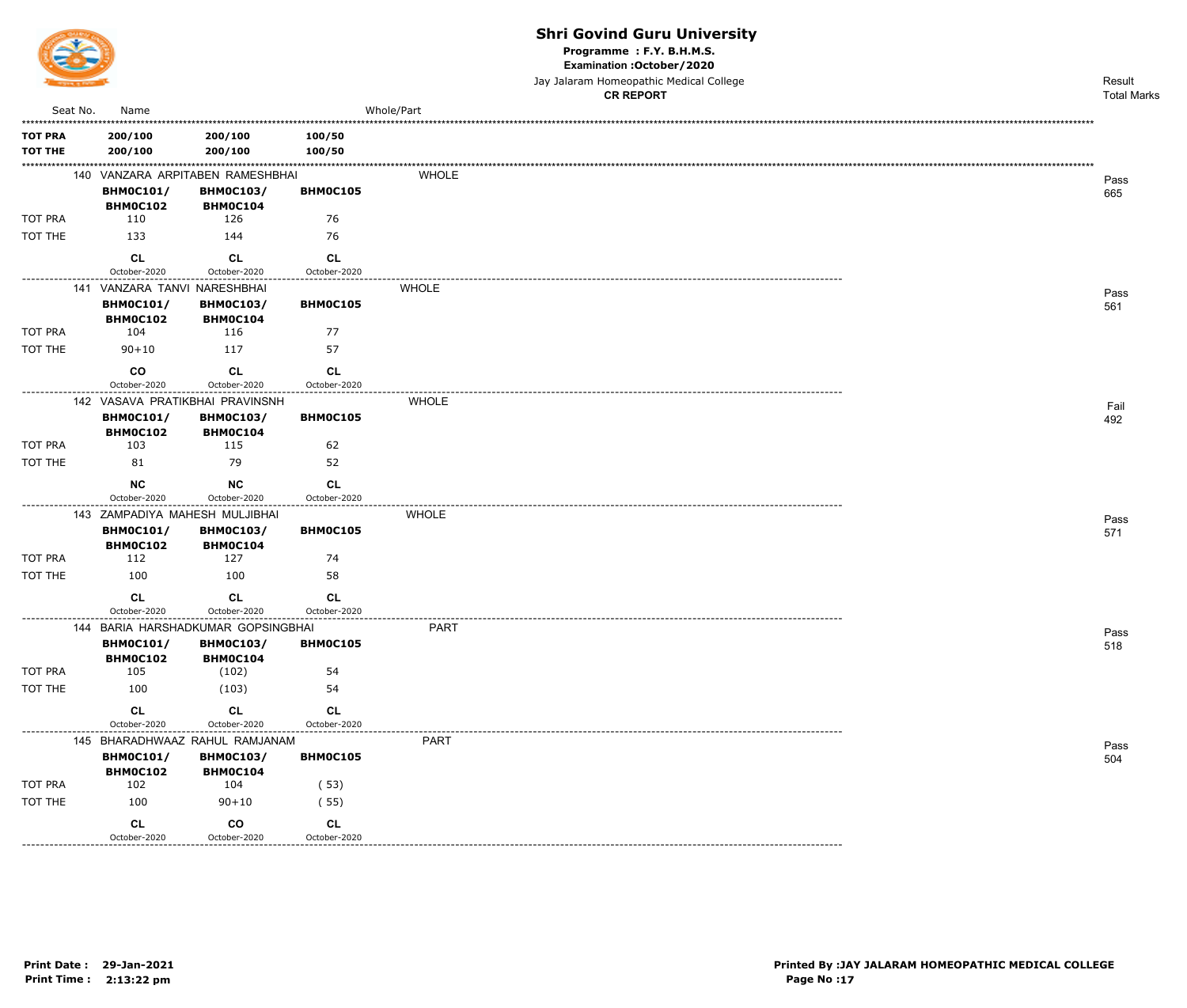

Programme : F.Y. B.H.M.S.

Examination : October / 2020

|                                  |          |                                                                   |                                              |                           |             | Jay Jalaram Homeopathic Medical College<br><b>CR REPORT</b> | Result<br><b>Total Marks</b> |
|----------------------------------|----------|-------------------------------------------------------------------|----------------------------------------------|---------------------------|-------------|-------------------------------------------------------------|------------------------------|
|                                  | Seat No. | Name                                                              |                                              |                           | Whole/Part  |                                                             |                              |
| <b>TOT PRA</b><br><b>TOT THE</b> |          | 200/100<br>200/100                                                | 200/100<br>200/100                           | 100/50<br>100/50          |             |                                                             |                              |
|                                  |          | 146 BHARVAD NIKUNJ MOTIBHAI<br><b>BHM0C101/</b><br>BHM0C102       | <b>BHM0C103/</b><br><b>BHMOC104</b>          | BHM0C105                  | PART        |                                                             | Fail<br>467                  |
| TOT PRA                          |          | 103                                                               | 102                                          | 66                        |             |                                                             |                              |
| TOT THE                          |          | 92                                                                | 49                                           | 55                        |             |                                                             |                              |
|                                  |          | <b>NC</b><br>October-2020                                         | <b>NC</b><br>October-2020                    | <b>CL</b><br>October-2020 |             |                                                             |                              |
|                                  |          | 147 BHOI YACHIBEN ASHOKBHAI                                       |                                              |                           | <b>PART</b> |                                                             |                              |
| TOT PRA                          |          | <b>BHM0C101/</b><br>BHM0C102<br>104                               | <b>BHM0C103/</b><br><b>BHM0C104</b><br>(120) | BHM0C105<br>(50)          |             |                                                             | Pass<br>551                  |
| TOT THE                          |          | 115                                                               | (116)                                        | $(46+4)$                  |             |                                                             |                              |
|                                  |          | CL<br>October-2020                                                | CL<br>October-2020                           | CO<br>October-2020        |             |                                                             |                              |
|                                  |          | 148 BISWAS DEBABRATA DEPANKAR                                     |                                              |                           | <b>PART</b> |                                                             |                              |
|                                  |          | <b>BHM0C101/</b><br><b>BHM0C102</b>                               | <b>BHM0C103/</b><br>BHM0C104                 | BHM0C105                  |             |                                                             | Fail<br>225                  |
| <b>TOT PRA</b>                   |          | AB                                                                | (111)                                        | AB                        |             |                                                             |                              |
| TOT THE                          |          | AB                                                                | (114)                                        | AB                        |             |                                                             |                              |
|                                  |          | <b>NC</b>                                                         | <b>CL</b>                                    | NC                        |             |                                                             |                              |
|                                  |          | October-2020                                                      | October-2020                                 | October-2020              |             |                                                             |                              |
|                                  |          | 149 CHARPOT RAJKUMAR MANSUKHBHAI<br><b>BHM0C101/</b><br>BHM0C102  | <b>BHM0C103/</b><br><b>BHM0C104</b>          | BHM0C105                  | <b>PART</b> |                                                             | Fail<br>521                  |
| TOT PRA                          |          | 100                                                               | (135)                                        | 64                        |             |                                                             |                              |
| TOT THE                          |          | 58                                                                | (116)                                        | 48                        |             |                                                             |                              |
|                                  |          | <b>NC</b>                                                         | CL                                           | NC                        |             |                                                             |                              |
|                                  |          | October-2020<br>150 CHAUHAN JAIMINKUMAR MOHANBHAI                 | October-2020                                 | October-2020              | <b>PART</b> |                                                             |                              |
|                                  |          | <b>BHM0C101/</b><br>BHM0C102                                      | <b>BHM0C103/</b><br>BHM0C104                 | BHM0C105                  |             |                                                             | Pass<br>522                  |
| TOT PRA                          |          | 100                                                               | (102)                                        | (52)                      |             |                                                             |                              |
| TOT THE                          |          | 111                                                               | (101)                                        | (56)                      |             |                                                             |                              |
|                                  |          | CL                                                                | CL                                           | CL                        |             |                                                             |                              |
|                                  |          | October-2020                                                      | October-2020                                 | October-2020              | <b>PART</b> |                                                             |                              |
|                                  |          | 151 DAMOR NARESHKUMAR MANSINGBHAI<br><b>BHM0C101/</b><br>BHM0C102 | <b>BHM0C103/</b><br>BHM0C104                 | BHM0C105                  |             |                                                             | Pass<br>551                  |
| TOT PRA                          |          | 100                                                               | (108)                                        | 65                        |             |                                                             |                              |
| TOT THE                          |          | 112                                                               | (100)                                        | 66                        |             |                                                             |                              |
|                                  |          | CL<br>October-2020                                                | CL<br>October-2020                           | CL<br>October-2020        |             |                                                             |                              |

-----------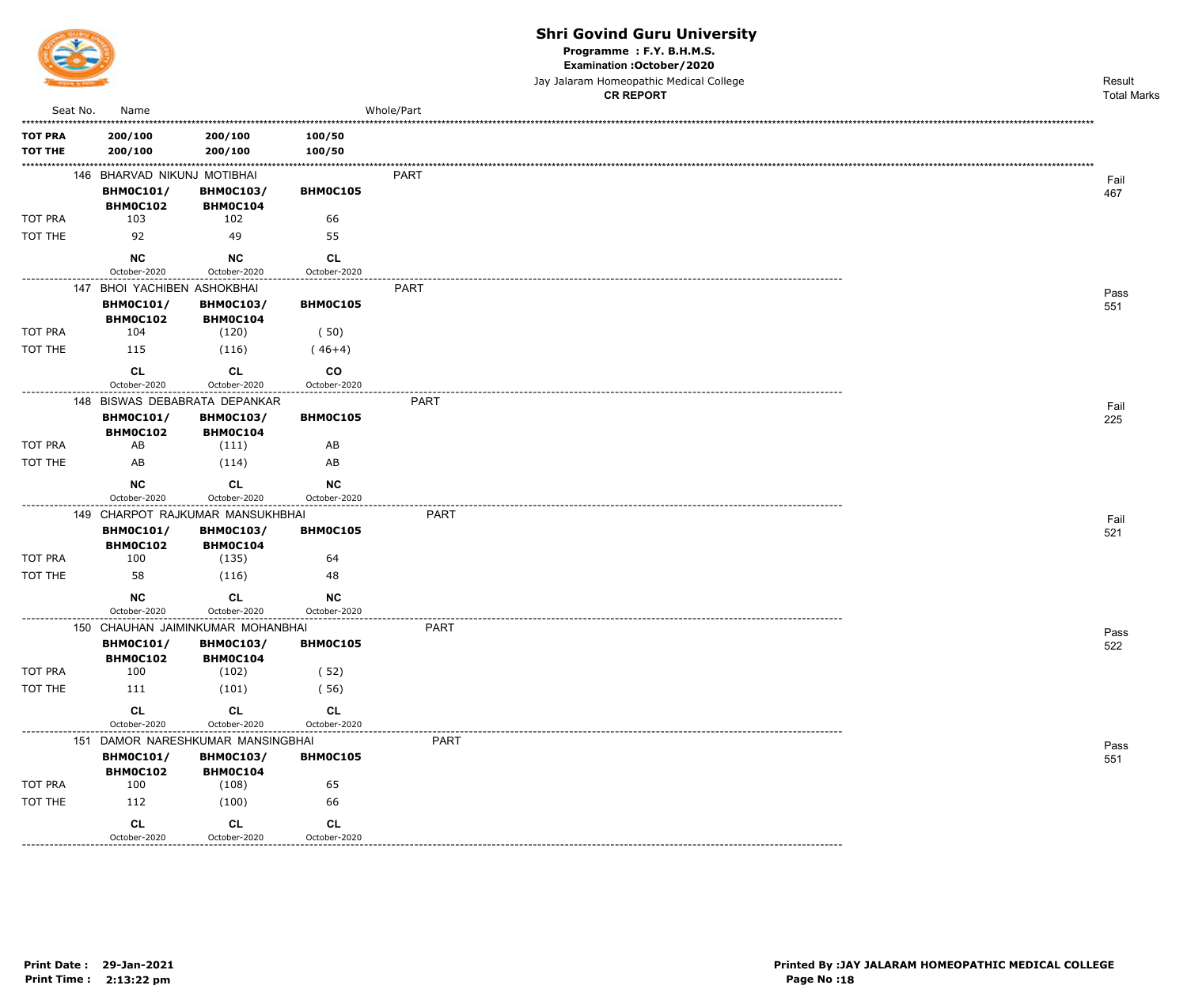

Programme : F.Y. B.H.M.S.

Examination : October / 2020

Jay Jalaram Homeopathic Medical College

|                                  |                                     |                                      |                               |             | <b>CR REPORT</b> | <b>Total Marks</b> |
|----------------------------------|-------------------------------------|--------------------------------------|-------------------------------|-------------|------------------|--------------------|
| Seat No.                         | Name                                |                                      |                               | Whole/Part  |                  |                    |
| <b>TOT PRA</b><br><b>TOT THE</b> | 200/100<br>200/100                  | 200/100<br>200/100                   | 100/50<br>100/50              |             |                  |                    |
|                                  |                                     | 152 DAMOR SHILPANKUMAR RAMESHBHAI    |                               | <b>PART</b> |                  | Fail               |
|                                  | <b>BHM0C101/</b><br>BHM0C102        | <b>BHM0C103/</b><br>BHM0C104         | <b>BHMOC105</b>               |             |                  | 441                |
| TOT PRA                          | 100                                 | 100                                  | 60                            |             |                  |                    |
| TOT THE                          | 90                                  | 53                                   | 38                            |             |                  |                    |
|                                  | <b>NC</b><br>October-2020           | <b>NC</b><br>October-2020            | <b>NC</b><br>October-2020     |             |                  |                    |
|                                  |                                     | 153 JATVA JATINKUMAR ARVINDBHAI      |                               | <b>PART</b> |                  | Fail               |
|                                  | <b>BHM0C101/</b><br><b>BHM0C102</b> | <b>BHM0C103/</b><br>BHM0C104         | BHM0C105                      |             |                  | 427                |
| TOT PRA                          | 100                                 | 103                                  | 55                            |             |                  |                    |
| TOT THE                          | 80                                  | 43                                   | 46                            |             |                  |                    |
|                                  | NC                                  | NC                                   | <b>NC</b>                     |             |                  |                    |
| ---------------                  | October-2020                        | October-2020                         | October-2020<br>.             |             |                  |                    |
|                                  |                                     | 154 JAYSWAL PRIYALBEN SATISHBHAI     |                               | <b>PART</b> |                  | Fail               |
|                                  | <b>BHM0C101/</b><br><b>BHM0C102</b> | <b>BHM0C103/</b><br>BHM0C104         | BHM0C105                      |             |                  | 502                |
| TOT PRA                          | 100                                 | (120)                                | 60                            |             |                  |                    |
| TOT THE                          | 93                                  | (105)                                | 24                            |             |                  |                    |
|                                  | <b>NC</b><br>October-2020           | <b>CL</b><br>October-2020            | <b>NC</b><br>October-2020     |             |                  |                    |
|                                  | 155 JOSHI SHREYABEN KANAIYALAL      |                                      |                               | PART        |                  | Fail               |
|                                  | <b>BHM0C101/</b><br><b>BHM0C102</b> | <b>BHM0C103/</b><br>BHM0C104         | BHM0C105                      |             |                  | 467                |
| TOT PRA                          | 100                                 | 110                                  | 57                            |             |                  |                    |
| TOT THE                          | 77                                  | 71                                   | 52                            |             |                  |                    |
|                                  | <b>NC</b><br>October-2020           | <b>NC</b><br>October-2020            | <b>CL</b><br>October-2020     |             |                  |                    |
|                                  |                                     | 156 KHATEDIYA VISHALKUMAR ARVINDBHAI | ---------------               | <b>PART</b> |                  | Pass               |
|                                  | <b>BHM0C101/</b><br>BHM0C102        | <b>BHM0C103/</b><br>BHM0C104         | BHM0C105                      |             |                  | 552                |
| TOT PRA                          | (100)                               | (109)                                | 66                            |             |                  |                    |
| TOT THE                          | (111)                               | (117)                                | $49 + 1$                      |             |                  |                    |
|                                  | CL<br>October-2020                  | <b>CL</b><br>October-2020            | $\mathsf{co}$<br>October-2020 |             |                  |                    |
| ----------------                 | 157 MAURYA UDIT NAVEEN              |                                      |                               | <b>PART</b> |                  |                    |
|                                  | <b>BHM0C101/</b>                    | <b>BHM0C103/</b>                     | BHM0C105                      |             |                  | Pass<br>529        |
| TOT PRA                          | BHM0C102<br>100                     | BHM0C104<br>(115)                    | (51)                          |             |                  |                    |
| TOT THE                          | 108                                 | (101)                                | (54)                          |             |                  |                    |
|                                  | CL                                  | CL                                   | CL                            |             |                  |                    |
|                                  | October-2020                        | October-2020                         | October-2020                  |             |                  |                    |

------------------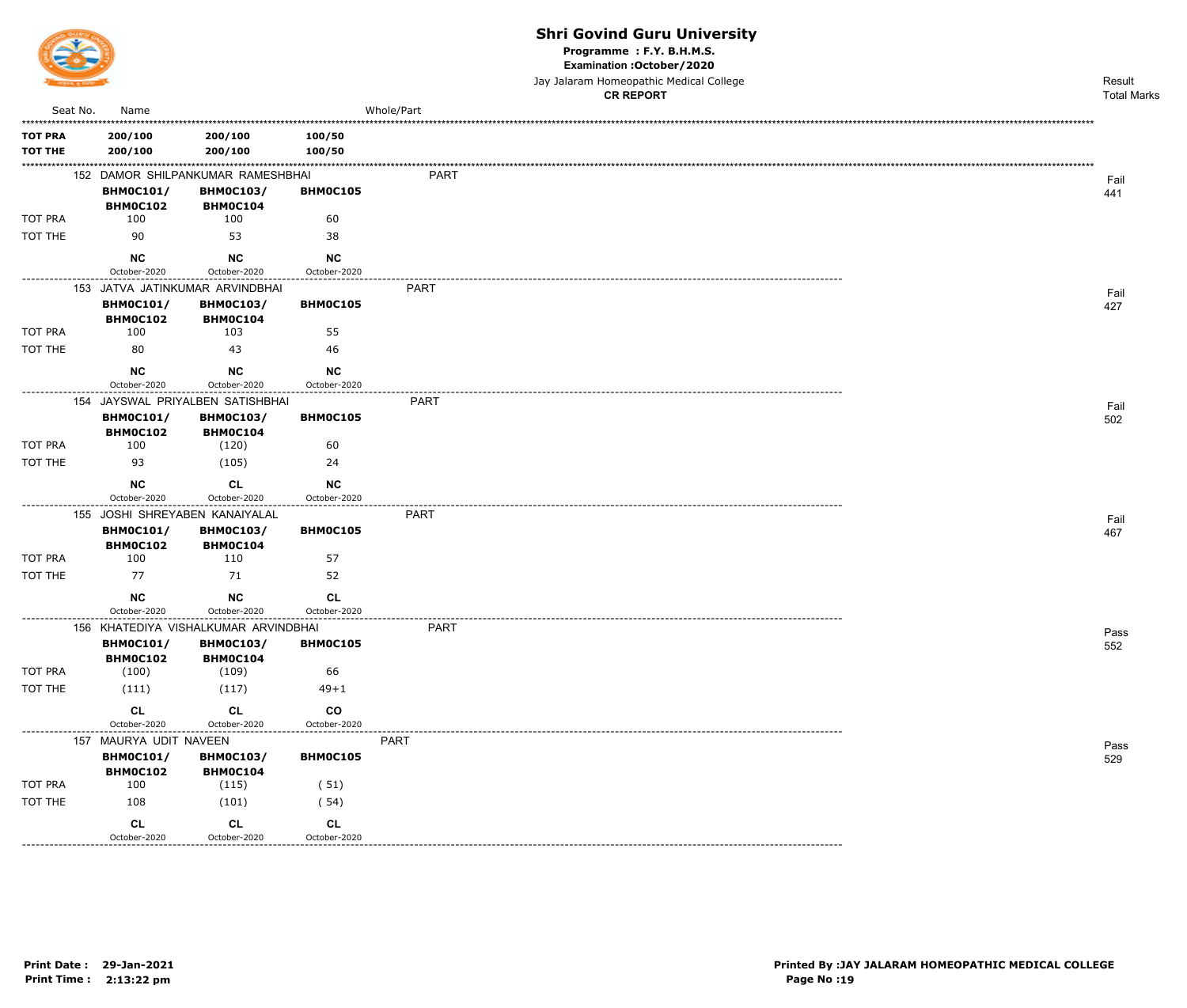

Programme : F.Y. B.H.M.S.

Examination : October / 2020

Jay Jalaram Homeopathic Medical College

|                   |                                     |                                     |                    |             | <b>CR REPORT</b> | <b>Total Marks</b> |
|-------------------|-------------------------------------|-------------------------------------|--------------------|-------------|------------------|--------------------|
| Seat No.          | Name                                |                                     |                    | Whole/Part  |                  |                    |
| <b>TOT PRA</b>    | 200/100                             | 200/100                             | 100/50             |             |                  |                    |
| <b>TOT THE</b>    | 200/100                             | 200/100                             | 100/50             |             |                  |                    |
|                   |                                     | 158 MISHRA DIGAMBAR SUBHASHCHANDRA  |                    | PART        |                  | Fail               |
|                   | <b>BHM0C101/</b>                    | <b>BHM0C103/</b>                    | <b>BHM0C105</b>    |             |                  | 484                |
|                   | BHM0C102                            | <b>BHM0C104</b>                     |                    |             |                  |                    |
| TOT PRA           | 100                                 | 110                                 | 68                 |             |                  |                    |
| TOT THE           | 86                                  | 74                                  | 46                 |             |                  |                    |
|                   | <b>NC</b>                           | <b>NC</b>                           | <b>NC</b>          |             |                  |                    |
|                   | October-2020                        | October-2020                        | October-2020       |             |                  |                    |
|                   | 159 MUNI SAHIL SHOYEB               |                                     |                    | PART        |                  | Fail               |
|                   | <b>BHM0C101/</b><br><b>BHM0C102</b> | <b>BHM0C103/</b><br><b>BHM0C104</b> | BHM0C105           |             |                  | 501                |
| <b>TOT PRA</b>    | 109                                 | 108                                 | (67)               |             |                  |                    |
| TOT THE           | 93                                  | 71                                  | (53)               |             |                  |                    |
|                   | NC                                  | <b>NC</b>                           |                    |             |                  |                    |
|                   | October-2020                        | October-2020                        | CL<br>October-2020 |             |                  |                    |
|                   | 160 PANDEY ANJALI SURESH            |                                     | ---------------    | <b>PART</b> |                  | Pass               |
|                   | <b>BHM0C101/</b>                    | <b>BHM0C103/</b>                    | BHM0C105           |             |                  | 556                |
|                   | <b>BHM0C102</b>                     | <b>BHM0C104</b>                     |                    |             |                  |                    |
| TOT PRA           | 100                                 | (135)                               | (69)               |             |                  |                    |
| TOT THE           | $93 + 7$                            | (107)                               | (52)               |             |                  |                    |
|                   | co                                  | <b>CL</b>                           | CL                 |             |                  |                    |
| ----------------- | October-2020                        | October-2020                        | October-2020       |             |                  |                    |
|                   |                                     | 161 PARMAR DHAVALKUMAR JETHABHAI    |                    | <b>PART</b> |                  | Fail               |
|                   | <b>BHM0C101/</b><br><b>BHM0C102</b> | <b>BHM0C103/</b><br><b>BHM0C104</b> | <b>BHM0C105</b>    |             |                  | 473                |
| TOT PRA           | 100                                 | (102)                               | 58                 |             |                  |                    |
| TOT THE           | 75                                  | (106)                               | 32                 |             |                  |                    |
|                   | NC                                  | CL                                  | <b>NC</b>          |             |                  |                    |
|                   | October-2020                        | October-2020                        | October-2020       |             |                  |                    |
|                   |                                     | 162 PARMAR DHRUVILSINH AMARSINH     |                    | <b>PART</b> |                  | Pass               |
|                   | <b>BHM0C101/</b>                    | <b>BHM0C103/</b>                    | BHM0C105           |             |                  | 534                |
|                   | BHM0C102                            | <b>BHM0C104</b>                     |                    |             |                  |                    |
| TOT PRA           | 100                                 | (104)                               | (52)               |             |                  |                    |
| TOT THE           | 117                                 | (109)                               | (52)               |             |                  |                    |
|                   | CL                                  | <b>CL</b>                           | <b>CL</b>          |             |                  |                    |
|                   | October-2020                        | October-2020                        | October-2020       |             |                  |                    |
|                   |                                     | 163 PATEL BHUPENDRASINH DAHYABHAI   |                    | <b>PART</b> |                  | Fail               |
|                   | <b>BHM0C101/</b><br>BHM0C102        | <b>BHM0C103/</b><br><b>BHM0C104</b> | BHM0C105           |             |                  | 496                |
| TOT PRA           | 105                                 | 106                                 | 61                 |             |                  |                    |
| TOT THE           | 98                                  | 79                                  | 47                 |             |                  |                    |
|                   | $NC$                                | <b>NC</b>                           | <b>NC</b>          |             |                  |                    |
|                   | October-2020                        | October-2020                        | October-2020       |             |                  |                    |
|                   |                                     |                                     |                    |             |                  |                    |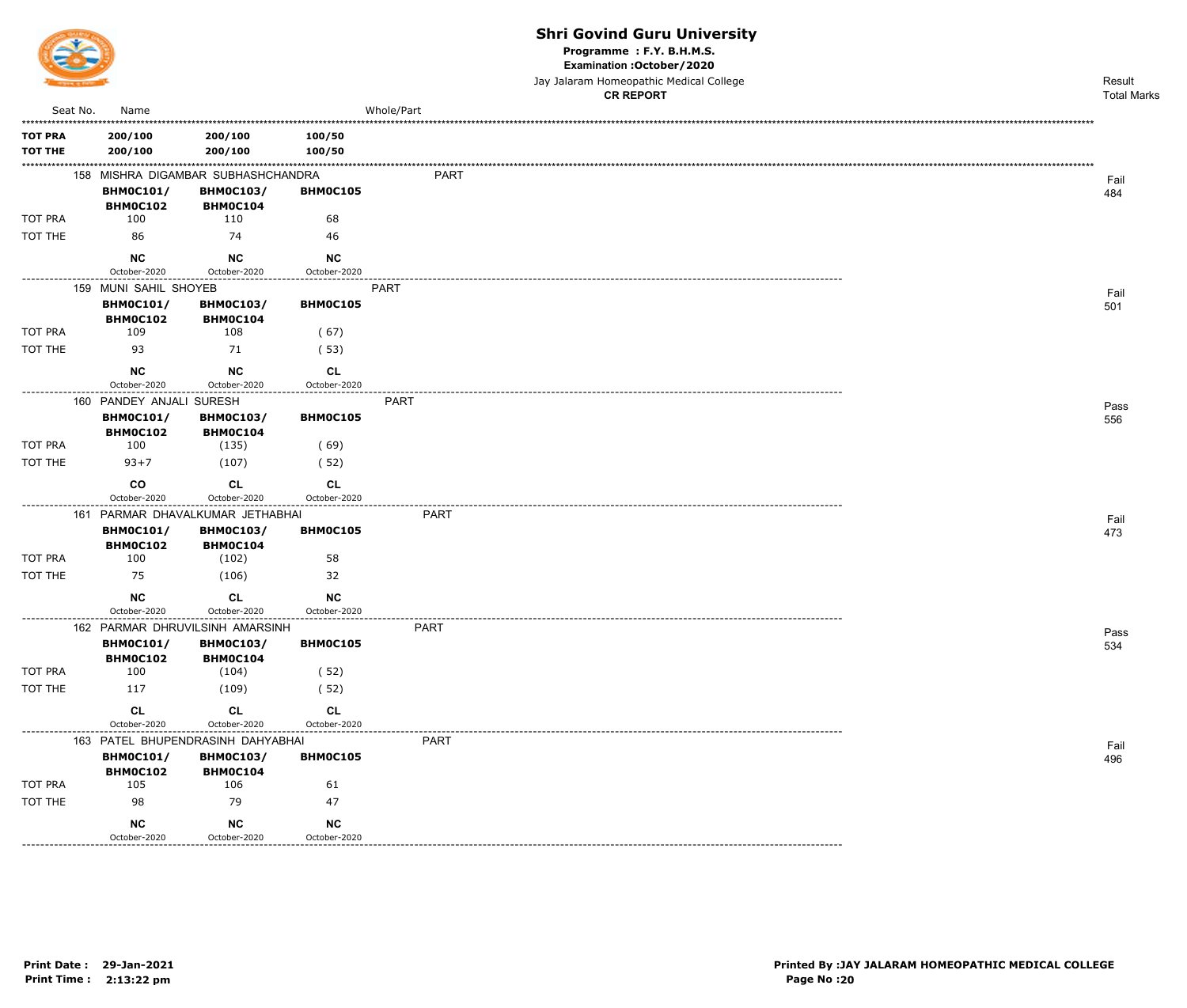

Programme : F.Y. B.H.M.S.

Examination : October / 2020

Jay Jalaram Homeopathic Medical College

|                  |                               |                                    |                           | <b>CR REPORT</b> | <b>Total Marks</b> |
|------------------|-------------------------------|------------------------------------|---------------------------|------------------|--------------------|
| Seat No.         | Name                          |                                    |                           | Whole/Part       |                    |
| <b>TOT PRA</b>   | 200/100                       | 200/100                            | 100/50                    |                  |                    |
| <b>TOT THE</b>   | 200/100                       | 200/100                            | 100/50                    |                  |                    |
|                  | 164 PATEL KHUSHI NIMESHBHAI   |                                    |                           | PART             |                    |
|                  | <b>BHM0C101/</b>              | <b>BHM0C103/</b>                   | BHM0C105                  |                  | Pass<br>558        |
|                  | BHM0C102                      | BHMOC104                           |                           |                  |                    |
| TOT PRA          | 107                           | (120)                              | (52)                      |                  |                    |
| TOT THE          | 122                           | (100)                              | (57)                      |                  |                    |
|                  | CL                            | <b>CL</b>                          | CL                        |                  |                    |
|                  | October-2020                  | October-2020                       | October-2020              |                  |                    |
|                  | 165 PATEL MEETKUMAR KIRANBHAI |                                    |                           | <b>PART</b>      | Pass               |
|                  | <b>BHM0C101/</b>              | <b>BHM0C103/</b>                   | BHM0C105                  |                  | 539                |
| TOT PRA          | BHM0C102<br>(100)             | BHM0C104<br>(100)                  | 58                        |                  |                    |
| TOT THE          | (115)                         | (116)                              | 50                        |                  |                    |
|                  |                               |                                    |                           |                  |                    |
|                  | <b>CL</b><br>October-2020     | <b>CL</b><br>October-2020          | <b>CL</b><br>October-2020 |                  |                    |
| ---------------- | 166 PRAJAPATI NIDHIBEN JAGADI |                                    | -----------------         | PART             |                    |
|                  | <b>BHM0C101/</b>              | <b>BHM0C103/</b>                   | BHM0C105                  |                  | Pass<br>581        |
|                  | <b>BHM0C102</b>               | BHM0C104                           |                           |                  |                    |
| TOT PRA          | 100                           | (136)                              | 62                        |                  |                    |
| TOT THE          | 113                           | (113)                              | 57                        |                  |                    |
|                  | <b>CL</b>                     | <b>CL</b>                          | CL                        |                  |                    |
|                  | October-2020                  | October-2020                       | October-2020              |                  |                    |
|                  |                               | 167 RAJPUT SATYAPALSINH BHARATSINH |                           | <b>PART</b>      | Fail               |
|                  | <b>BHM0C101/</b>              | <b>BHM0C103/</b>                   | BHM0C105                  |                  | 483                |
| TOT PRA          | <b>BHM0C102</b><br>100        | BHM0C104<br>110                    | (50)                      |                  |                    |
| TOT THE          | 89                            | 78                                 | (56)                      |                  |                    |
|                  | <b>NC</b>                     | <b>NC</b>                          | CL                        |                  |                    |
|                  | October-2020                  | October-2020                       | October-2020              |                  |                    |
|                  |                               | 168 RANA TIRTHRAJSINH KISHORSINH   | ----------------------    | <b>PART</b>      | Fail               |
|                  | <b>BHM0C101/</b>              | <b>BHM0C103/</b>                   | BHM0C105                  |                  | 502                |
|                  | <b>BHM0C102</b>               | BHM0C104                           |                           |                  |                    |
| TOT PRA          | 100                           | 118                                | 66                        |                  |                    |
| TOT THE          | 83                            | 80                                 | 55                        |                  |                    |
|                  | NC                            | $NC$                               | CL                        |                  |                    |
|                  | October-2020                  | October-2020                       | October-2020              |                  |                    |
|                  | 169 SAIYED HAJIALI VARISALI   |                                    |                           | PART             | Fail               |
|                  | <b>BHM0C101/</b><br>BHM0C102  | <b>BHM0C103/</b><br>BHM0C104       | BHM0C105                  |                  | 460                |
| TOT PRA          | 100                           | 115                                | 62                        |                  |                    |
| TOT THE          | 64                            | 75                                 | 44                        |                  |                    |
|                  | <b>NC</b>                     | $NC$                               | ${\sf NC}$                |                  |                    |
|                  | October-2020                  | October-2020                       | October-2020              |                  |                    |
|                  |                               |                                    |                           |                  |                    |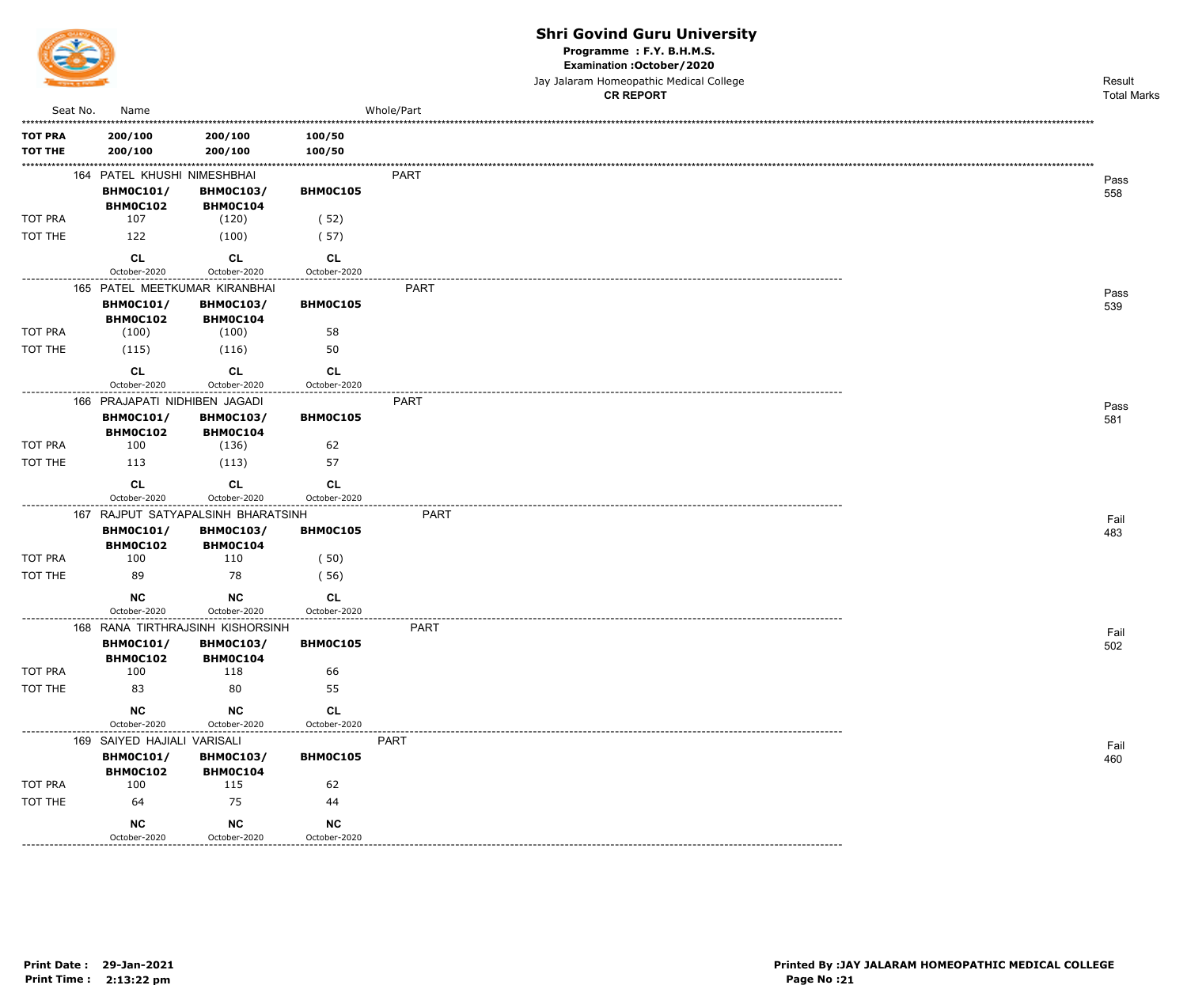

Programme : F.Y. B.H.M.S.

Examination : October / 2020

Jay Jalaram Homeopathic Medical College<br>CR RFPORT

|                                  |                                                                |                                   |                           | <b>CR REPORT</b> | <b>Total Marks</b> |
|----------------------------------|----------------------------------------------------------------|-----------------------------------|---------------------------|------------------|--------------------|
| Seat No.                         | Name                                                           |                                   |                           | Whole/Part       |                    |
| <b>TOT PRA</b><br><b>TOT THE</b> | 200/100<br>200/100                                             | 200/100<br>200/100                | 100/50<br>100/50          |                  |                    |
|                                  | 170 SHAH ARTHKUMAR URMILBHAI                                   |                                   |                           | <b>PART</b>      | Pass               |
|                                  | <b>BHM0C101/</b><br>BHM0C102                                   | <b>BHM0C103/</b><br>BHM0C104      | BHM0C105                  |                  | 543                |
| <b>TOT PRA</b>                   | 100                                                            | 117                               | 63                        |                  |                    |
| TOT THE                          | 112                                                            | 100                               | 51                        |                  |                    |
|                                  | <b>CL</b><br>October-2020                                      | <b>CL</b><br>October-2020         | CL<br>October-2020        |                  |                    |
|                                  |                                                                | 171 SHARMA SHIVANG KAILASHCHANDRA |                           | <b>PART</b>      | Fail               |
|                                  | <b>BHMOC101/</b><br>BHM0C102                                   | <b>BHM0C103/</b><br>BHM0C104      | <b>BHM0C105</b>           |                  | 506                |
| <b>TOT PRA</b>                   | 105                                                            | 118                               | (58)                      |                  |                    |
| TOT THE                          | 104                                                            | 68                                | (53)                      |                  |                    |
|                                  | <b>CL</b><br>October-2020                                      | <b>NC</b><br>October-2020         | CL<br>October-2020        |                  |                    |
|                                  | 172 VALAVI ASHLESH DIVANJIBHAI<br><b>BHM0C101/</b><br>BHM0C102 | <b>BHM0C103/</b><br>BHM0C104      | BHM0C105                  | <b>PART</b>      | Pass<br>555        |
| TOT PRA                          | 106                                                            | 125                               | 69                        |                  |                    |
| TOT THE                          | 100                                                            | $99 + 1$                          | 56                        |                  |                    |
|                                  | <b>CL</b><br>October-2020                                      | <b>CO</b><br>October-2020         | <b>CL</b><br>October-2020 |                  |                    |
|                                  |                                                                | 173 VANKAR JAYDIPKUMAR HASMUKBHAI | .                         | PART             | Pass               |
|                                  | <b>BHM0C101/</b><br>BHM0C102                                   | <b>BHM0C103/</b><br>BHM0C104      | <b>BHM0C105</b>           |                  | 548                |
| <b>TOT PRA</b>                   | 100                                                            | (112)                             | 62                        |                  |                    |
| TOT THE                          | 108                                                            | (111)                             | 55                        |                  |                    |
|                                  | <b>CL</b><br>October-2020                                      | CL<br>October-2020                | CL<br>October-2020        |                  |                    |
| --------------------             |                                                                |                                   |                           |                  |                    |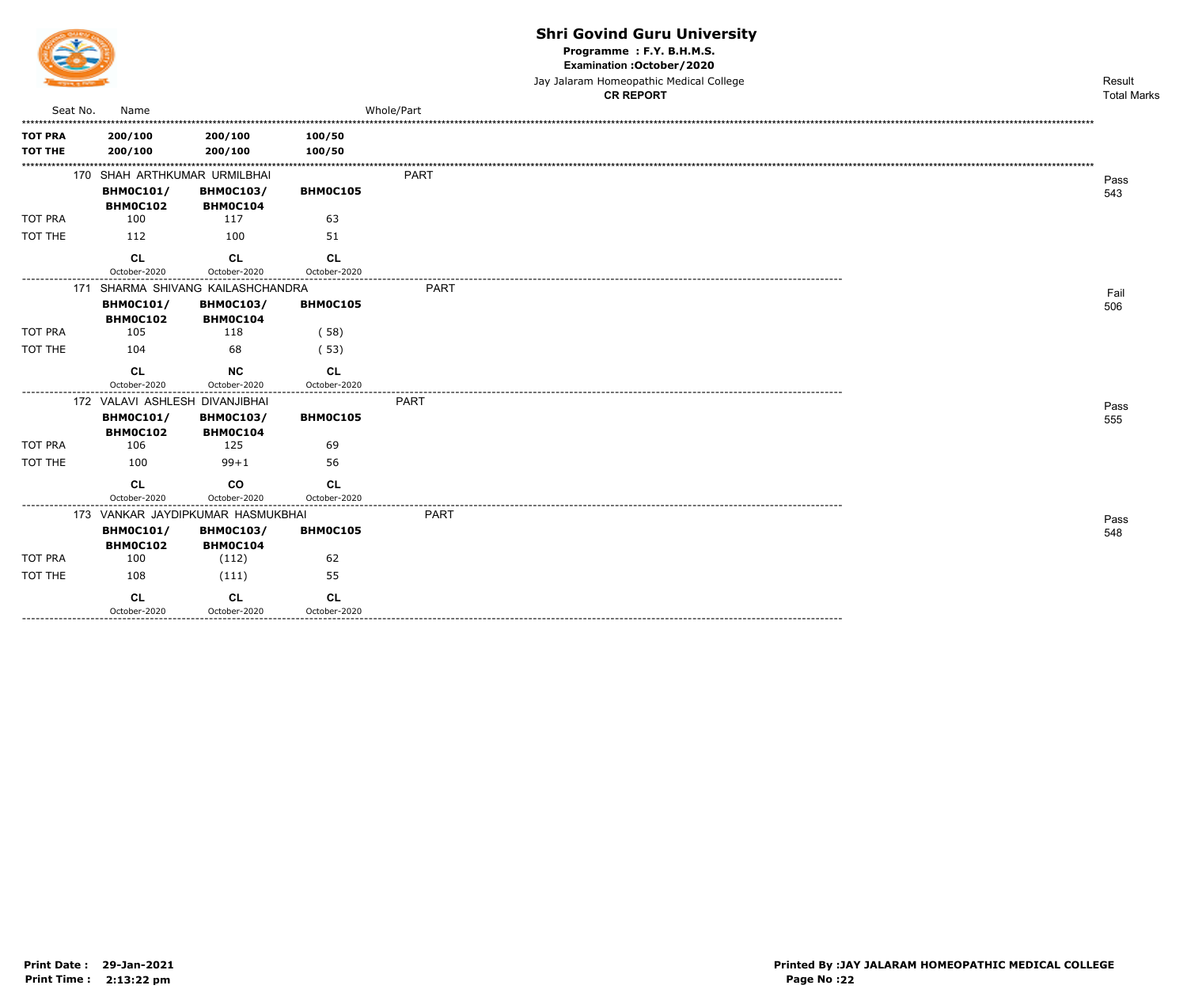

Programme : S.Y. B.H.M.S.

Examination : October / 2020

Jay Jalaram Homeopathic Medical College

|                           |                                               |                    |                    |                              | <b>CR REPORT</b> | <b>Total Marks</b> |
|---------------------------|-----------------------------------------------|--------------------|--------------------|------------------------------|------------------|--------------------|
| Seat No.                  | Name                                          |                    |                    | Whole/Part                   |                  |                    |
| <b>TOT PRA</b>            | 100/50                                        | 100/50             | 100/50             | 100/50                       |                  |                    |
| TOT THE                   | 200/100                                       | 100/50             | 100/50             | 100/50                       |                  |                    |
|                           | 39 ANIYALIYA APEXABEN JAGDISHBHAI             |                    |                    | <b>WHOLE</b>                 |                  | Pass               |
|                           | <b>BHM0C201/B</b>                             | <b>BHM0C203</b>    | BHM0C204           | <b>BHM0C205</b>              |                  | 606                |
|                           | <b>HM0C202</b>                                |                    |                    |                              |                  |                    |
| <b>TOT PRA</b><br>TOT THE | 70<br>133                                     | 63<br>62           | 60<br>73           | 77<br>68                     |                  |                    |
|                           |                                               |                    |                    |                              |                  |                    |
|                           | CL<br>October-2020                            | CL<br>October-2020 | CL<br>October-2020 | <b>CL</b><br>October-2020    |                  |                    |
| -----------               | 40 ANSARI SANA ABIDALI                        |                    |                    | <b>WHOLE</b>                 |                  |                    |
|                           | <b>BHM0C201/B</b><br><b>HM0C202</b>           | <b>BHM0C203</b>    | <b>BHM0C204</b>    | <b>BHM0C205</b>              |                  | Pass<br>549        |
| <b>TOT PRA</b>            | 60                                            | 59                 | 60                 | 65                           |                  |                    |
| TOT THE                   | 117                                           | 61                 | 69                 | 58                           |                  |                    |
|                           | CL                                            | CL                 | CL                 | <b>CL</b>                    |                  |                    |
| ------------------        | October-2020                                  | October-2020       | October-2020       | October-2020                 |                  |                    |
|                           | 41 ARYA ANISHA TARUN                          |                    |                    | <b>WHOLE</b>                 |                  | Pass               |
|                           | <b>BHM0C201/B</b><br><b>HM0C202</b>           | <b>BHM0C203</b>    | <b>BHM0C204</b>    | <b>BHM0C205</b>              |                  | 569                |
| <b>TOT PRA</b>            | 60                                            | 69                 | 62                 | 58                           |                  |                    |
| TOT THE                   | 127                                           | 62                 | 75                 | 56                           |                  |                    |
|                           | CL                                            | <b>CL</b>          | <b>CL</b>          | <b>CL</b>                    |                  |                    |
|                           | October-2020                                  | October-2020       | October-2020       | October-2020                 |                  |                    |
|                           | 42 BARIA ANILKUMAR SURESHBHAI                 |                    |                    | WHOLE                        |                  | Pass               |
|                           | <b>BHM0C201/B</b><br><b>HM0C202</b>           | <b>BHM0C203</b>    | BHM0C204           | <b>BHM0C205</b>              |                  | 519                |
| TOT PRA                   | 50                                            | 58                 | 50                 | 57                           |                  |                    |
| TOT THE                   | 122                                           | 61                 | 66                 | 55                           |                  |                    |
|                           | <b>CL</b>                                     | <b>CL</b>          | <b>CL</b>          | <b>CL</b>                    |                  |                    |
|                           | October-2020<br>43 BARIA JIGARKUMAR RAMANSINH | October-2020       | October-2020<br>.  | October-2020<br><b>WHOLE</b> |                  |                    |
|                           | <b>BHM0C201/B</b><br><b>HM0C202</b>           | <b>BHM0C203</b>    | BHM0C204           | <b>BHM0C205</b>              |                  | Pass<br>562        |
| TOT PRA                   | 55                                            | 63                 | 56                 | 65                           |                  |                    |
| TOT THE                   | 125                                           | 57                 | 79                 | 62                           |                  |                    |
|                           | CL                                            | <b>CL</b>          | <b>CL</b>          | <b>CL</b>                    |                  |                    |
| .                         | October-2020                                  | October-2020       | October-2020       | October-2020                 |                  |                    |
|                           | 44 BHATIYA KETUL HITESHBHAI                   |                    |                    | <b>WHOLE</b>                 |                  | Pass               |
|                           | <b>BHM0C201/B</b><br><b>HM0C202</b>           | <b>BHM0C203</b>    | BHM0C204           | <b>BHM0C205</b>              |                  | 539                |
| TOT PRA                   | 65                                            | 54                 | 58                 | 68                           |                  |                    |
| TOT THE                   | 119                                           | 59                 | 69                 | $47 + 3$                     |                  |                    |
|                           | <b>CL</b>                                     | <b>CL</b>          | CL                 | co                           |                  |                    |
|                           | October-2020                                  | October-2020       | October-2020       | October-2020                 |                  |                    |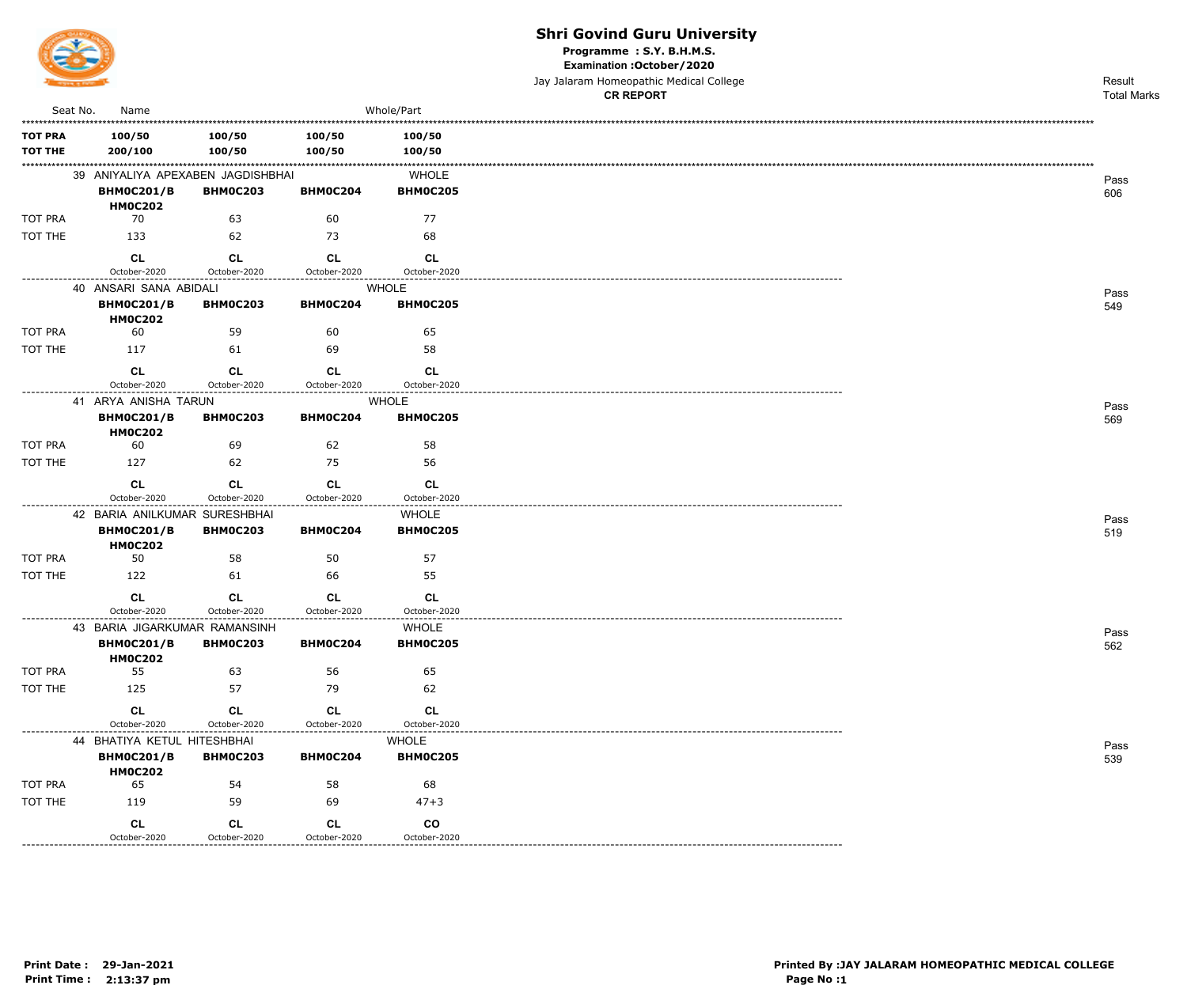

-------------

#### **Shri Govind Guru University**

Programme : S.Y. B.H.M.S.

Examination : October / 2020

|                                  |                                     |                                                   |                           |                                 | Jay Jalaram Homeopathic Medical College<br><b>CR REPORT</b> | Result<br><b>Total Marks</b> |
|----------------------------------|-------------------------------------|---------------------------------------------------|---------------------------|---------------------------------|-------------------------------------------------------------|------------------------------|
| Seat No.                         | Name                                |                                                   |                           | Whole/Part                      |                                                             |                              |
| <b>TOT PRA</b><br><b>TOT THE</b> | 100/50<br>200/100                   | 100/50<br>100/50                                  | 100/50<br>100/50          | 100/50<br>100/50                |                                                             |                              |
|                                  | 45 BHATT JAYDIP VINODBHAI           |                                                   |                           | <b>WHOLE</b>                    |                                                             | Pass                         |
|                                  | <b>BHM0C201/B</b><br><b>HM0C202</b> | BHM0C203                                          | BHM0C204                  | <b>BHM0C205</b>                 |                                                             | 566                          |
| <b>TOT PRA</b>                   | 85                                  | 57                                                | 58                        | 62                              |                                                             |                              |
| TOT THE                          | 119                                 | 62                                                | 72                        | 51                              |                                                             |                              |
|                                  | <b>CL</b>                           | <b>CL</b>                                         | <b>CL</b>                 | <b>CL</b>                       |                                                             |                              |
|                                  | October-2020                        | October-2020                                      | October-2020              | October-2020                    |                                                             |                              |
|                                  |                                     | 46 CHAUHAN AMITKUMAR SANJAYBHAI                   |                           | <b>WHOLE</b>                    |                                                             | Pass                         |
|                                  | <b>BHM0C201/B</b><br><b>HM0C202</b> | <b>BHM0C203</b>                                   | <b>BHM0C204</b>           | <b>BHM0C205</b>                 |                                                             | 540                          |
| TOT PRA                          | 70                                  | 55                                                | 58                        | 52                              |                                                             |                              |
| TOT THE                          | 125                                 | 60                                                | 68                        | 52                              |                                                             |                              |
|                                  | CL<br>October-2020                  | CL<br>October-2020                                | CL<br>October-2020        | <b>CL</b><br>October-2020       |                                                             |                              |
|                                  |                                     | 47 DESAI NISHTHABEN SANJAYBHAI                    |                           | <b>WHOLE</b>                    |                                                             |                              |
|                                  | <b>BHM0C201/B</b><br><b>HM0C202</b> | <b>BHM0C203</b>                                   | BHM0C204                  | BHM0C205                        |                                                             | Pass<br>575                  |
| <b>TOT PRA</b>                   | 70                                  | 56                                                | 58                        | 69                              |                                                             |                              |
| TOT THE                          | 128                                 | 68                                                | 72                        | 54                              |                                                             |                              |
|                                  | <b>CL</b>                           | <b>CL</b>                                         | CL                        | <b>CL</b>                       |                                                             |                              |
|                                  | October-2020                        | October-2020                                      | October-2020              | October-2020                    |                                                             |                              |
|                                  | 48 DEVDA DAKSHIN SANJAYBHAI         |                                                   |                           | <b>WHOLE</b>                    |                                                             | Pass                         |
|                                  | <b>BHM0C201/B</b><br><b>HM0C202</b> | <b>BHM0C203</b>                                   | BHM0C204                  | <b>BHM0C205</b>                 |                                                             | 547                          |
| TOT PRA                          | 60                                  | 60                                                | 56                        | 65                              |                                                             |                              |
| TOT THE                          | 119                                 | 67                                                | 69                        | 51                              |                                                             |                              |
|                                  | <b>CL</b><br>October-2020           | <b>CL</b><br>October-2020                         | <b>CL</b><br>October-2020 | <b>CL</b><br>October-2020       |                                                             |                              |
|                                  |                                     | 49 GHOTI PRATIKSHABEN MAHENDRASINH                |                           | WHOLE                           |                                                             | Pass                         |
|                                  | <b>BHM0C201/B</b><br><b>HM0C202</b> | <b>BHM0C203</b>                                   | <b>BHM0C204</b>           | <b>BHM0C205</b>                 |                                                             | 580                          |
| TOT PRA                          | 60                                  | 64                                                | 60                        | 77                              |                                                             |                              |
| TOT THE                          | 124                                 | 67                                                | 72                        | 56                              |                                                             |                              |
|                                  | CL                                  | CL                                                | CL                        | CL                              |                                                             |                              |
|                                  | October-2020                        | October-2020                                      | October-2020              | October-2020                    |                                                             |                              |
|                                  | <b>BHM0C201/B</b><br><b>HM0C202</b> | 50 JOSHI DHRUVKUMAR NIMESHBHAI<br><b>BHM0C203</b> | <b>BHM0C204</b>           | <b>WHOLE</b><br><b>BHM0C205</b> |                                                             | Pass<br>500                  |
| TOT PRA                          | 66                                  | 60                                                | 50                        | 57                              |                                                             |                              |
| TOT THE                          | 106                                 | 54                                                | 55                        | 52                              |                                                             |                              |
|                                  | CL                                  | CL                                                | CL                        | CL                              |                                                             |                              |

October-2020

October-2020

October-2020

October-2020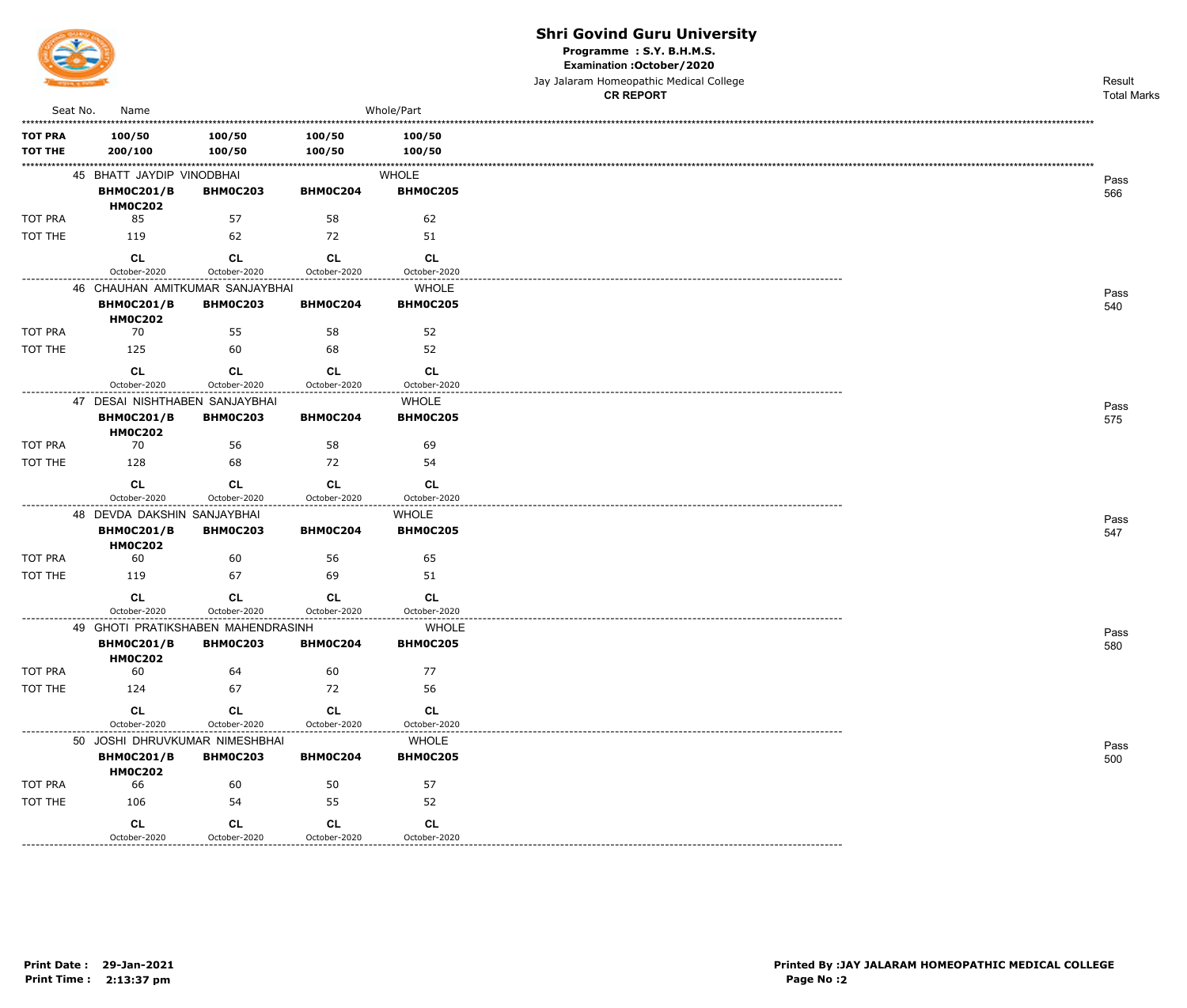

TOT THE

---------------

#### **Shri Govind Guru University**

Programme : S.Y. B.H.M.S.

Examination : October / 2020

|                                  |                                                                 |                           |                           |                                 | Jay Jalaram Homeopathic Medical College<br><b>CR REPORT</b> | Result<br><b>Total Marks</b> |
|----------------------------------|-----------------------------------------------------------------|---------------------------|---------------------------|---------------------------------|-------------------------------------------------------------|------------------------------|
| Seat No.                         | Name                                                            |                           |                           | Whole/Part                      |                                                             |                              |
| <b>TOT PRA</b><br><b>TOT THE</b> | 100/50<br>200/100                                               | 100/50<br>100/50          | 100/50<br>100/50          | 100/50<br>100/50                |                                                             |                              |
|                                  | 51 MARVADA SHITAL RAMESH<br><b>BHM0C201/B</b><br><b>HM0C202</b> | <b>BHM0C203</b>           | BHM0C204                  | <b>WHOLE</b><br><b>BHM0C205</b> |                                                             | Pass<br>596                  |
| <b>TOT PRA</b>                   | 85                                                              | 57                        | 60                        | 69                              |                                                             |                              |
| TOT THE                          | 129                                                             | 69                        | 76                        | 51                              |                                                             |                              |
| ----------------                 | <b>CL</b><br>October-2020                                       | <b>CL</b><br>October-2020 | <b>CL</b><br>October-2020 | <b>CL</b><br>October-2020       |                                                             |                              |
|                                  | 52 PARMAR KULDEEP AMRUTBHAI                                     |                           |                           | <b>WHOLE</b>                    |                                                             | Pass                         |
|                                  | <b>BHM0C201/B</b><br><b>HM0C202</b>                             | <b>BHM0C203</b>           | BHM0C204                  | <b>BHM0C205</b>                 |                                                             | 575                          |
| TOT PRA                          | 70                                                              | 56                        | 60                        | 76                              |                                                             |                              |
| TOT THE                          | 129                                                             | 63                        | 70                        | 51                              |                                                             |                              |
|                                  | CL                                                              | <b>CL</b>                 | CL                        | CL                              |                                                             |                              |
|                                  | October-2020                                                    | October-2020              | October-2020              | October-2020                    |                                                             |                              |
|                                  | 53 PARMAR NAVYUGKUMAR BABUBHAI                                  |                           |                           | <b>WHOLE</b>                    |                                                             | Pass                         |
|                                  | <b>BHM0C201/B</b><br><b>HM0C202</b>                             | <b>BHM0C203</b>           | BHM0C204                  | <b>BHM0C205</b>                 |                                                             | 479                          |
| <b>TOT PRA</b>                   | 50                                                              | 52                        | 50                        | 51                              |                                                             |                              |
| TOT THE                          | 108                                                             | 55                        | 69                        | $44 + 6$                        |                                                             |                              |
|                                  | <b>CL</b>                                                       | <b>CL</b>                 | CL                        | $_{\rm CO}$                     |                                                             |                              |
|                                  | October-2020                                                    | October-2020              | October-2020              | October-2020                    |                                                             |                              |
|                                  | 54 PATEL DHRUVIBEN AJAYBHAI                                     |                           |                           | <b>WHOLE</b>                    |                                                             | Pass                         |
|                                  | <b>BHM0C201/B</b><br><b>HM0C202</b>                             | <b>BHM0C203</b>           | BHM0C204                  | <b>BHM0C205</b>                 |                                                             | 599                          |
| <b>TOT PRA</b>                   | 60                                                              | 67                        | 58                        | 68                              |                                                             |                              |
| TOT THE                          | 133                                                             | 73                        | 81                        | 59                              |                                                             |                              |
|                                  | <b>CL</b>                                                       | CL                        | <b>CL</b>                 | CL                              |                                                             |                              |
|                                  | October-2020                                                    | October-2020              | October-2020              | October-2020                    |                                                             |                              |
|                                  | 55 PATEL GUNJAN VISHNUBHAI<br><b>BHM0C201/B</b>                 | <b>BHM0C203</b>           | <b>BHM0C204</b>           | WHOLE<br><b>BHM0C205</b>        |                                                             | Pass<br>556                  |
|                                  | <b>HM0C202</b>                                                  |                           |                           |                                 |                                                             |                              |
| TOT PRA                          | 55                                                              | 62                        | 56                        | 68                              |                                                             |                              |
| TOT THE                          | 123                                                             | 64                        | 68                        | 60                              |                                                             |                              |
|                                  | <b>CL</b>                                                       | <b>CL</b>                 | CL                        | CL                              |                                                             |                              |
|                                  | October-2020                                                    | October-2020              | October-2020              | October-2020                    |                                                             |                              |
|                                  | 56 PATEL JIGARKUMAR ASHOKBHAI                                   |                           |                           | <b>WHOLE</b>                    |                                                             | Pass                         |
|                                  | <b>BHM0C201/B</b><br><b>HM0C202</b>                             | <b>BHM0C203</b>           | BHM0C204                  | <b>BHM0C205</b>                 |                                                             | 593                          |
| TOT PRA                          | 60                                                              | 65                        | 58                        | 75                              |                                                             |                              |

134

 $CL$ 

October-2020

59

 $CL$ 

October-2020

78

 $CL$ 

October-2020

64

 $CL$ 

October-2020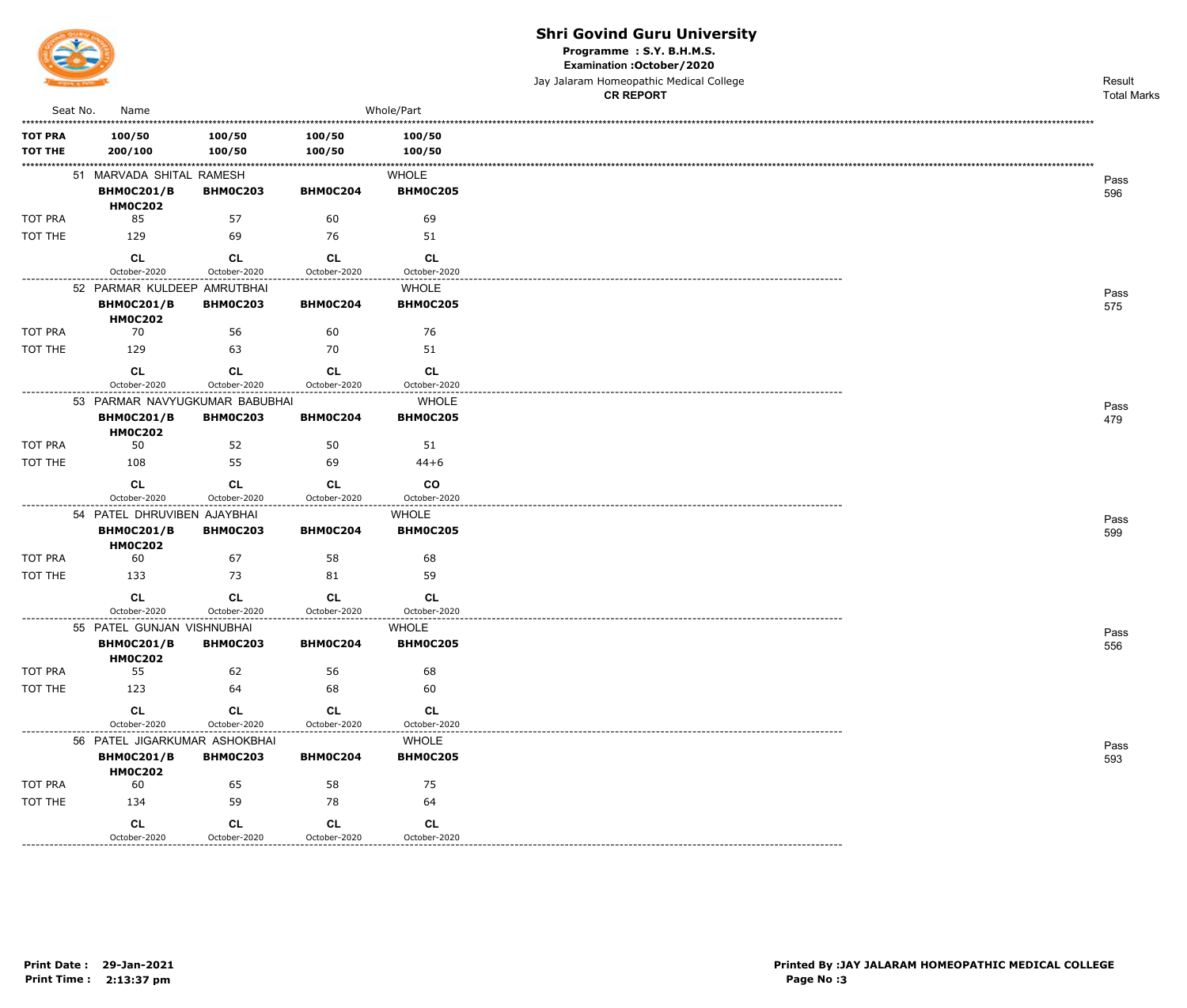

Programme : S.Y. B.H.M.S.

Examination : October / 2020

Jay Jalaram Homeopathic Medical College

|                  |                                                  |                           |                               |                                 | <b>CR REPORT</b> | <b>Total Marks</b> |
|------------------|--------------------------------------------------|---------------------------|-------------------------------|---------------------------------|------------------|--------------------|
| Seat No.         | Name                                             |                           |                               | Whole/Part                      |                  |                    |
| <b>TOT PRA</b>   | 100/50                                           | 100/50                    | 100/50                        | 100/50                          |                  |                    |
| <b>TOT THE</b>   | 200/100                                          | 100/50                    | 100/50                        | 100/50                          |                  |                    |
|                  | 57 PATEL KAMLESHBHAI NANALAL                     |                           |                               | <b>WHOLE</b>                    |                  | Pass               |
|                  | <b>BHM0C201/B</b>                                | <b>BHM0C203</b>           | BHM0C204                      | <b>BHM0C205</b>                 |                  | 552                |
| <b>TOT PRA</b>   | <b>HM0C202</b><br>55                             | 62                        | 60                            | 74                              |                  |                    |
| TOT THE          | 118                                              | 52                        | 72                            | 59                              |                  |                    |
|                  |                                                  |                           |                               |                                 |                  |                    |
|                  | CL<br>October-2020                               | <b>CL</b><br>October-2020 | CL<br>October-2020            | <b>CL</b><br>October-2020       |                  |                    |
|                  | 58 PATEL SONALI ISHVARBHAI                       |                           |                               | <b>WHOLE</b>                    |                  |                    |
|                  | <b>BHM0C201/B</b>                                | <b>BHM0C203</b>           | BHM0C204                      | <b>BHM0C205</b>                 |                  | Pass<br>621        |
|                  | <b>HM0C202</b>                                   |                           |                               |                                 |                  |                    |
| <b>TOT PRA</b>   | 75                                               | 69                        | 70                            | 79                              |                  |                    |
| TOT THE          | 130                                              | 61                        | 71                            | 66                              |                  |                    |
|                  | CL                                               | <b>CL</b>                 | CL                            | <b>CL</b>                       |                  |                    |
| ---------------- | October-2020                                     | October-2020              | October-2020                  | October-2020                    |                  |                    |
|                  | 59 PATEL ZEEL KAUSHIKBHAI                        |                           |                               | <b>WHOLE</b><br><b>BHM0C205</b> |                  | Pass               |
|                  | <b>BHM0C201/B</b><br><b>HM0C202</b>              | <b>BHM0C203</b>           | BHM0C204                      |                                 |                  | 582                |
| <b>TOT PRA</b>   | 65                                               | 61                        | 62                            | 68                              |                  |                    |
| TOT THE          | 127                                              | 61                        | 78                            | 60                              |                  |                    |
|                  | CL                                               | <b>CL</b>                 | CL                            | <b>CL</b>                       |                  |                    |
|                  | October-2020                                     | October-2020              | October-2020                  | October-2020                    |                  |                    |
|                  | 60 PATIL VED DINESHBHAI                          |                           |                               | WHOLE                           |                  | Pass               |
|                  | <b>BHM0C201/B</b><br><b>HM0C202</b>              | <b>BHM0C203</b>           | BHM0C204                      | <b>BHM0C205</b>                 |                  | 534                |
| <b>TOT PRA</b>   | 60                                               | 59                        | 58                            | 68                              |                  |                    |
| TOT THE          | 113                                              | $46 + 4$                  | 65                            | 65                              |                  |                    |
|                  | <b>CL</b>                                        | co                        | <b>CL</b>                     | <b>CL</b>                       |                  |                    |
|                  | October-2020                                     | October-2020              | October-2020                  | October-2020                    |                  |                    |
|                  | 61 ROHIT DIVYABEN VINODBHAI<br><b>BHM0C201/B</b> | <b>BHM0C203</b>           | BHM0C204                      | <b>WHOLE</b><br><b>BHM0C205</b> |                  | Pass               |
|                  | <b>HM0C202</b>                                   |                           |                               |                                 |                  | 601                |
| TOT PRA          | 75                                               | 70                        | 70                            | 78                              |                  |                    |
| TOT THE          | 113                                              | 59                        | 68                            | 68                              |                  |                    |
|                  | <b>CL</b>                                        | CL                        | <b>CL</b>                     | <b>CL</b>                       |                  |                    |
| --------------   | October-2020                                     | October-2020              | October-2020<br>------------- | October-2020                    |                  |                    |
|                  | 62 SHAIKH SADDAMHUSAIN MOHDYASIN                 |                           |                               | WHOLE                           |                  | Pass               |
|                  | <b>BHM0C201/B</b><br><b>HM0C202</b>              | <b>BHM0C203</b>           | BHM0C204                      | <b>BHM0C205</b>                 |                  | 558                |
| <b>TOT PRA</b>   | 52                                               | 56                        | 60                            | 68                              |                  |                    |
| TOT THE          | 116                                              | 60                        | 78                            | 68                              |                  |                    |
|                  | <b>CL</b>                                        | CL                        | <b>CL</b>                     | <b>CL</b>                       |                  |                    |
|                  | October-2020                                     | October-2020              | October-2020                  | October-2020                    |                  |                    |

-----------------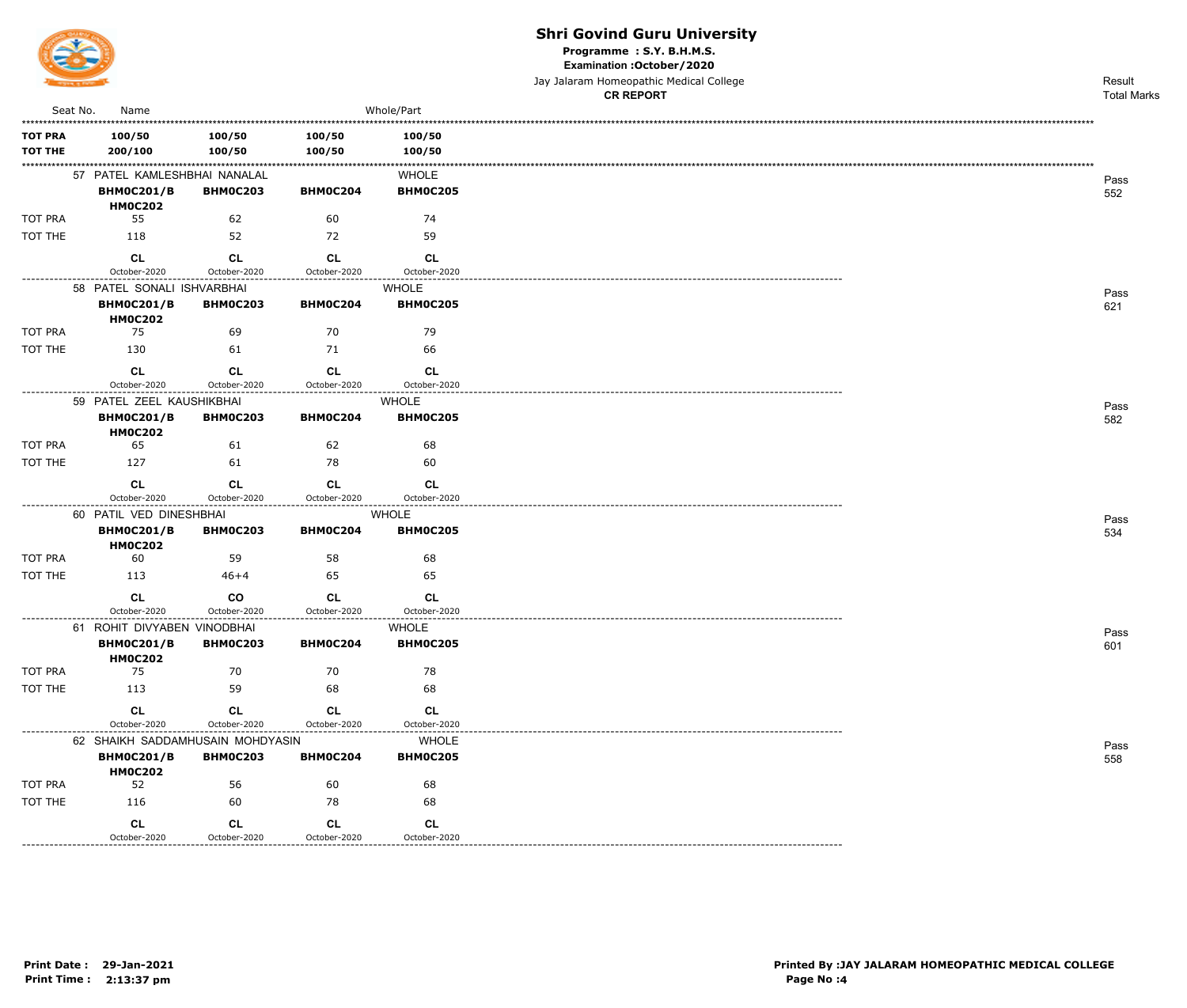

Programme : S.Y. B.H.M.S.

Examination : October / 2020

Jay Jalaram Homeopathic Medical College

|                                  |                                     |                                                       |                                                |                                                             | <b>CR REPORT</b> | <b>Total Marks</b> |
|----------------------------------|-------------------------------------|-------------------------------------------------------|------------------------------------------------|-------------------------------------------------------------|------------------|--------------------|
| Seat No.                         | Name                                |                                                       |                                                | Whole/Part                                                  |                  |                    |
| <b>TOT PRA</b><br><b>TOT THE</b> | 100/50<br>200/100                   | 100/50<br>100/50                                      | 100/50<br>100/50                               | 100/50<br>100/50                                            |                  |                    |
|                                  | 63 SHAIKH SHEHBAZ IQBAL             |                                                       |                                                | WHOLE                                                       |                  | Pass               |
|                                  | <b>BHM0C201/B</b><br><b>HM0C202</b> | <b>BHM0C203</b>                                       | BHM0C204                                       | <b>BHM0C205</b>                                             |                  | 636                |
| TOT PRA                          | 75                                  | 66                                                    | 70                                             | 76                                                          |                  |                    |
| TOT THE                          | 133                                 | 64                                                    | 79                                             | 73                                                          |                  |                    |
|                                  | <b>CL</b><br>October-2020           | <b>CL</b><br>October-2020                             | <b>CL</b><br>October-2020                      | <b>CL</b><br>October-2020                                   |                  |                    |
|                                  |                                     | 64 SHER JAYRAJKUMAR TILOKCHAND                        |                                                | WHOLE                                                       |                  | Pass               |
|                                  | <b>BHM0C201/B</b><br><b>HM0C202</b> | <b>BHM0C203</b>                                       | BHM0C204                                       | <b>BHM0C205</b>                                             |                  | 497                |
| TOT PRA                          | 54                                  | 52                                                    | 52                                             | 58                                                          |                  |                    |
| TOT THE                          | 103                                 | 57                                                    | 73                                             | $48 + 2$                                                    |                  |                    |
|                                  | CL<br>October-2020                  | CL<br>October-2020                                    | CL<br>October-2020                             | <b>CO</b><br>October-2020                                   |                  |                    |
| -------------                    | 65 SINGH MENKA MUNNAPRASAD          |                                                       | .                                              | <b>WHOLE</b>                                                |                  | Pass               |
|                                  | <b>BHM0C201/B</b><br><b>HM0C202</b> | <b>BHM0C203</b>                                       | <b>BHM0C204</b>                                | <b>BHM0C205</b>                                             |                  | 566                |
| TOT PRA                          | 70                                  | 61                                                    | 58                                             | 68                                                          |                  |                    |
| TOT THE                          | 120                                 | 67                                                    | 81                                             | $41 + 9$                                                    |                  |                    |
|                                  | CL<br>October-2020                  | CL<br>October-2020                                    | <b>CL</b><br>October-2020                      | <b>CO</b><br>October-2020                                   |                  |                    |
|                                  | 66 SUTHAR DHVANI DHAVAL             |                                                       |                                                | <b>WHOLE</b>                                                |                  |                    |
|                                  | <b>BHM0C201/B</b><br><b>HM0C202</b> | <b>BHM0C203</b>                                       | BHM0C204                                       | <b>BHM0C205</b>                                             |                  | Pass<br>592        |
| TOT PRA                          | 75                                  | 64                                                    | 58                                             | 70                                                          |                  |                    |
| TOT THE                          | 123                                 | 66                                                    | 80                                             | 56                                                          |                  |                    |
|                                  | <b>CL</b><br>October-2020           | <b>CL</b><br>October-2020                             | <b>CL</b><br>October-2020<br>----------------- | <b>CL</b><br>October-2020                                   |                  |                    |
|                                  |                                     | 67 TAVIYAD NILESHBHAI SHANKARBHAI                     |                                                | ----------------<br><b>WHOLE</b>                            |                  | Fail               |
|                                  | <b>BHM0C201/B</b><br><b>HM0C202</b> | <b>BHM0C203</b>                                       | <b>BHM0C204</b>                                | <b>BHM0C205</b>                                             |                  | 415                |
| TOT PRA                          | 52                                  | 51                                                    | 50                                             | 56                                                          |                  |                    |
| TOT THE                          | 88                                  | 39                                                    | 61                                             | 18                                                          |                  |                    |
|                                  | <b>NC</b><br>October-2020           | NC<br>October-2020                                    | <b>CL</b><br>October-2020                      | <b>NC</b><br>October-2020                                   |                  |                    |
| ---------------                  | 68 THARADRA AHMAD KIFAUTULLAH       |                                                       |                                                | <b>WHOLE</b>                                                |                  | Pass               |
|                                  | <b>BHM0C201/B</b><br><b>HM0C202</b> | <b>BHM0C203</b>                                       | <b>BHM0C204</b>                                | <b>BHM0C205</b>                                             |                  | 517                |
| TOT PRA                          | 52                                  | 58                                                    | 54                                             | 59                                                          |                  |                    |
| TOT THE                          | 116                                 | 57                                                    | 73                                             | $48 + 2$                                                    |                  |                    |
|                                  | CL<br>October-2020                  | CL<br>October-2020<br>. _ _ _ _ _ _ _ _ _ _ _ _ _ _ _ | CL<br>October-2020<br>.                        | co<br>October-2020<br>. - - - - - - - - - - - - - - - - - - |                  |                    |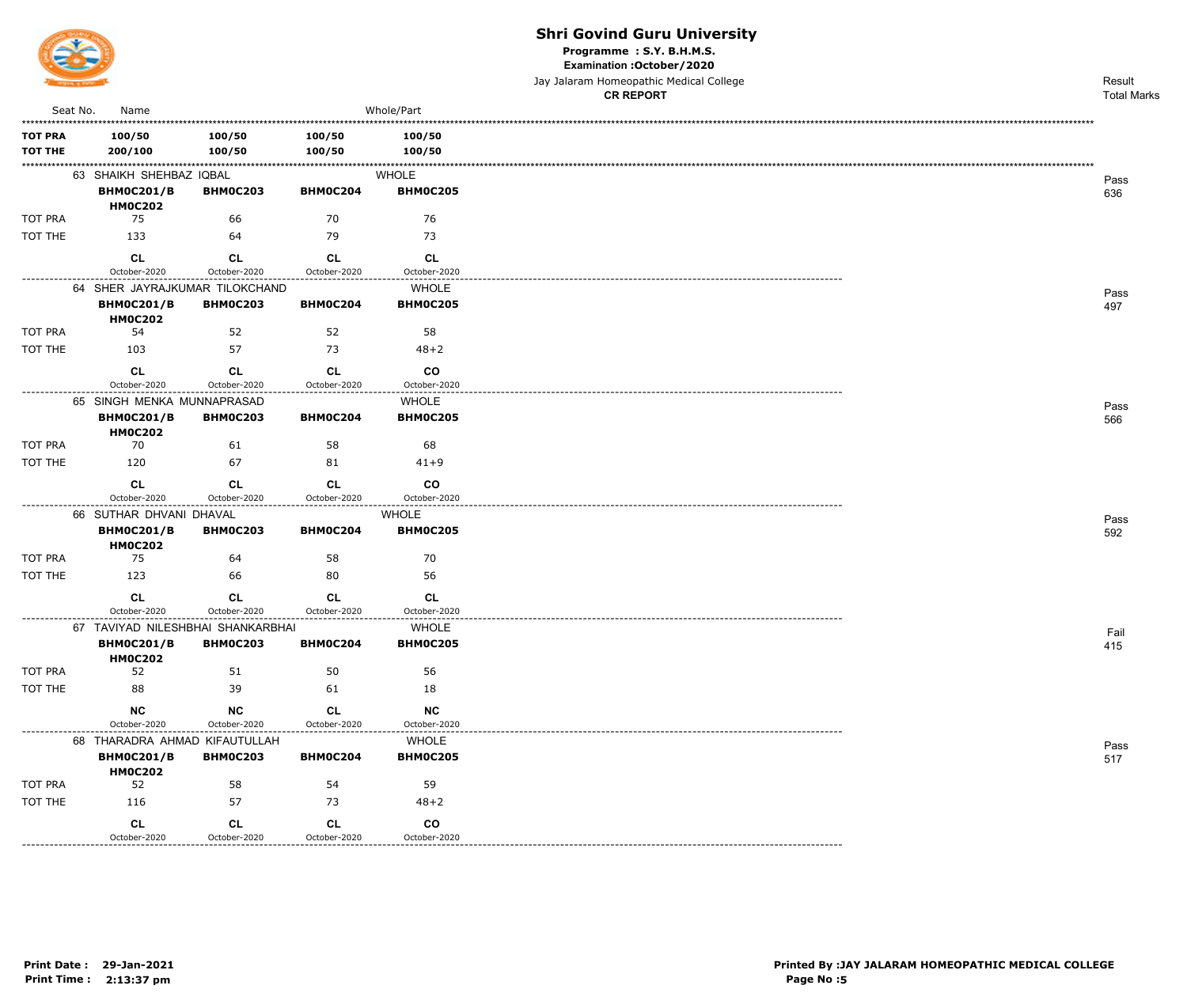

Programme : S.Y. B.H.M.S.

Examination : October / 2020

Jay Jalaram Homeopathic Medical College

|                                  |                                                                            |                           |                           |                                | <b>CR REPORT</b> | <b>Total Marks</b> |
|----------------------------------|----------------------------------------------------------------------------|---------------------------|---------------------------|--------------------------------|------------------|--------------------|
| Seat No.                         | Name                                                                       |                           |                           | Whole/Part                     |                  |                    |
| <b>TOT PRA</b><br><b>TOT THE</b> | 100/50<br>200/100                                                          | 100/50<br>100/50          | 100/50<br>100/50          | 100/50<br>100/50               |                  |                    |
|                                  | 69 VANZARA CHHAYABEN SURESHBHAI<br><b>BHM0C201/B</b><br><b>HM0C202</b>     | <b>BHM0C203</b>           | <b>BHM0C204</b>           | <b>WHOLE</b><br>BHM0C205       |                  | Pass<br>568        |
| TOT PRA                          | 70                                                                         | 59                        | 56                        | 68                             |                  |                    |
| TOT THE                          | 121                                                                        | 60                        | 74                        | 60                             |                  |                    |
|                                  | <b>CL</b><br>October-2020                                                  | <b>CL</b><br>October-2020 | <b>CL</b><br>October-2020 | <b>CL</b><br>October-2020      |                  |                    |
|                                  | 70 BARIA DHARMENDRABHAI NARVATSINH                                         |                           |                           | PART                           |                  | Pass               |
|                                  | <b>BHM0C201/B</b><br><b>HM0C202</b>                                        | <b>BHM0C203</b>           | <b>BHM0C204</b>           | <b>BHM0C205</b>                |                  | 499                |
| TOT PRA                          | 50                                                                         | (55)                      | (60)                      | (55)                           |                  |                    |
| TOT THE                          | 117                                                                        | (60)                      | (52)                      | (50)                           |                  |                    |
|                                  | CL<br>October-2020                                                         | CL<br>October-2020        | <b>CL</b><br>October-2020 | CL<br>October-2020             |                  |                    |
|                                  | 71 CHAVADA DILIPKUMAR NANJIBHAI                                            |                           |                           | PART                           |                  | Pass               |
|                                  | <b>BHM0C201/B</b><br><b>HM0C202</b>                                        | <b>BHM0C203</b>           | BHM0C204                  | <b>BHM0C205</b>                |                  | 463                |
| TOT PRA                          | 50                                                                         | (50)                      | 50                        | (53)                           |                  |                    |
| TOT THE                          | $91 + 9$                                                                   | (52)                      | 68                        | $(49+1)$                       |                  |                    |
|                                  | <b>CO</b><br>October-2020                                                  | <b>CL</b><br>October-2020 | <b>CL</b><br>October-2020 | co<br>October-2020             |                  |                    |
|                                  | 72 DIWAN AZAJAHEMADSHA ABDULGANISHA<br><b>BHM0C201/B</b><br><b>HM0C202</b> | <b>BHM0C203</b>           | BHM0C204                  | <b>PART</b><br><b>BHM0C205</b> |                  | Fail<br>294        |
| <b>TOT PRA</b>                   | AB                                                                         | 56                        | 50                        | 52                             |                  |                    |
| TOT THE                          | AB                                                                         | 47                        | 64                        | 25                             |                  |                    |
|                                  | <b>NC</b>                                                                  | <b>NC</b>                 | <b>CL</b>                 | <b>NC</b>                      |                  |                    |
|                                  | October-2020                                                               | October-2020              | October-2020              | October-2020                   |                  |                    |
|                                  | 73 PATEL MAYANKKUMAR KANTIBHAI                                             |                           |                           | <b>PART</b>                    |                  | Fail               |
|                                  | <b>BHM0C201/B</b><br><b>HM0C202</b>                                        | <b>BHM0C203</b>           | BHM0C204                  | <b>BHM0C205</b>                |                  | 474                |
| TOT PRA                          | 50                                                                         | (50)                      | 50                        | 55                             |                  |                    |
| TOT THE                          | 120                                                                        | (58)                      | 61                        | 30                             |                  |                    |
|                                  | CL<br>October-2020                                                         | CL<br>October-2020        | CL<br>October-2020        | <b>NC</b><br>October-2020      |                  |                    |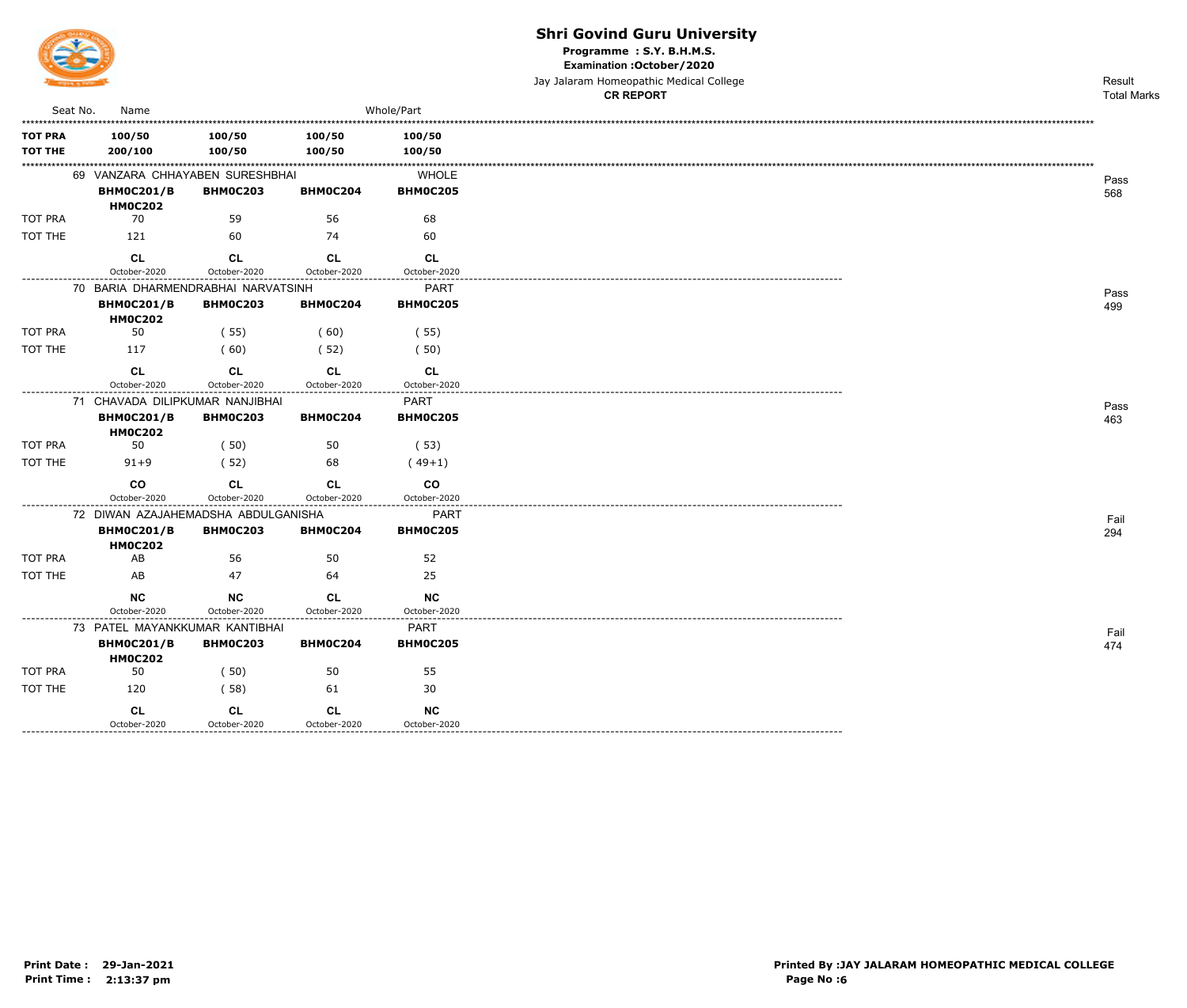

Programme: T.Y. B.H.M.S.

Examination : October / 2020

Jay Jalaram Homeopathic Medical College **CR REPORT** 

Result **Total Marks** 

| 100/50<br>200/100<br>200/100<br>100/50<br>200/100<br>200/100<br>100/50<br>100/50<br>48 ASHAWANI DIVYABEN BHERUMALBHAI<br><b>WHOLE</b><br><b>BHM0C301/B</b><br><b>BHM0C303/B</b><br><b>BHM0C306</b><br><b>BHM0C305</b><br><b>HM0C304</b><br><b>HM0C302</b><br>130<br>114<br>74<br>62<br>59<br>128<br>124<br>55<br>CL<br><b>CL</b><br><b>CL</b><br><b>CL</b><br>October-2020<br>October-2020<br>October-2020<br>October-2020<br>49 BAMANIYA AJAYBHAI DINESHBHAI<br><b>WHOLE</b><br><b>BHM0C306</b><br><b>BHM0C301/B</b><br><b>BHM0C303/B</b><br><b>BHM0C305</b><br><b>HM0C302</b><br><b>HM0C304</b><br>110<br>102<br>54<br>63<br>120<br>60<br>114<br>50<br><b>CL</b><br><b>CL</b><br><b>CL</b><br><b>CL</b><br>October-2020<br>October-2020<br>October-2020<br>October-2020<br>50 BARIA AMITABAHEN DEVENDRASINH<br><b>WHOLE</b><br><b>BHM0C301/B</b><br><b>BHM0C303/B</b><br><b>BHM0C306</b><br><b>BHMOC305</b><br><b>HM0C302</b><br><b>HM0C304</b><br>112<br>104<br>64<br>69<br>60<br>121<br>121<br>54<br><b>CL</b><br><b>CL</b><br>CL<br><b>CL</b><br>October-2020<br>October-2020<br>October-2020<br>October-2020<br>51 BARIA ASHOKBHAI VAJESINH<br><b>WHOLE</b><br><b>BHM0C301/B</b><br><b>BHM0C303/B</b><br><b>BHM0C305</b><br><b>BHM0C306</b><br><b>HM0C302</b><br><b>HM0C304</b><br>55<br>100<br>100<br>50<br>105<br>101<br>$46 + 4$<br>$48 + 2$<br><b>CL</b><br>$_{\rm CO}$<br>co<br><b>CL</b><br>October-2020<br>October-2020<br>October-2020<br>October-2020<br>52 BARIYA SANDIPKUMAR MANHARSINH<br><b>WHOLE</b><br><b>BHM0C301/B</b><br><b>BHM0C303/B</b><br><b>BHM0C305</b><br><b>BHM0C306</b><br><b>HM0C302</b><br><b>HM0C304</b><br>112<br>102<br>71<br>66<br>124<br>113<br>56<br>61<br>CL<br>CL<br><b>CL</b><br><b>CL</b><br>October-2020<br>October-2020<br>October-2020<br>October-2020<br>53 BAROT HARDIKKUMAR DINESHBHAI<br><b>WHOLE</b><br><b>BHM0C301/B</b><br><b>BHM0C303/B</b><br><b>BHM0C306</b><br><b>BHM0C305</b><br><b>HM0C302</b><br><b>HM0C304</b><br>115<br>100<br>60<br>50<br>104<br>107<br>52<br>$43 + 7$<br>CL<br>co<br>CL<br><b>CL</b> | Seat No.                         | Name         |              |              | Whole/Part   |
|------------------------------------------------------------------------------------------------------------------------------------------------------------------------------------------------------------------------------------------------------------------------------------------------------------------------------------------------------------------------------------------------------------------------------------------------------------------------------------------------------------------------------------------------------------------------------------------------------------------------------------------------------------------------------------------------------------------------------------------------------------------------------------------------------------------------------------------------------------------------------------------------------------------------------------------------------------------------------------------------------------------------------------------------------------------------------------------------------------------------------------------------------------------------------------------------------------------------------------------------------------------------------------------------------------------------------------------------------------------------------------------------------------------------------------------------------------------------------------------------------------------------------------------------------------------------------------------------------------------------------------------------------------------------------------------------------------------------------------------------------------------------------------------------------------------------------------------------------------------------------------------------------------------------------------------------------------------------------------------------------------------------------------------------------------------------|----------------------------------|--------------|--------------|--------------|--------------|
| TOT THE                                                                                                                                                                                                                                                                                                                                                                                                                                                                                                                                                                                                                                                                                                                                                                                                                                                                                                                                                                                                                                                                                                                                                                                                                                                                                                                                                                                                                                                                                                                                                                                                                                                                                                                                                                                                                                                                                                                                                                                                                                                                | <b>TOT PRA</b><br><b>TOT THE</b> |              |              |              |              |
|                                                                                                                                                                                                                                                                                                                                                                                                                                                                                                                                                                                                                                                                                                                                                                                                                                                                                                                                                                                                                                                                                                                                                                                                                                                                                                                                                                                                                                                                                                                                                                                                                                                                                                                                                                                                                                                                                                                                                                                                                                                                        |                                  |              |              |              |              |
|                                                                                                                                                                                                                                                                                                                                                                                                                                                                                                                                                                                                                                                                                                                                                                                                                                                                                                                                                                                                                                                                                                                                                                                                                                                                                                                                                                                                                                                                                                                                                                                                                                                                                                                                                                                                                                                                                                                                                                                                                                                                        | TOT PRA                          |              |              |              |              |
|                                                                                                                                                                                                                                                                                                                                                                                                                                                                                                                                                                                                                                                                                                                                                                                                                                                                                                                                                                                                                                                                                                                                                                                                                                                                                                                                                                                                                                                                                                                                                                                                                                                                                                                                                                                                                                                                                                                                                                                                                                                                        | TOT THE                          |              |              |              |              |
|                                                                                                                                                                                                                                                                                                                                                                                                                                                                                                                                                                                                                                                                                                                                                                                                                                                                                                                                                                                                                                                                                                                                                                                                                                                                                                                                                                                                                                                                                                                                                                                                                                                                                                                                                                                                                                                                                                                                                                                                                                                                        |                                  |              |              |              |              |
|                                                                                                                                                                                                                                                                                                                                                                                                                                                                                                                                                                                                                                                                                                                                                                                                                                                                                                                                                                                                                                                                                                                                                                                                                                                                                                                                                                                                                                                                                                                                                                                                                                                                                                                                                                                                                                                                                                                                                                                                                                                                        |                                  |              |              |              |              |
|                                                                                                                                                                                                                                                                                                                                                                                                                                                                                                                                                                                                                                                                                                                                                                                                                                                                                                                                                                                                                                                                                                                                                                                                                                                                                                                                                                                                                                                                                                                                                                                                                                                                                                                                                                                                                                                                                                                                                                                                                                                                        |                                  |              |              |              |              |
|                                                                                                                                                                                                                                                                                                                                                                                                                                                                                                                                                                                                                                                                                                                                                                                                                                                                                                                                                                                                                                                                                                                                                                                                                                                                                                                                                                                                                                                                                                                                                                                                                                                                                                                                                                                                                                                                                                                                                                                                                                                                        | TOT PRA                          |              |              |              |              |
|                                                                                                                                                                                                                                                                                                                                                                                                                                                                                                                                                                                                                                                                                                                                                                                                                                                                                                                                                                                                                                                                                                                                                                                                                                                                                                                                                                                                                                                                                                                                                                                                                                                                                                                                                                                                                                                                                                                                                                                                                                                                        |                                  |              |              |              |              |
|                                                                                                                                                                                                                                                                                                                                                                                                                                                                                                                                                                                                                                                                                                                                                                                                                                                                                                                                                                                                                                                                                                                                                                                                                                                                                                                                                                                                                                                                                                                                                                                                                                                                                                                                                                                                                                                                                                                                                                                                                                                                        |                                  |              |              |              |              |
|                                                                                                                                                                                                                                                                                                                                                                                                                                                                                                                                                                                                                                                                                                                                                                                                                                                                                                                                                                                                                                                                                                                                                                                                                                                                                                                                                                                                                                                                                                                                                                                                                                                                                                                                                                                                                                                                                                                                                                                                                                                                        |                                  |              |              |              |              |
|                                                                                                                                                                                                                                                                                                                                                                                                                                                                                                                                                                                                                                                                                                                                                                                                                                                                                                                                                                                                                                                                                                                                                                                                                                                                                                                                                                                                                                                                                                                                                                                                                                                                                                                                                                                                                                                                                                                                                                                                                                                                        | TOT PRA                          |              |              |              |              |
|                                                                                                                                                                                                                                                                                                                                                                                                                                                                                                                                                                                                                                                                                                                                                                                                                                                                                                                                                                                                                                                                                                                                                                                                                                                                                                                                                                                                                                                                                                                                                                                                                                                                                                                                                                                                                                                                                                                                                                                                                                                                        | TOT THE                          |              |              |              |              |
|                                                                                                                                                                                                                                                                                                                                                                                                                                                                                                                                                                                                                                                                                                                                                                                                                                                                                                                                                                                                                                                                                                                                                                                                                                                                                                                                                                                                                                                                                                                                                                                                                                                                                                                                                                                                                                                                                                                                                                                                                                                                        |                                  |              |              |              |              |
|                                                                                                                                                                                                                                                                                                                                                                                                                                                                                                                                                                                                                                                                                                                                                                                                                                                                                                                                                                                                                                                                                                                                                                                                                                                                                                                                                                                                                                                                                                                                                                                                                                                                                                                                                                                                                                                                                                                                                                                                                                                                        |                                  |              |              |              |              |
|                                                                                                                                                                                                                                                                                                                                                                                                                                                                                                                                                                                                                                                                                                                                                                                                                                                                                                                                                                                                                                                                                                                                                                                                                                                                                                                                                                                                                                                                                                                                                                                                                                                                                                                                                                                                                                                                                                                                                                                                                                                                        |                                  |              |              |              |              |
|                                                                                                                                                                                                                                                                                                                                                                                                                                                                                                                                                                                                                                                                                                                                                                                                                                                                                                                                                                                                                                                                                                                                                                                                                                                                                                                                                                                                                                                                                                                                                                                                                                                                                                                                                                                                                                                                                                                                                                                                                                                                        | TOT PRA                          |              |              |              |              |
|                                                                                                                                                                                                                                                                                                                                                                                                                                                                                                                                                                                                                                                                                                                                                                                                                                                                                                                                                                                                                                                                                                                                                                                                                                                                                                                                                                                                                                                                                                                                                                                                                                                                                                                                                                                                                                                                                                                                                                                                                                                                        | TOT THE                          |              |              |              |              |
|                                                                                                                                                                                                                                                                                                                                                                                                                                                                                                                                                                                                                                                                                                                                                                                                                                                                                                                                                                                                                                                                                                                                                                                                                                                                                                                                                                                                                                                                                                                                                                                                                                                                                                                                                                                                                                                                                                                                                                                                                                                                        |                                  |              |              |              |              |
|                                                                                                                                                                                                                                                                                                                                                                                                                                                                                                                                                                                                                                                                                                                                                                                                                                                                                                                                                                                                                                                                                                                                                                                                                                                                                                                                                                                                                                                                                                                                                                                                                                                                                                                                                                                                                                                                                                                                                                                                                                                                        |                                  |              |              |              |              |
|                                                                                                                                                                                                                                                                                                                                                                                                                                                                                                                                                                                                                                                                                                                                                                                                                                                                                                                                                                                                                                                                                                                                                                                                                                                                                                                                                                                                                                                                                                                                                                                                                                                                                                                                                                                                                                                                                                                                                                                                                                                                        |                                  |              |              |              |              |
|                                                                                                                                                                                                                                                                                                                                                                                                                                                                                                                                                                                                                                                                                                                                                                                                                                                                                                                                                                                                                                                                                                                                                                                                                                                                                                                                                                                                                                                                                                                                                                                                                                                                                                                                                                                                                                                                                                                                                                                                                                                                        | TOT PRA                          |              |              |              |              |
|                                                                                                                                                                                                                                                                                                                                                                                                                                                                                                                                                                                                                                                                                                                                                                                                                                                                                                                                                                                                                                                                                                                                                                                                                                                                                                                                                                                                                                                                                                                                                                                                                                                                                                                                                                                                                                                                                                                                                                                                                                                                        | TOT THE                          |              |              |              |              |
|                                                                                                                                                                                                                                                                                                                                                                                                                                                                                                                                                                                                                                                                                                                                                                                                                                                                                                                                                                                                                                                                                                                                                                                                                                                                                                                                                                                                                                                                                                                                                                                                                                                                                                                                                                                                                                                                                                                                                                                                                                                                        |                                  |              |              |              |              |
|                                                                                                                                                                                                                                                                                                                                                                                                                                                                                                                                                                                                                                                                                                                                                                                                                                                                                                                                                                                                                                                                                                                                                                                                                                                                                                                                                                                                                                                                                                                                                                                                                                                                                                                                                                                                                                                                                                                                                                                                                                                                        |                                  |              |              |              |              |
|                                                                                                                                                                                                                                                                                                                                                                                                                                                                                                                                                                                                                                                                                                                                                                                                                                                                                                                                                                                                                                                                                                                                                                                                                                                                                                                                                                                                                                                                                                                                                                                                                                                                                                                                                                                                                                                                                                                                                                                                                                                                        |                                  |              |              |              |              |
|                                                                                                                                                                                                                                                                                                                                                                                                                                                                                                                                                                                                                                                                                                                                                                                                                                                                                                                                                                                                                                                                                                                                                                                                                                                                                                                                                                                                                                                                                                                                                                                                                                                                                                                                                                                                                                                                                                                                                                                                                                                                        | TOT PRA                          |              |              |              |              |
|                                                                                                                                                                                                                                                                                                                                                                                                                                                                                                                                                                                                                                                                                                                                                                                                                                                                                                                                                                                                                                                                                                                                                                                                                                                                                                                                                                                                                                                                                                                                                                                                                                                                                                                                                                                                                                                                                                                                                                                                                                                                        | TOT THE                          |              |              |              |              |
|                                                                                                                                                                                                                                                                                                                                                                                                                                                                                                                                                                                                                                                                                                                                                                                                                                                                                                                                                                                                                                                                                                                                                                                                                                                                                                                                                                                                                                                                                                                                                                                                                                                                                                                                                                                                                                                                                                                                                                                                                                                                        |                                  | October-2020 | October-2020 | October-2020 | October-2020 |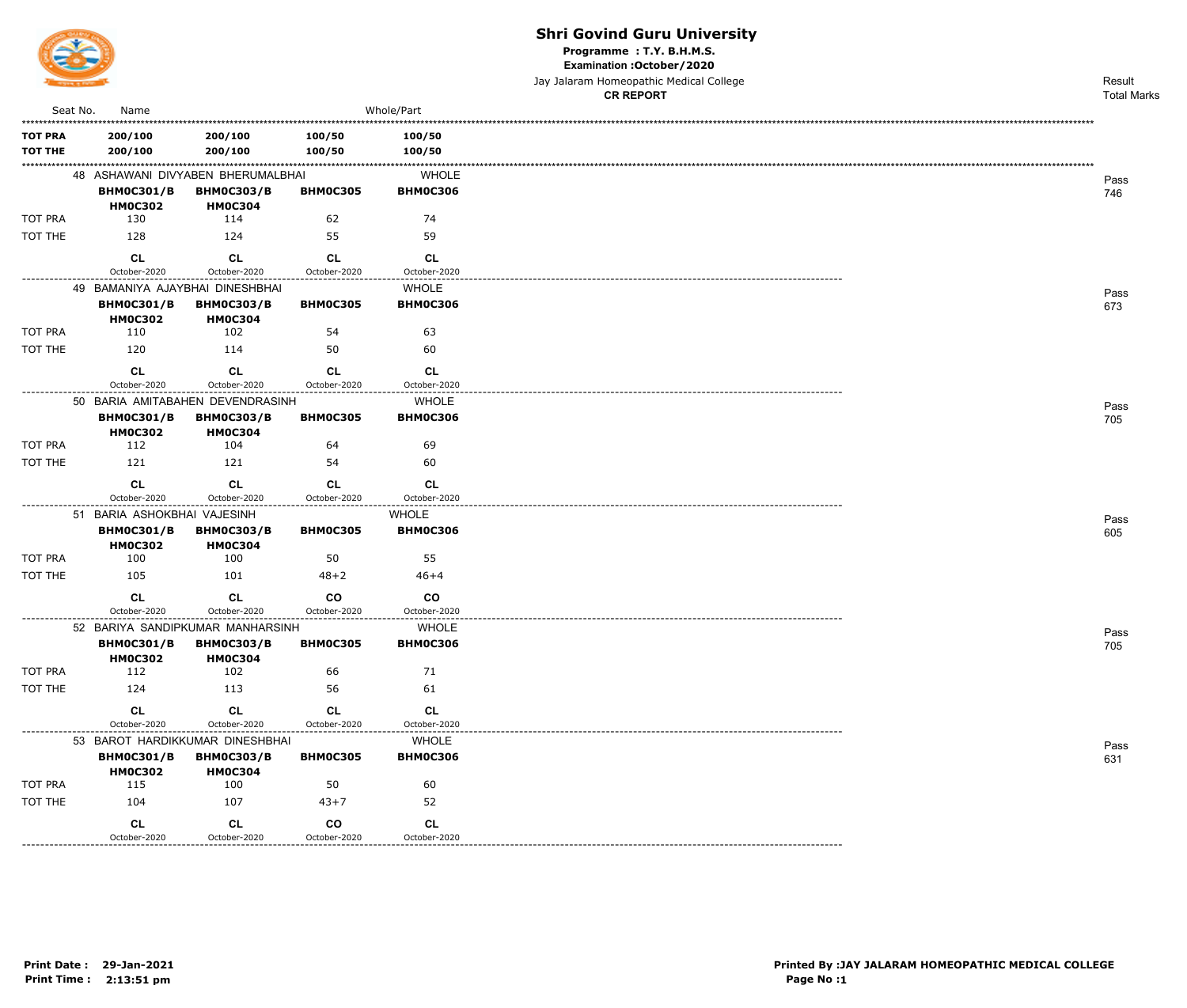

Programme: T.Y. B.H.M.S.

Examination : October / 2020

|                                  |                                     |                                                                           |                           |                                 | Jay Jalaram Homeopathic Medical College | Result             |
|----------------------------------|-------------------------------------|---------------------------------------------------------------------------|---------------------------|---------------------------------|-----------------------------------------|--------------------|
|                                  |                                     |                                                                           |                           |                                 | <b>CR REPORT</b>                        | <b>Total Marks</b> |
| Seat No.                         | Name                                |                                                                           |                           | Whole/Part                      |                                         |                    |
| <b>TOT PRA</b><br><b>TOT THE</b> | 200/100<br>200/100                  | 200/100<br>200/100                                                        | 100/50<br>100/50          | 100/50<br>100/50                |                                         |                    |
|                                  | <b>BHM0C301/B</b><br><b>HM0C302</b> | 54 BAROT KASHYAP DHARMENDRAKUMAR<br><b>BHM0C303/B</b><br><b>HM0C304</b>   | <b>BHM0C305</b>           | <b>WHOLE</b><br><b>BHM0C306</b> |                                         | Fail<br>566        |
| TOT PRA                          | 116                                 | 70                                                                        | 52                        | 51                              |                                         |                    |
| TOT THE                          | 101                                 | 101                                                                       | 36                        | 39                              |                                         |                    |
|                                  | <b>CL</b>                           | <b>NC</b>                                                                 | <b>NC</b>                 | <b>NC</b>                       |                                         |                    |
|                                  | October-2020                        | October-2020                                                              | October-2020              | October-2020                    |                                         |                    |
|                                  | <b>BHM0C301/B</b><br><b>HM0C302</b> | 55 BHATIYARA SAYMABANU IQBALBHAI<br><b>BHM0C303/B</b><br><b>HM0C304</b>   | <b>BHM0C305</b>           | <b>WHOLE</b><br><b>BHM0C306</b> |                                         | Pass<br>680        |
| TOT PRA                          | 117                                 | 101                                                                       | 70                        | 61                              |                                         |                    |
| TOT THE                          | 108                                 | 126                                                                       | $46 + 4$                  | 51                              |                                         |                    |
|                                  | <b>CL</b>                           | CL                                                                        | co                        | CL                              |                                         |                    |
|                                  | October-2020                        | October-2020                                                              | October-2020              | October-2020                    |                                         |                    |
|                                  | <b>BHM0C301/B</b><br><b>HM0C302</b> | 56 CHAUHAN CHANDRIKABEN KIRPALBHAI<br><b>BHM0C303/B</b><br><b>HM0C304</b> | <b>BHM0C305</b>           | <b>WHOLE</b><br><b>BHM0C306</b> |                                         | Pass<br>632        |
| TOT PRA                          | 100                                 | 100                                                                       | 54                        | 60                              |                                         |                    |
| TOT THE                          | 120                                 | 106                                                                       | $42 + 8$                  | 50                              |                                         |                    |
|                                  | <b>CL</b><br>October-2020           | <b>CL</b><br>October-2020                                                 | co<br>October-2020        | CL<br>October-2020              |                                         |                    |
|                                  |                                     | 57 CHAUHAN JIGNESHKUMAR DEVENDRABHAI                                      |                           | <b>WHOLE</b>                    |                                         |                    |
|                                  | <b>BHM0C301/B</b><br><b>HM0C302</b> | <b>BHM0C303/B</b><br><b>HM0C304</b>                                       | <b>BHM0C305</b>           | <b>BHM0C306</b>                 |                                         | Pass<br>621        |
| TOT PRA                          | 100                                 | 100                                                                       | 50                        | 61                              |                                         |                    |
| TOT THE                          | 104                                 | 108                                                                       | 51                        | $47 + 3$                        |                                         |                    |
|                                  | СL<br>October-2020                  | <b>CL</b><br>October-2020                                                 | <b>CL</b><br>October-2020 | co<br>October-2020              |                                         |                    |
|                                  |                                     | 58 CHAUHAN NIKUNJKUMAR LALSINH                                            |                           | WHOLE                           |                                         |                    |
|                                  | <b>BHM0C301/B</b><br><b>HM0C302</b> | <b>BHM0C303/B</b><br><b>HM0C304</b>                                       | <b>BHM0C305</b>           | <b>BHM0C306</b>                 |                                         | Pass<br>714        |
| TOT PRA                          | 110                                 | 109                                                                       | 60                        | 72                              |                                         |                    |
| TOT THE                          | 129                                 | 121                                                                       | 55                        | 58                              |                                         |                    |
|                                  | <b>CL</b>                           | CL                                                                        | CL                        | CL                              |                                         |                    |
|                                  | October-2020                        | October-2020                                                              | October-2020              | October-2020                    |                                         |                    |
|                                  | <b>BHM0C301/B</b><br><b>HM0C302</b> | 59 DABHI MUKUNDSINH JASVANTSINH<br><b>BHM0C303/B</b><br><b>HM0C304</b>    | <b>BHM0C305</b>           | <b>WHOLE</b><br><b>BHM0C306</b> |                                         | Pass<br>678        |
| TOT PRA                          | 130                                 | 100                                                                       | 57                        | 63                              |                                         |                    |
| TOT THE                          | 120                                 | 106                                                                       | $48 + 2$                  | 54                              |                                         |                    |
|                                  | <b>CL</b><br>October-2020           | CL<br>October-2020                                                        | co<br>October-2020        | CL<br>October-2020              |                                         |                    |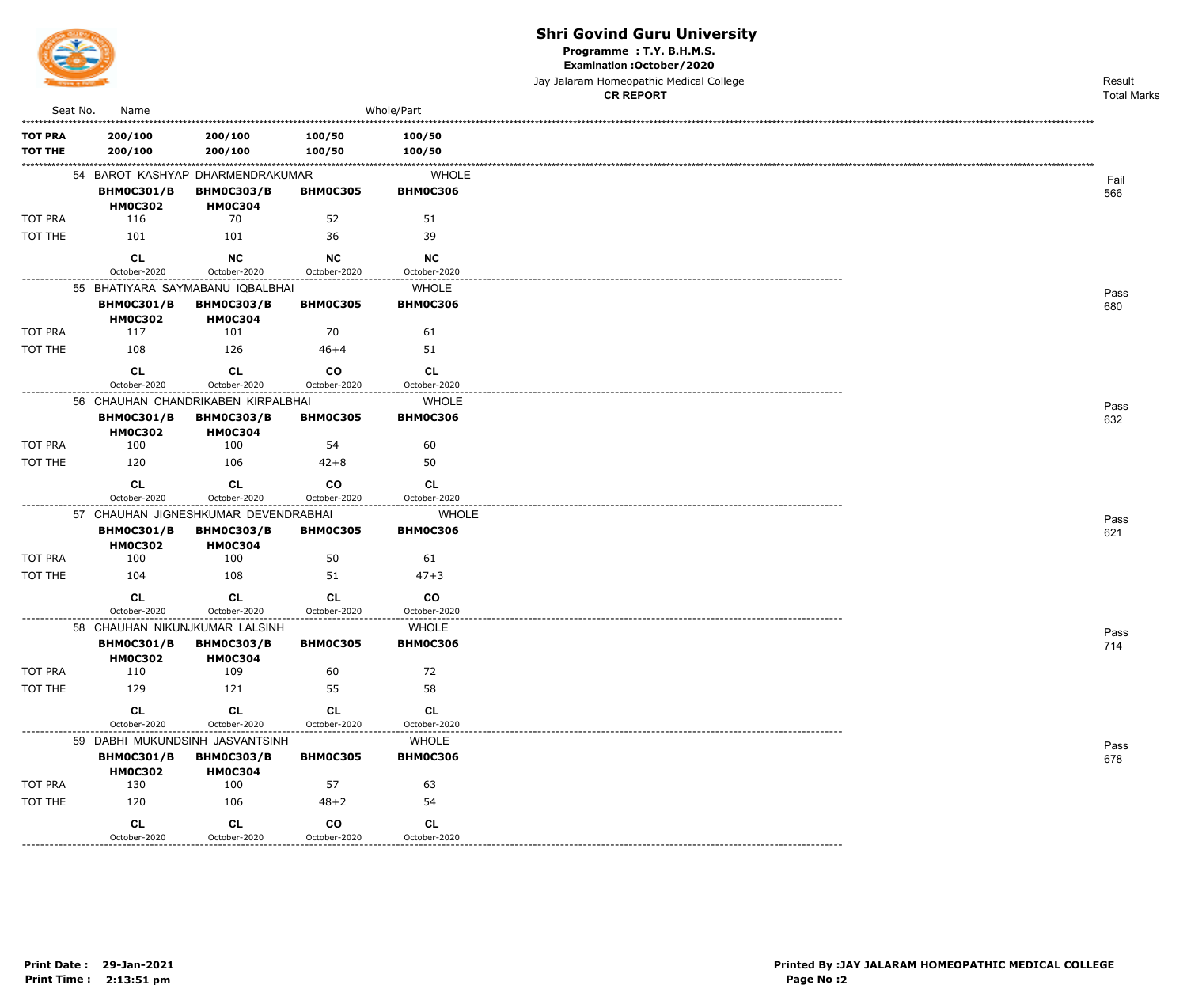

Programme: T.Y. B.H.M.S.

Examination : October / 2020

|                                  |                                                                         |                                     |                           |                                 | Jay Jalaram Homeopathic Medical College | Result             |
|----------------------------------|-------------------------------------------------------------------------|-------------------------------------|---------------------------|---------------------------------|-----------------------------------------|--------------------|
|                                  |                                                                         |                                     |                           |                                 | <b>CR REPORT</b>                        | <b>Total Marks</b> |
| Seat No.                         | Name                                                                    |                                     |                           | Whole/Part                      |                                         |                    |
| <b>TOT PRA</b><br><b>TOT THE</b> | 200/100<br>200/100                                                      | 200/100<br>200/100                  | 100/50<br>100/50          | 100/50<br>100/50                |                                         |                    |
|                                  | 60 GALSAR KINJALBAHEN NARESHBHAI<br><b>BHM0C301/B</b><br><b>HM0C302</b> | <b>BHM0C303/B</b><br><b>HM0C304</b> | <b>BHM0C305</b>           | <b>WHOLE</b><br><b>BHM0C306</b> |                                         | Pass<br>726        |
| TOT PRA                          | 130                                                                     | 103                                 | 64                        | 60                              |                                         |                    |
| TOT THE                          | 128                                                                     | 122                                 | 56                        | 63                              |                                         |                    |
|                                  | <b>CL</b><br>October-2020                                               | <b>CL</b><br>October-2020           | <b>CL</b><br>October-2020 | <b>CL</b><br>October-2020       |                                         |                    |
|                                  | 61 GAMETI RUSHIRAJ CHANDRAVADAN                                         |                                     |                           | <b>WHOLE</b>                    |                                         |                    |
|                                  | <b>BHM0C301/B</b><br><b>HM0C302</b>                                     | <b>BHM0C303/B</b><br><b>HM0C304</b> | <b>BHM0C305</b>           | <b>BHM0C306</b>                 |                                         | Pass<br>653        |
| TOT PRA                          | 120                                                                     | 100                                 | 54                        | 60                              |                                         |                    |
| TOT THE                          | 119                                                                     | 100                                 | $49 + 1$                  | 51                              |                                         |                    |
|                                  | CL<br>October-2020                                                      | CL<br>October-2020                  | co<br>October-2020        | CL<br>October-2020              |                                         |                    |
|                                  | 62 GOSWAMI RUDRAPURI SUNILPURI                                          |                                     |                           | <b>WHOLE</b>                    |                                         | Pass               |
|                                  | <b>BHM0C301/B</b><br><b>HM0C302</b>                                     | <b>BHM0C303/B</b><br><b>HM0C304</b> | <b>BHM0C305</b>           | <b>BHM0C306</b>                 |                                         | 655                |
| TOT PRA                          | 120                                                                     | 100                                 | 55                        | 62                              |                                         |                    |
| TOT THE                          | 115                                                                     | 107                                 | $47 + 3$                  | $49 + 1$                        |                                         |                    |
|                                  | <b>CL</b><br>October-2020                                               | <b>CL</b><br>October-2020           | co<br>October-2020        | <b>CO</b><br>October-2020       |                                         |                    |
|                                  | 63 JHA JULI MAHASHANKAR                                                 |                                     |                           | <b>WHOLE</b>                    |                                         |                    |
|                                  | <b>BHM0C301/B</b><br><b>HM0C302</b>                                     | <b>BHM0C303/B</b><br><b>HM0C304</b> | <b>BHM0C305</b>           | <b>BHM0C306</b>                 |                                         | Pass<br>788        |
| TOT PRA                          | 140                                                                     | 108                                 | 68                        | 80                              |                                         |                    |
| TOT THE                          | 141                                                                     | 131                                 | 59                        | 61                              |                                         |                    |
|                                  | CL<br>October-2020                                                      | <b>CL</b><br>October-2020           | <b>CL</b><br>October-2020 | <b>CL</b><br>October-2020       |                                         |                    |
|                                  | 64 KUKADIYA HENIL PARESHBHAI<br><b>BHM0C301/B</b>                       | <b>BHM0C303/B</b>                   | <b>BHM0C305</b>           | WHOLE<br><b>BHM0C306</b>        |                                         | Pass<br>680        |
| TOT PRA                          | <b>HM0C302</b><br>120                                                   | <b>HM0C304</b><br>104               | 54                        | 63                              |                                         |                    |
| TOT THE                          | 119                                                                     | 112                                 | $49 + 1$                  | 59                              |                                         |                    |
|                                  | <b>CL</b>                                                               | <b>CL</b>                           | co                        | <b>CL</b>                       |                                         |                    |
|                                  | October-2020                                                            | October-2020                        | October-2020              | October-2020                    |                                         |                    |
|                                  | 65 KURESHI ALTAFHUSEN MAHEBUBBHAI                                       |                                     |                           | <b>WHOLE</b>                    |                                         | Pass               |
|                                  | <b>BHM0C301/B</b><br><b>HM0C302</b>                                     | <b>BHM0C303/B</b><br><b>HM0C304</b> | <b>BHM0C305</b>           | <b>BHM0C306</b>                 |                                         | 685                |
| TOT PRA                          | 100                                                                     | 116                                 | 55                        | 68                              |                                         |                    |
| TOT THE                          | 124                                                                     | 112                                 | 51                        | 59                              |                                         |                    |
|                                  | <b>CL</b><br>October-2020                                               | CL<br>October-2020                  | <b>CL</b><br>October-2020 | <b>CL</b><br>October-2020       |                                         |                    |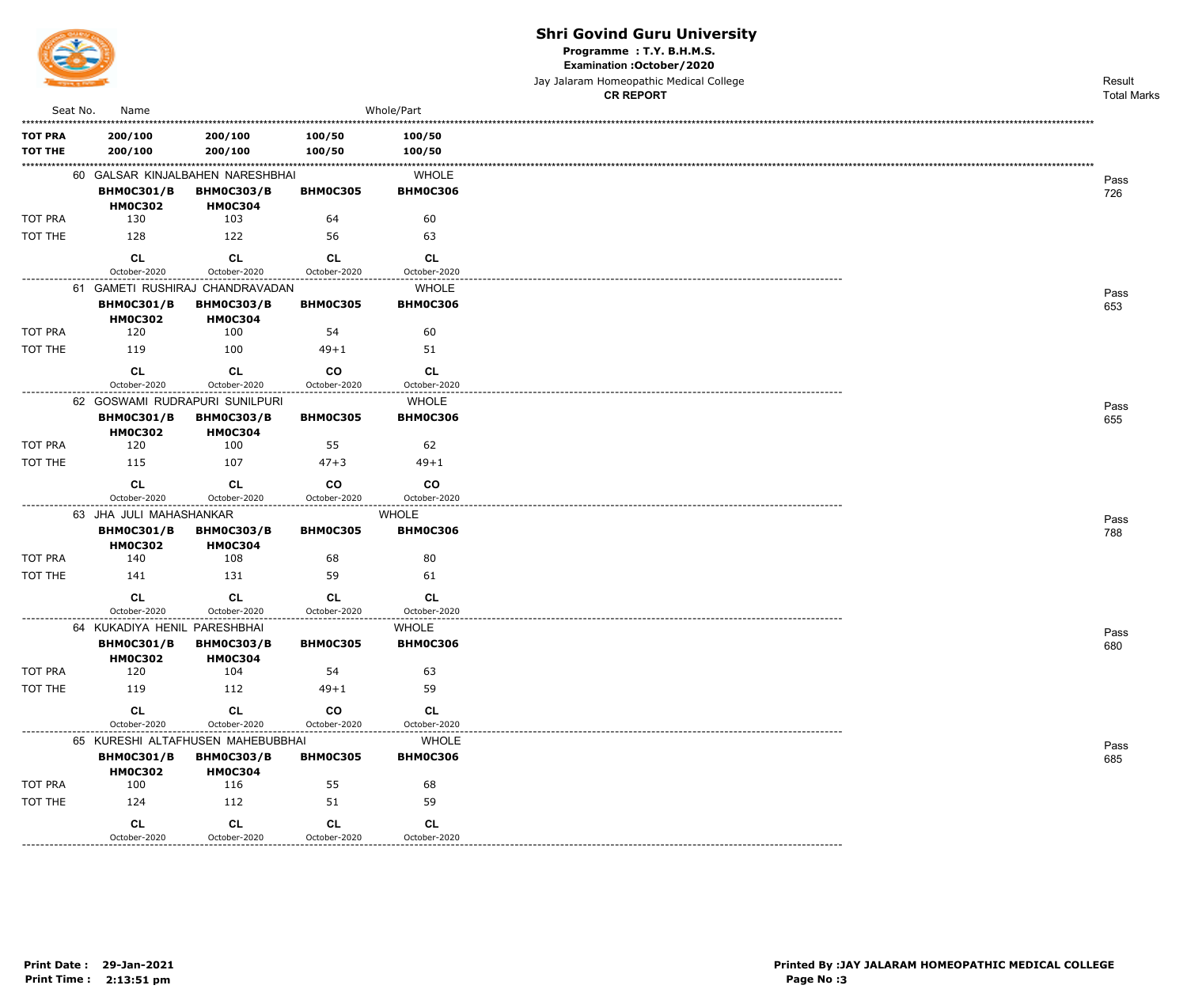

#### **Shri Govind Guru University**

Programme : T.Y. B.H.M.S.

Examination : October / 2020

|                                  |                                     |                                                     |                           |                                 | Jay Jalaram Homeopathic Medical College<br><b>CR REPORT</b> | Result<br><b>Total Marks</b> |
|----------------------------------|-------------------------------------|-----------------------------------------------------|---------------------------|---------------------------------|-------------------------------------------------------------|------------------------------|
| Seat No.                         | Name                                |                                                     |                           | Whole/Part                      |                                                             |                              |
| <b>TOT PRA</b><br><b>TOT THE</b> | 200/100<br>200/100                  | 200/100<br>200/100                                  | 100/50<br>100/50          | 100/50<br>100/50                |                                                             |                              |
|                                  | <b>BHM0C301/B</b>                   | 66 MACHHI TARUNABEN VIKRAMBHAI<br><b>BHM0C303/B</b> | <b>BHM0C305</b>           | <b>WHOLE</b><br><b>BHM0C306</b> |                                                             | Pass<br>756                  |
|                                  | <b>HM0C302</b>                      | <b>HM0C304</b>                                      |                           |                                 |                                                             |                              |
| TOT PRA                          | 140                                 | 113                                                 | 64                        | 79                              |                                                             |                              |
| TOT THE                          | 129                                 | 118                                                 | 52                        | 61                              |                                                             |                              |
|                                  | <b>CL</b>                           | CL                                                  | <b>CL</b>                 | CL.                             |                                                             |                              |
| . _ _ _ _ _ _ _ _ _ _ _ _ _ _ _  | October-2020                        | October-2020<br>67 MAKVANA VASANTKUMAR JAGUBHAI     | October-2020              | October-2020<br><b>WHOLE</b>    |                                                             |                              |
|                                  | <b>BHM0C301/B</b><br><b>HM0C302</b> | <b>BHM0C303/B</b><br><b>HM0C304</b>                 | <b>BHM0C305</b>           | <b>BHM0C306</b>                 |                                                             | Fail<br>546                  |
| TOT PRA                          | 100                                 | 55                                                  | 52                        | 54                              |                                                             |                              |
| TOT THE                          | 101                                 | 97                                                  | 44                        | 43                              |                                                             |                              |
|                                  | <b>CL</b><br>October-2020           | <b>NC</b><br>October-2020                           | <b>NC</b><br>October-2020 | <b>NC</b><br>October-2020       |                                                             |                              |
| ----------------                 |                                     | 68 MAKWANA CHANDRESH RAJESHBHAI                     | .                         | ---------------<br><b>WHOLE</b> |                                                             |                              |
|                                  | <b>BHM0C301/B</b><br><b>HM0C302</b> | <b>BHM0C303/B</b><br><b>HM0C304</b>                 | <b>BHM0C305</b>           | <b>BHM0C306</b>                 |                                                             | Pass<br>726                  |
| <b>TOT PRA</b>                   | 120                                 | 108                                                 | 70                        | 71                              |                                                             |                              |
| TOT THE                          | 127                                 | 107                                                 | 59                        | 64                              |                                                             |                              |
|                                  | <b>CL</b><br>October-2020           | CL<br>October-2020                                  | CL<br>October-2020        | <b>CL</b><br>October-2020       |                                                             |                              |
|                                  | 69 MANSURI AZAZ YASINBHAI           |                                                     |                           | <b>WHOLE</b>                    |                                                             | Pass                         |
|                                  | <b>BHM0C301/B</b><br><b>HM0C302</b> | <b>BHM0C303/B</b><br><b>HM0C304</b>                 | <b>BHM0C305</b>           | <b>BHM0C306</b>                 |                                                             | 748                          |
| <b>TOT PRA</b>                   | 140                                 | 122                                                 | 72                        | 64                              |                                                             |                              |
| TOT THE                          | 125                                 | 106                                                 | 56                        | 63                              |                                                             |                              |
|                                  | <b>CL</b><br>October-2020           | <b>CL</b><br>October-2020                           | <b>CL</b><br>October-2020 | <b>CL</b><br>October-2020       |                                                             |                              |
|                                  |                                     | 70 PANCHAL HITANSUKUMAR MAHENDRABHAI                |                           | <b>WHOLE</b>                    |                                                             |                              |
|                                  | <b>BHM0C301/B</b><br><b>HM0C302</b> | <b>BHM0C303/B</b><br><b>HM0C304</b>                 | <b>BHM0C305</b>           | <b>BHM0C306</b>                 |                                                             | Fail<br>584                  |
| TOT PRA                          | 100                                 | 72                                                  | 54                        | 56                              |                                                             |                              |
| TOT THE                          | 99                                  | 104                                                 | 45                        | 54                              |                                                             |                              |
|                                  | <b>NC</b><br>October-2020           | NC<br>October-2020                                  | <b>NC</b><br>October-2020 | <b>CL</b><br>October-2020       |                                                             |                              |
|                                  |                                     | 71 PARMAR CHANDRADEVSINH PRATAPSINH                 |                           | <b>WHOLE</b>                    |                                                             |                              |
|                                  | <b>BHM0C301/B</b>                   | <b>BHM0C303/B</b>                                   | <b>BHM0C305</b>           | <b>BHM0C306</b>                 |                                                             | Pass<br>621                  |

|         | October-2020      | October-2020                        | October-2020    | October-2020    |
|---------|-------------------|-------------------------------------|-----------------|-----------------|
|         |                   | 71 PARMAR CHANDRADEVSINH PRATAPSINH |                 | <b>WHOLE</b>    |
|         | <b>BHM0C301/B</b> | <b>BHM0C303/B</b>                   | <b>BHMOC305</b> | <b>BHMOC306</b> |
|         | <b>HM0C302</b>    | <b>HM0C304</b>                      |                 |                 |
| TOT PRA | 100               | 100                                 | 52              | 50              |
| TOT THE | 112               | 110                                 | $42 + 8$        | 55              |
|         | <b>CL</b>         | <b>CL</b>                           | <b>CO</b>       | <b>CL</b>       |
|         | October-2020      | October-2020                        | October-2020    | October-2020    |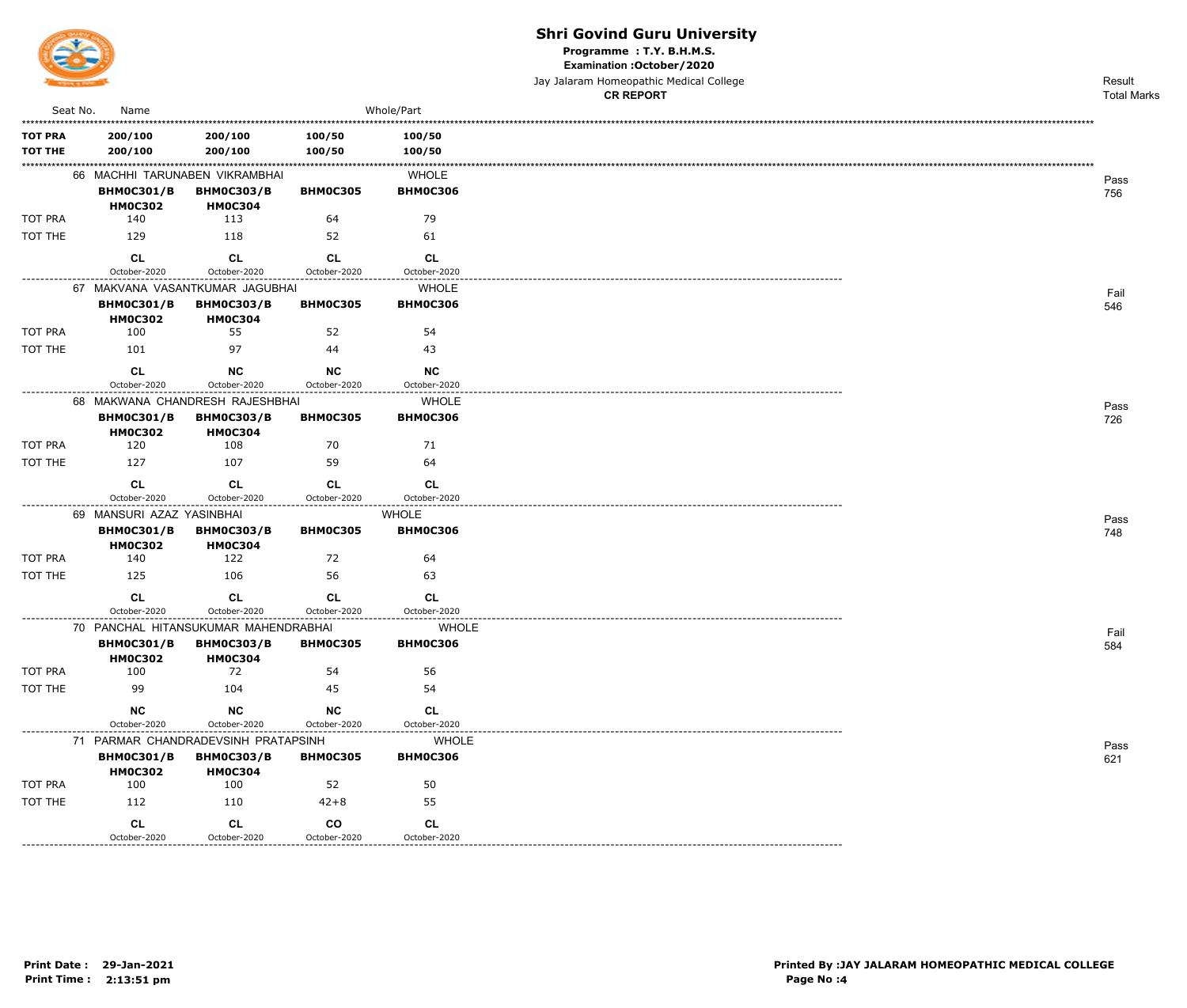

Programme: T.Y. B.H.M.S.

Examination : October / 2020

Jay Jalaram Homeopathic Medical College

|                    |                                                    |                                     |                           |                                 | <b>CR REPORT</b> | <b>Total Marks</b> |
|--------------------|----------------------------------------------------|-------------------------------------|---------------------------|---------------------------------|------------------|--------------------|
| Seat No.           | Name                                               |                                     |                           | Whole/Part                      |                  |                    |
| TOT PRA<br>TOT THE | 200/100<br>200/100                                 | 200/100<br>200/100                  | 100/50<br>100/50          | 100/50<br>100/50                |                  |                    |
|                    | 72 PARMAR YASHVI DINESHBHAI<br><b>BHM0C301/B</b>   | <b>BHM0C303/B</b>                   | BHM0C305                  | <b>WHOLE</b><br><b>BHM0C306</b> |                  | Pass<br>786        |
| tot pra            | <b>HM0C302</b><br>150                              | <b>HM0C304</b><br>113               | 74                        | 78                              |                  |                    |
| TOT THE            | 132                                                | 122                                 | 58                        | 59                              |                  |                    |
|                    | CL<br>October-2020                                 | <b>CL</b><br>October-2020           | <b>CL</b><br>October-2020 | <b>CL</b><br>October-2020       |                  |                    |
|                    | 73 PATEL AKASHKUMAR RAKESHKUMAR                    |                                     |                           | <b>WHOLE</b>                    |                  |                    |
|                    | <b>BHM0C301/B</b><br><b>HM0C302</b>                | <b>BHM0C303/B</b><br><b>HM0C304</b> | <b>BHM0C305</b>           | <b>BHM0C306</b>                 |                  | Pass<br>726        |
| tot pra            | 110                                                | 104                                 | 68                        | 74                              |                  |                    |
| TOT THE            | 127                                                | 118                                 | 57                        | 68                              |                  |                    |
|                    | CL<br>October-2020                                 | <b>CL</b><br>October-2020           | <b>CL</b><br>October-2020 | <b>CL</b><br>October-2020       |                  |                    |
|                    | 74 PATEL BHAVIKAKUMARI CHANDRAKANTBHAI             |                                     |                           | <b>WHOLE</b>                    |                  |                    |
|                    | <b>BHM0C301/B</b><br><b>HM0C302</b>                | <b>BHM0C303/B</b><br><b>HM0C304</b> | <b>BHM0C305</b>           | <b>BHM0C306</b>                 |                  | Pass<br>717        |
| tot pra            | 112                                                | 104                                 | 72                        | 70                              |                  |                    |
| TOT THE            | 130                                                | 109                                 | 55                        | 65                              |                  |                    |
|                    | CL                                                 | <b>CL</b>                           | <b>CL</b>                 | <b>CL</b>                       |                  |                    |
|                    | October-2020<br>75 PATEL DHRASHTIKUMARI DALPATBHAI | October-2020                        | October-2020              | October-2020<br><b>WHOLE</b>    |                  |                    |
|                    | <b>BHM0C301/B</b><br><b>HM0C302</b>                | <b>BHM0C303/B</b><br><b>HM0C304</b> | <b>BHM0C305</b>           | <b>BHM0C306</b>                 |                  | Pass<br>732        |
| tot pra            | 114                                                | 104                                 | 70                        | 71                              |                  |                    |
| TOT THE            | 127                                                | 121                                 | 55                        | 70                              |                  |                    |
|                    | CL<br>October-2020                                 | <b>CL</b><br>October-2020           | <b>CL</b><br>October-2020 | <b>CL</b><br>October-2020       |                  |                    |
|                    | 76 PATEL DHRUVKUMAR AMITBHAI                       |                                     |                           | <b>WHOLE</b>                    |                  | Pass               |
|                    | <b>BHM0C301/B</b><br><b>HM0C302</b>                | <b>BHM0C303/B</b><br><b>HM0C304</b> | <b>BHM0C305</b>           | <b>BHM0C306</b>                 |                  | 656                |
| tot pra            | 114                                                | 100                                 | 68                        | 61                              |                  |                    |
| TOT THE            | 111                                                | $93 + 7$                            | $49 + 1$                  | 60                              |                  |                    |
|                    | <b>CL</b><br>October-2020                          | co<br>October-2020                  | co<br>October-2020        | <b>CL</b><br>October-2020       |                  |                    |
|                    | 77 PATEL HEMABEN RAKESHBHAI                        |                                     |                           | <b>WHOLE</b>                    |                  | Pass               |
|                    | <b>BHM0C301/B</b><br><b>HM0C302</b>                | <b>BHM0C303/B</b><br><b>HM0C304</b> | <b>BHM0C305</b>           | <b>BHM0C306</b>                 |                  | 728                |
| TOT PRA            | 116                                                | 106                                 | 69                        | 72                              |                  |                    |
| TOT THE            | 136                                                | 117                                 | 53                        | 59                              |                  |                    |
|                    | CL<br>October-2020                                 | <b>CL</b><br>October-2020           | CL<br>October-2020        | <b>CL</b><br>October-2020       |                  |                    |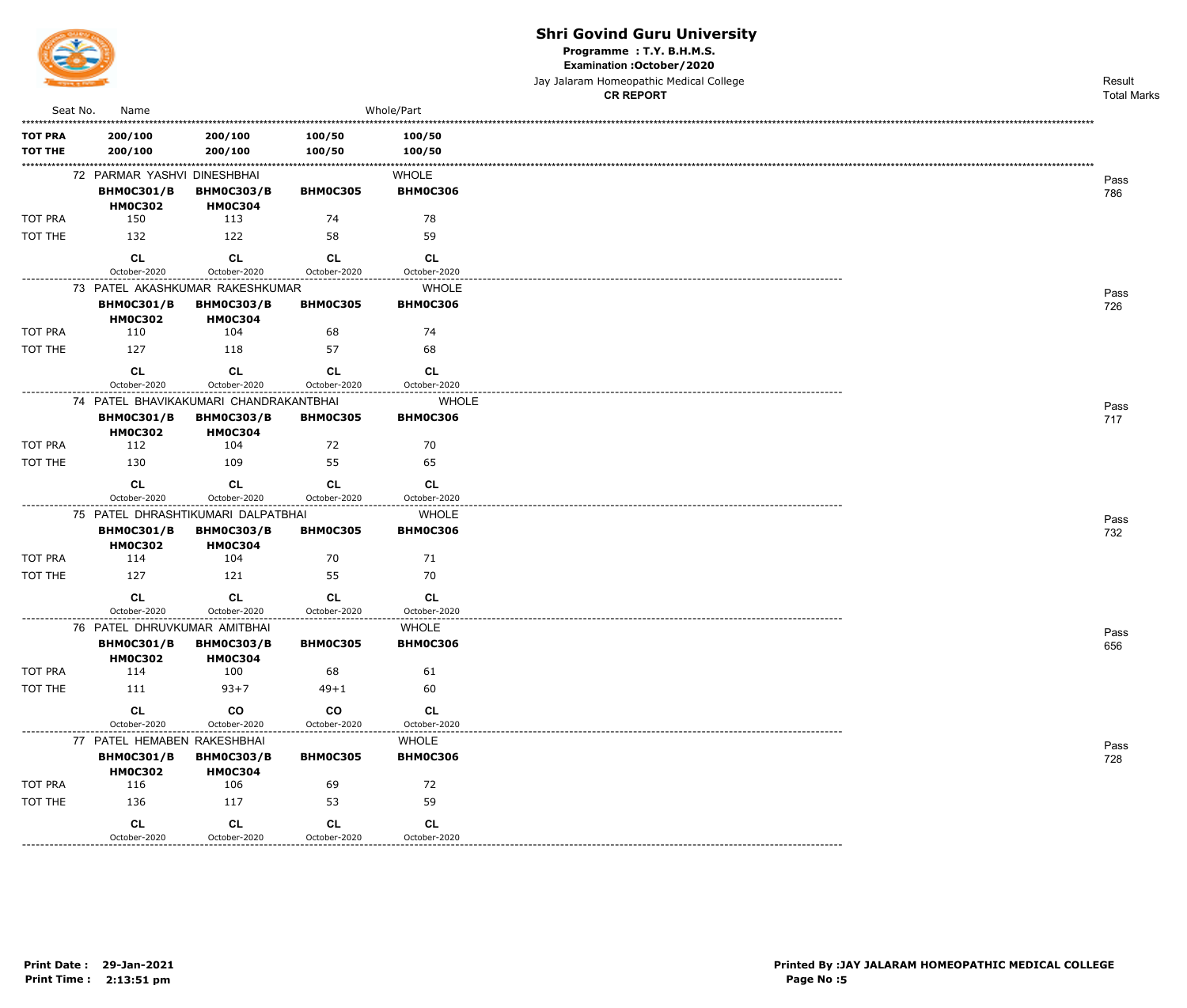

Programme: T.Y. B.H.M.S.

Examination : October / 2020

Jay Jalaram Homeopathic Medical College

|                |                                                     |                                     |                                    |                                 | <b>CR REPORT</b> | <b>Total Marks</b> |
|----------------|-----------------------------------------------------|-------------------------------------|------------------------------------|---------------------------------|------------------|--------------------|
| Seat No.       | Name                                                |                                     |                                    | Whole/Part                      |                  |                    |
| <b>TOT PRA</b> | 200/100                                             | 200/100                             | 100/50                             | 100/50                          |                  |                    |
| <b>TOT THE</b> | 200/100                                             | 200/100                             | 100/50                             | 100/50                          |                  |                    |
|                | 78 PATEL HETVI KIRTANBHAI                           |                                     |                                    |                                 |                  |                    |
|                | <b>BHM0C301/B</b>                                   | <b>BHM0C303/B</b>                   | <b>BHM0C305</b>                    | <b>WHOLE</b><br><b>BHM0C306</b> |                  | Pass               |
|                | <b>HM0C302</b>                                      | <b>HM0C304</b>                      |                                    |                                 |                  | 753                |
| TOT PRA        | 135                                                 | 109                                 | 68                                 | 69                              |                  |                    |
| TOT THE        | 130                                                 | 127                                 | 54                                 | 61                              |                  |                    |
|                | <b>CL</b>                                           | <b>CL</b>                           | <b>CL</b>                          | <b>CL</b>                       |                  |                    |
| .              | October-2020                                        | October-2020                        | October-2020                       | October-2020                    |                  |                    |
|                |                                                     | 79 PATEL KEYURKUMAR ASHWINBHAI      |                                    | <b>WHOLE</b>                    |                  | Pass               |
|                | <b>BHM0C301/B</b>                                   | <b>BHM0C303/B</b>                   | <b>BHM0C305</b>                    | <b>BHM0C306</b>                 |                  | 692                |
| <b>TOT PRA</b> | <b>HM0C302</b><br>111                               | <b>HM0C304</b><br>100               | 64                                 | 66                              |                  |                    |
| TOT THE        | 122                                                 | 117                                 | 52                                 | 60                              |                  |                    |
|                |                                                     |                                     |                                    |                                 |                  |                    |
|                | <b>CL</b>                                           | CL                                  | <b>CL</b>                          | <b>CL</b>                       |                  |                    |
|                | October-2020                                        | October-2020                        | October-2020                       | October-2020                    |                  |                    |
|                | 80 PATEL MIHIRKUMAR ARVINDBHAI<br><b>BHM0C301/B</b> | <b>BHM0C303/B</b>                   | <b>BHM0C305</b>                    | <b>WHOLE</b><br><b>BHM0C306</b> |                  | Fail               |
|                | <b>HM0C302</b>                                      | <b>HM0C304</b>                      |                                    |                                 |                  | 613                |
| <b>TOT PRA</b> | 112                                                 | 100                                 | 52                                 | 60                              |                  |                    |
| TOT THE        | 110                                                 | 98                                  | 36                                 | 45                              |                  |                    |
|                | <b>CL</b>                                           | <b>NC</b>                           | <b>NC</b>                          | <b>NC</b>                       |                  |                    |
|                | October-2020                                        | October-2020                        | October-2020                       | October-2020                    |                  |                    |
|                |                                                     | 81 PATEL MITESHKUMAR KARANSINH      |                                    | <b>WHOLE</b>                    |                  | Fail               |
|                | <b>BHM0C301/B</b><br><b>HM0C302</b>                 | <b>BHM0C303/B</b><br><b>HM0C304</b> | <b>BHM0C305</b>                    | <b>BHM0C306</b>                 |                  | 639                |
| TOT PRA        | 114                                                 | 100                                 | 60                                 | 59                              |                  |                    |
| TOT THE        | 120                                                 | -96                                 | 39                                 | 51                              |                  |                    |
|                | <b>CL</b>                                           | <b>NC</b>                           | <b>NC</b>                          | <b>CL</b>                       |                  |                    |
|                | October-2020                                        | October-2020                        | October-2020<br>------------------ | October-2020                    |                  |                    |
|                |                                                     | 82 PATEL NEHALKUMAR MANOJBHAI       |                                    | <b>WHOLE</b>                    |                  | Pass               |
|                | <b>BHM0C301/B</b>                                   | <b>BHM0C303/B</b>                   | <b>BHM0C305</b>                    | <b>BHM0C306</b>                 |                  | 643                |
| TOT PRA        | <b>HM0C302</b><br>115                               | <b>HM0C304</b><br>100               | 52                                 | 57                              |                  |                    |
| TOT THE        | 116                                                 | 104                                 | $47 + 3$                           | 52                              |                  |                    |
|                |                                                     |                                     |                                    |                                 |                  |                    |
|                | <b>CL</b><br>October-2020                           | <b>CL</b><br>October-2020           | $\mathbf{co}$<br>October-2020      | CL<br>October-2020              |                  |                    |
|                |                                                     | 83 PATEL NIKHILESHKUMAR MANOJBHAI   | -------------------                | <b>WHOLE</b>                    |                  |                    |
|                | <b>BHM0C301/B</b>                                   | <b>BHM0C303/B</b>                   | <b>BHM0C305</b>                    | <b>BHM0C306</b>                 |                  | Fail<br>536        |
|                | <b>HM0C302</b>                                      | <b>HM0C304</b>                      |                                    |                                 |                  |                    |
| TOT PRA        | 100                                                 | 61                                  | 50                                 | 55                              |                  |                    |
| TOT THE        | 109                                                 | 84                                  | 35                                 | 42                              |                  |                    |
|                | <b>CL</b>                                           | NC                                  | <b>NC</b>                          | <b>NC</b>                       |                  |                    |
|                | October-2020<br>----------------------------        | October-2020                        | October-2020                       | October-2020                    |                  |                    |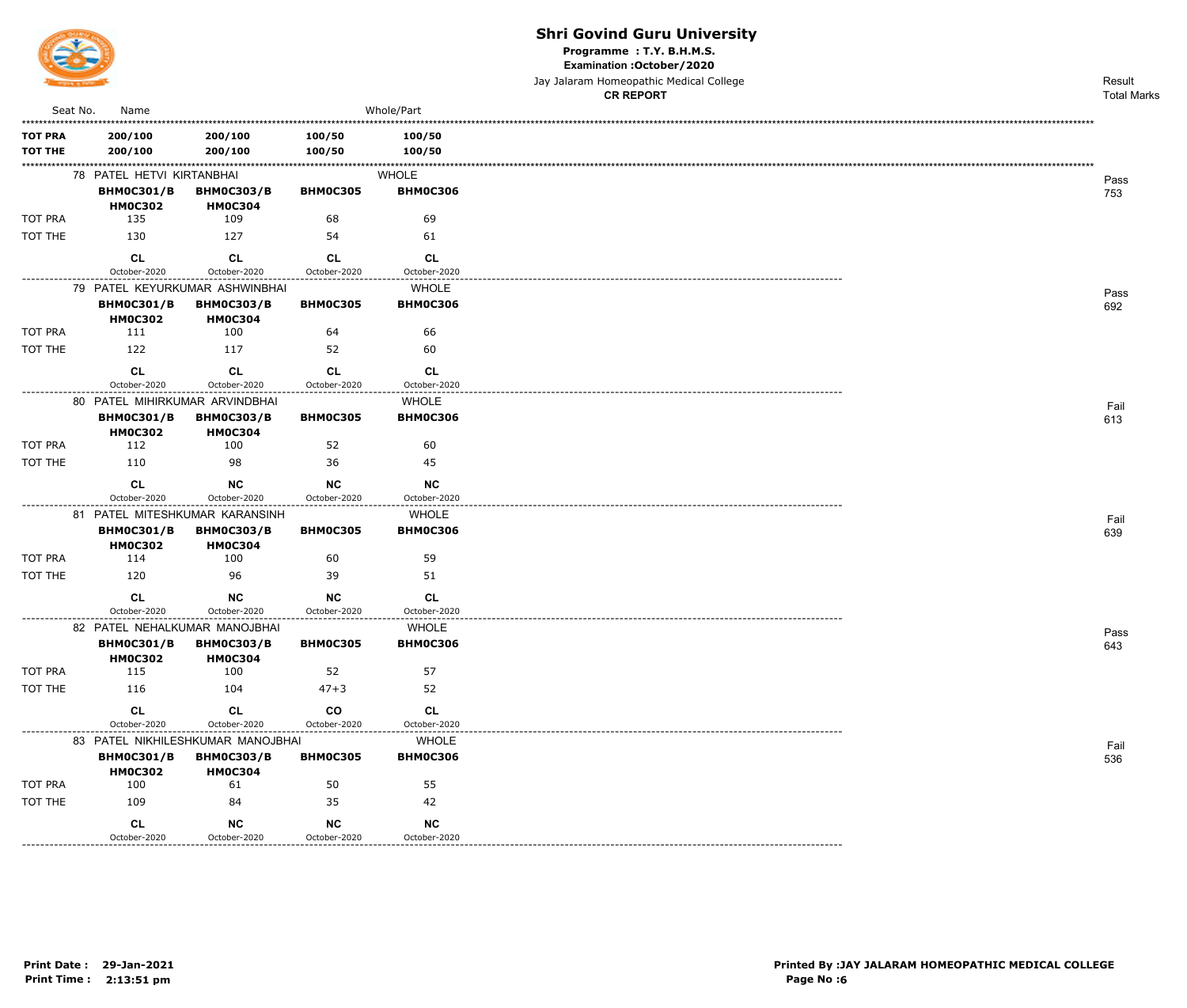

Programme: T.Y. B.H.M.S.

Examination : October / 2020

Jay Jalaram Homeopathic Medical College **CR REPORT** 

Result **Total Marks** 

| Seat No.                  | Name                                              |                                                      |                           | Whole/Part                      |
|---------------------------|---------------------------------------------------|------------------------------------------------------|---------------------------|---------------------------------|
| <b>TOT PRA</b><br>TOT THE | 200/100<br>200/100                                | 200/100<br>200/100                                   | 100/50<br>100/50          | 100/50<br>100/50                |
|                           | 84 PATEL NIRAVBEN MANAHARBHAI                     |                                                      |                           | <b>WHOLE</b>                    |
|                           | <b>BHM0C301/B</b><br><b>HM0C302</b>               | <b>BHM0C303/B</b><br><b>HM0C304</b>                  | <b>BHM0C305</b>           | <b>BHM0C306</b>                 |
| TOT PRA                   | 112                                               | 100                                                  | 58                        | 60                              |
| TOT THE                   | 112                                               | 123                                                  | 51                        | 51                              |
|                           | CL<br>October-2020                                | CL<br>October-2020                                   | CL<br>October-2020        | CL<br>October-2020              |
|                           |                                                   | 85 PATEL PRATIKKUMAR RAKESHBHAI                      |                           | <b>WHOLE</b>                    |
|                           | <b>BHM0C301/B</b><br><b>HM0C302</b>               | <b>BHM0C303/B</b><br><b>HM0C304</b>                  | <b>BHM0C305</b>           | <b>BHM0C306</b>                 |
| TOT PRA                   | 100                                               | 100                                                  | 50                        | 50                              |
| TOT THE                   | 111                                               | 96                                                   | 43                        | 46                              |
|                           | <b>CL</b><br>October-2020                         | NC<br>October-2020                                   | <b>NC</b><br>October-2020 | NC<br>October-2020              |
|                           |                                                   | 86 PATEL RASHMIKABAHEN DINESHBHAI                    |                           | <b>WHOLE</b>                    |
|                           | <b>BHM0C301/B</b><br><b>HM0C302</b>               | <b>BHM0C303/B</b><br><b>HM0C304</b>                  | <b>BHM0C305</b>           | <b>BHM0C306</b>                 |
| <b>TOT PRA</b>            | 120                                               | 105                                                  | 58                        | 76                              |
| TOT THE                   | 124                                               | 116                                                  | 57                        | 59                              |
|                           | CL<br>October-2020                                | <b>CL</b><br>October-2020                            | <b>CL</b><br>October-2020 | CL<br>October-2020              |
|                           | 87 PATEL RIDDHIBEN ARVINDBHAI                     |                                                      |                           | <b>WHOLE</b>                    |
|                           | <b>BHM0C301/B</b><br><b>HM0C302</b>               | <b>BHM0C303/B</b><br><b>HM0C304</b>                  | <b>BHM0C305</b>           | <b>BHM0C306</b>                 |
| <b>TOT PRA</b>            | 140                                               | 100                                                  | 50                        | 65                              |
| TOT THE                   | 119                                               | 117                                                  | 51                        | 58                              |
|                           | <b>CL</b>                                         | <b>CL</b>                                            | <b>CL</b>                 | CL                              |
|                           | October-2020                                      | October-2020                                         | October-2020              | October-2020                    |
|                           | 88 PATEL RIDDHIBEN VINODBHAI<br><b>BHM0C301/B</b> | <b>BHM0C303/B</b>                                    | <b>BHM0C305</b>           | <b>WHOLE</b><br><b>BHM0C306</b> |
| <b>TOT PRA</b>            | <b>HM0C302</b><br>120                             | <b>HM0C304</b><br>100                                | 52                        | 57                              |
| TOT THE                   | 110                                               | 102                                                  | $43 + 7$                  | 51                              |
|                           | CL                                                | CL                                                   | co                        | CL                              |
|                           | October-2020                                      | October-2020                                         | October-2020              | October-2020                    |
|                           | <b>BHM0C301/B</b>                                 | 89 PATEL SAUNAKKUMAR AMRISHBHAI<br><b>BHM0C303/B</b> | <b>BHM0C305</b>           | <b>WHOLE</b><br><b>BHM0C306</b> |
|                           | <b>HM0C302</b>                                    | <b>HM0C304</b>                                       |                           |                                 |
| <b>TOT PRA</b>            | 120                                               | 100                                                  | 70                        | 64                              |
| TOT THE                   | 126                                               | 122                                                  | 59                        | 63                              |
|                           | CL<br>October-2020                                | CL<br>October-2020                                   | CL<br>October-2020        | CL<br>October-2020              |
|                           |                                                   |                                                      |                           |                                 |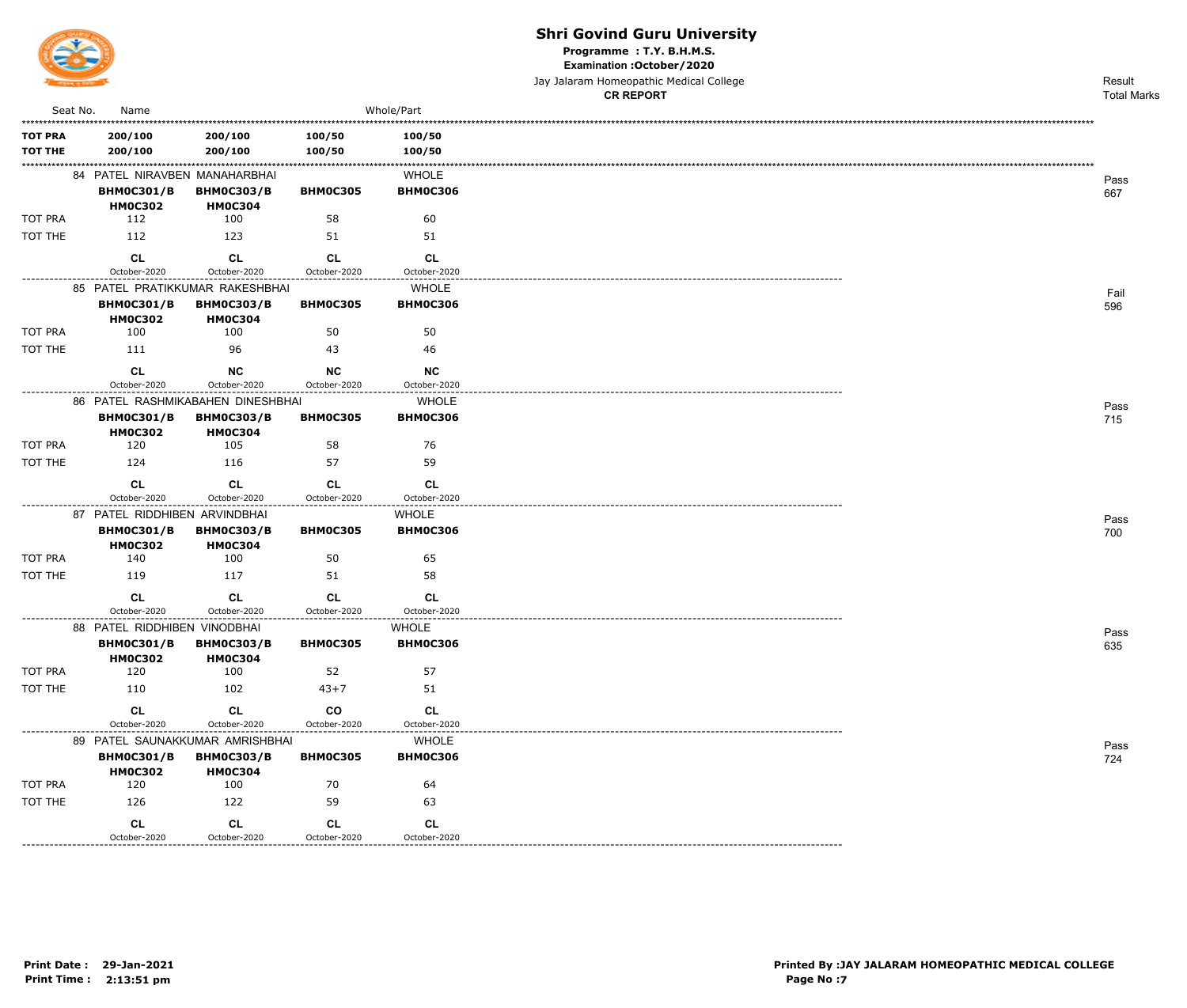

Programme: T.Y. B.H.M.S.

Examination : October / 2020

Jay Jalaram Homeopathic Medical College

|                                  |                                     |                                                        |                           |                                 | <b>CR REPORT</b> | <b>Total Marks</b> |
|----------------------------------|-------------------------------------|--------------------------------------------------------|---------------------------|---------------------------------|------------------|--------------------|
| Seat No.                         | Name                                |                                                        |                           | Whole/Part                      |                  |                    |
| <b>TOT PRA</b><br><b>TOT THE</b> | 200/100<br>200/100                  | 200/100<br>200/100                                     | 100/50<br>100/50          | 100/50<br>100/50                |                  |                    |
|                                  |                                     | 90 PATEL SHAUNAKKUMAR JAGDISHBHAI                      |                           | <b>WHOLE</b>                    |                  | Pass               |
|                                  | <b>BHM0C301/B</b><br><b>HM0C302</b> | <b>BHM0C303/B</b><br><b>HM0C304</b>                    | <b>BHM0C305</b>           | <b>BHM0C306</b>                 |                  | 636                |
| TOT PRA                          | 100                                 | 100                                                    | 50                        | 53                              |                  |                    |
| TOT THE                          | 117                                 | 105                                                    | 52                        | 59                              |                  |                    |
|                                  | CL<br>October-2020                  | <b>CL</b><br>October-2020                              | <b>CL</b><br>October-2020 | CL<br>October-2020              |                  |                    |
| --------------                   |                                     | 91 PATEL VIDHIBAHEN BHAVESHKUMAR                       |                           | <b>WHOLE</b>                    |                  |                    |
|                                  | <b>BHM0C301/B</b><br><b>HM0C302</b> | <b>BHM0C303/B</b><br><b>HM0C304</b>                    | <b>BHM0C305</b>           | <b>BHM0C306</b>                 |                  | Pass<br>746        |
| TOT PRA                          | 140                                 | 106                                                    | 68                        | 61                              |                  |                    |
| TOT THE                          | 132                                 | 119                                                    | 60                        | 60                              |                  |                    |
|                                  | CL<br>October-2020                  | <b>CL</b><br>October-2020                              | CL<br>October-2020        | CL<br>October-2020              |                  |                    |
|                                  | 92 PATEL ZILKUMAR KALIDASBHAI       |                                                        |                           | <b>WHOLE</b>                    |                  |                    |
|                                  | <b>BHM0C301/B</b><br><b>HM0C302</b> | <b>BHM0C303/B</b><br><b>HM0C304</b>                    | BHM0C305                  | <b>BHM0C306</b>                 |                  | Pass<br>743        |
| TOT PRA                          | 140                                 | 111                                                    | 64                        | 71                              |                  |                    |
| TOT THE                          | 127                                 | 118                                                    | 56                        | 56                              |                  |                    |
|                                  | <b>CL</b>                           | <b>CL</b>                                              | CL                        | CL                              |                  |                    |
|                                  | October-2020                        | October-2020                                           | October-2020              | October-2020                    |                  |                    |
|                                  |                                     | 93 PATHAN VASIFRAJA ABDULMAHMUDKHAN                    |                           | <b>WHOLE</b>                    |                  | Pass               |
|                                  | <b>BHM0C301/B</b><br><b>HM0C302</b> | <b>BHM0C303/B</b><br><b>HM0C304</b>                    | <b>BHM0C305</b>           | <b>BHM0C306</b>                 |                  | 646                |
| TOT PRA                          | 100                                 | 100                                                    | 66                        | 61                              |                  |                    |
| TOT THE                          | 111                                 | 106                                                    | 53                        | $49 + 1$                        |                  |                    |
|                                  | CL<br>October-2020                  | CL<br>October-2020                                     | CL<br>October-2020        | $_{\rm CO}$<br>October-2020     |                  |                    |
|                                  |                                     | 94 PRAJAPATI VARUNKUMAR MUKESHBHAI                     | -----------------         | <b>WHOLE</b>                    |                  |                    |
|                                  | <b>BHM0C301/B</b><br><b>HM0C302</b> | <b>BHM0C303/B</b><br><b>HM0C304</b>                    | <b>BHM0C305</b>           | <b>BHM0C306</b>                 |                  | Pass<br>755        |
| TOT PRA                          | 140                                 | 106                                                    | 74                        | 76                              |                  |                    |
| TOT THE                          | 131                                 | 112                                                    | 61                        | 55                              |                  |                    |
|                                  | <b>CL</b>                           | CL                                                     | CL                        | CL                              |                  |                    |
|                                  | October-2020                        | October-2020                                           | October-2020              | October-2020                    |                  |                    |
|                                  | <b>BHM0C301/B</b>                   | 95 PRAJAPTI TEJASKUMAR PRAVINBHAI<br><b>BHM0C303/B</b> | <b>BHM0C305</b>           | <b>WHOLE</b><br><b>BHM0C306</b> |                  | Fail<br>639        |
| TOT PRA                          | <b>HM0C302</b><br>130               | <b>HM0C304</b><br>100                                  | 66                        | 56                              |                  |                    |
| TOT THE                          | 103                                 | 93                                                     | 44                        | 47                              |                  |                    |
|                                  | CL                                  | <b>NC</b>                                              | <b>NC</b>                 | <b>NC</b>                       |                  |                    |
|                                  | October-2020                        | October-2020                                           | October-2020              | October-2020                    |                  |                    |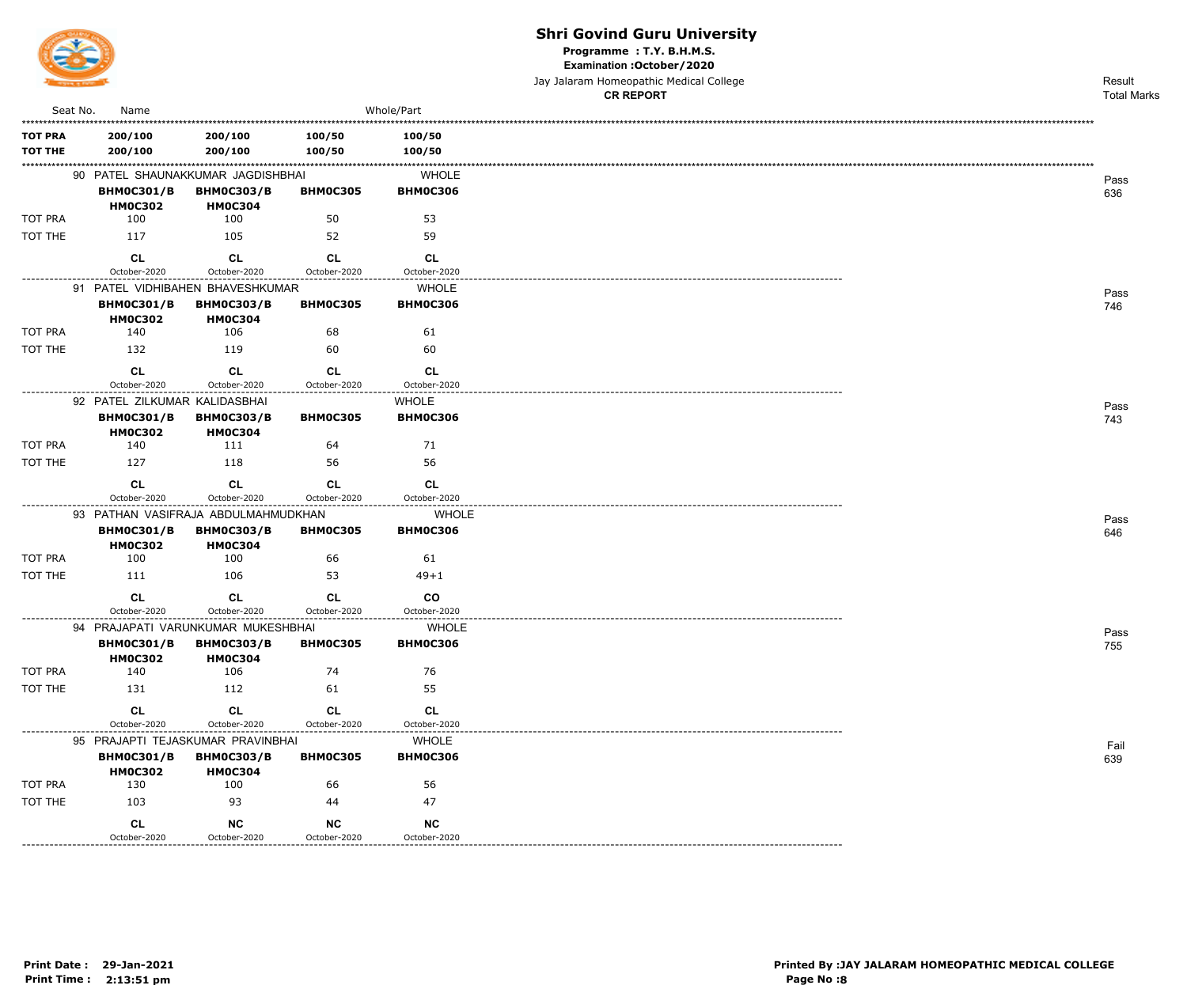

Programme: T.Y. B.H.M.S.

Examination : October / 2020

|                                  |                                                                       |                                     |                           |                                 | Jay Jalaram Homeopathic Medical College | Result             |
|----------------------------------|-----------------------------------------------------------------------|-------------------------------------|---------------------------|---------------------------------|-----------------------------------------|--------------------|
| Seat No.                         |                                                                       |                                     |                           | Whole/Part                      | <b>CR REPORT</b>                        | <b>Total Marks</b> |
|                                  | Name                                                                  |                                     |                           |                                 |                                         |                    |
| <b>TOT PRA</b><br><b>TOT THE</b> | 200/100<br>200/100                                                    | 200/100<br>200/100                  | 100/50<br>100/50          | 100/50<br>100/50                |                                         |                    |
|                                  | 96 RATHOD DEMIAN RAMESHCHANDRA<br><b>BHM0C301/B</b><br><b>HM0C302</b> | <b>BHM0C303/B</b><br><b>HM0C304</b> | <b>BHM0C305</b>           | <b>WHOLE</b><br><b>BHM0C306</b> |                                         | Pass<br>749        |
| TOT PRA                          | 140                                                                   | 103                                 | 70                        | 77                              |                                         |                    |
| TOT THE                          | 127                                                                   | 112                                 | 67                        | 53                              |                                         |                    |
|                                  | <b>CL</b><br>October-2020                                             | <b>CL</b><br>October-2020           | <b>CL</b><br>October-2020 | <b>CL</b><br>October-2020       |                                         |                    |
|                                  | 97 ROHIT MAHESHVARI VINODBHAI                                         |                                     |                           | <b>WHOLE</b>                    |                                         | Pass               |
|                                  | <b>BHM0C301/B</b><br><b>HM0C302</b>                                   | <b>BHM0C303/B</b><br><b>HM0C304</b> | <b>BHM0C305</b>           | <b>BHM0C306</b>                 |                                         | 671                |
| TOT PRA                          | 130                                                                   | 102                                 | 58                        | 68                              |                                         |                    |
| TOT THE                          | 117                                                                   | 100                                 | $48 + 2$                  | $48 + 2$                        |                                         |                    |
|                                  | CL<br>October-2020                                                    | CL<br>October-2020                  | co<br>October-2020        | <b>CO</b><br>October-2020       |                                         |                    |
|                                  | 98 SAIYAD AFJAL NURMIYA                                               |                                     |                           | <b>WHOLE</b>                    |                                         |                    |
|                                  | <b>BHM0C301/B</b><br><b>HM0C302</b>                                   | <b>BHM0C303/B</b><br><b>HM0C304</b> | <b>BHM0C305</b>           | <b>BHM0C306</b>                 |                                         | Pass<br>686        |
| TOT PRA                          | 110                                                                   | 114                                 | 60                        | 62                              |                                         |                    |
| TOT THE                          | 122                                                                   | 106                                 | 56                        | 56                              |                                         |                    |
|                                  | <b>CL</b>                                                             | <b>CL</b>                           | <b>CL</b>                 | <b>CL</b>                       |                                         |                    |
|                                  | October-2020<br>99 SEVKANI RUCHIKABEN DAYALDAS                        | October-2020                        | October-2020              | October-2020<br>WHOLE           |                                         |                    |
|                                  | <b>BHM0C301/B</b><br><b>HM0C302</b>                                   | <b>BHM0C303/B</b><br><b>HM0C304</b> | <b>BHM0C305</b>           | <b>BHM0C306</b>                 |                                         | Pass<br>713        |
| TOT PRA                          | 120                                                                   | 100                                 | 66                        | 70                              |                                         |                    |
| TOT THE                          | 127                                                                   | 114                                 | 54                        | 62                              |                                         |                    |
|                                  | CL<br>October-2020                                                    | <b>CL</b><br>October-2020           | <b>CL</b><br>October-2020 | <b>CL</b><br>October-2020       |                                         |                    |
|                                  | 100 SHAH KETABAHEN JIGNESHKUMAR                                       |                                     |                           | WHOLE                           |                                         |                    |
|                                  | <b>BHM0C301/B</b><br><b>HM0C302</b>                                   | <b>BHM0C303/B</b><br><b>HM0C304</b> | <b>BHM0C305</b>           | <b>BHM0C306</b>                 |                                         | Pass<br>727        |
| TOT PRA                          | 120                                                                   | 102                                 | 63                        | 75                              |                                         |                    |
| TOT THE                          | 130                                                                   | 124                                 | 54                        | 59                              |                                         |                    |
|                                  | CL                                                                    | CL                                  | CL                        | CL                              |                                         |                    |
|                                  | October-2020                                                          | October-2020                        | October-2020              | October-2020                    |                                         |                    |
|                                  | 101 SHAIKH AMIN MUSTAKBHAI<br><b>BHM0C301/B</b><br><b>HM0C302</b>     | <b>BHM0C303/B</b><br><b>HM0C304</b> | <b>BHM0C305</b>           | WHOLE<br><b>BHM0C306</b>        |                                         | Fail<br>649        |
| TOT PRA                          | 110                                                                   | 100                                 | 62                        | 55                              |                                         |                    |
| TOT THE                          | 124                                                                   | 104                                 | 38                        | 56                              |                                         |                    |
|                                  | CL<br>October-2020                                                    | CL<br>October-2020                  | $NC$<br>October-2020      | CL<br>October-2020              |                                         |                    |

-----------

--------------------------------------